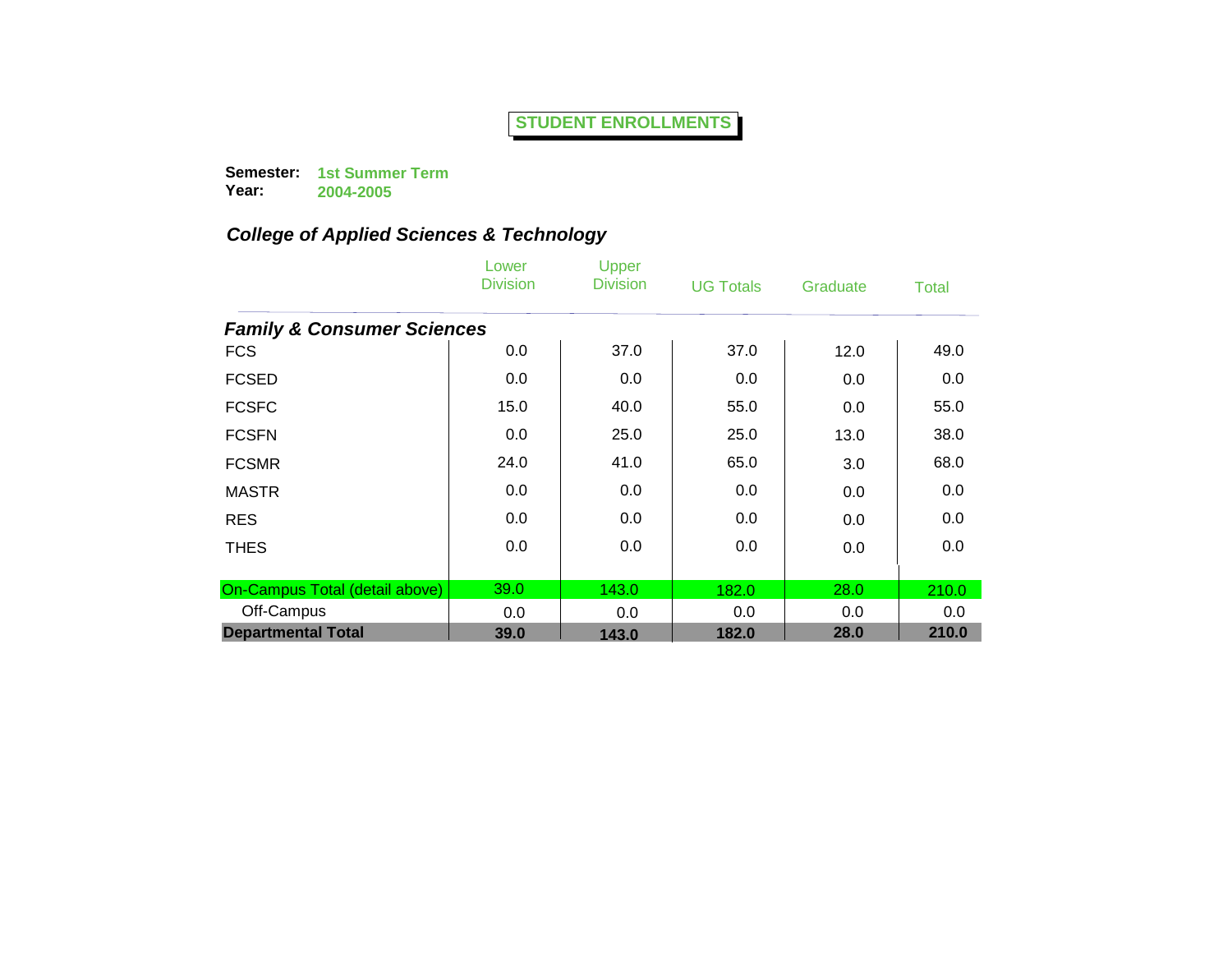**Semester: 1st Summer Term Year:**

**2004-2005**

|                                  | Lower<br><b>Division</b> | Upper<br><b>Division</b> | <b>UG Totals</b> | Graduate | Total |
|----------------------------------|--------------------------|--------------------------|------------------|----------|-------|
| <b>Industry &amp; Technology</b> |                          |                          |                  |          |       |
| <b>ITCMP</b>                     | 18.0                     | 14.0                     | 32.0             | 0.0      | 32.0  |
| <b>ITDPT</b>                     | 0.0                      | 12.0                     | 12.0             | 0.0      | 12.0  |
| <b>ITEDU</b>                     | 0.0                      | 0.0                      | 0.0              | 0.0      | 0.0   |
| <b>ITGRA</b>                     | 0.0                      | 0.0                      | 0.0              | 0.0      | 0.0   |
| <b>ITMFG</b>                     | 0.0                      | 0.0                      | 0.0              | 0.0      | 0.0   |
|                                  |                          |                          |                  |          |       |
| On-Campus Total (detail above)   | 18.0                     | 26.0                     | 44.0             | 0.0      | 44.0  |
| Off-Campus                       | 0.0                      | 0.0                      | 0.0              | 58.0     | 58.0  |
| <b>Departmental Total</b>        | 18.0                     | 26.0                     | 44.0             | 58.0     | 102.0 |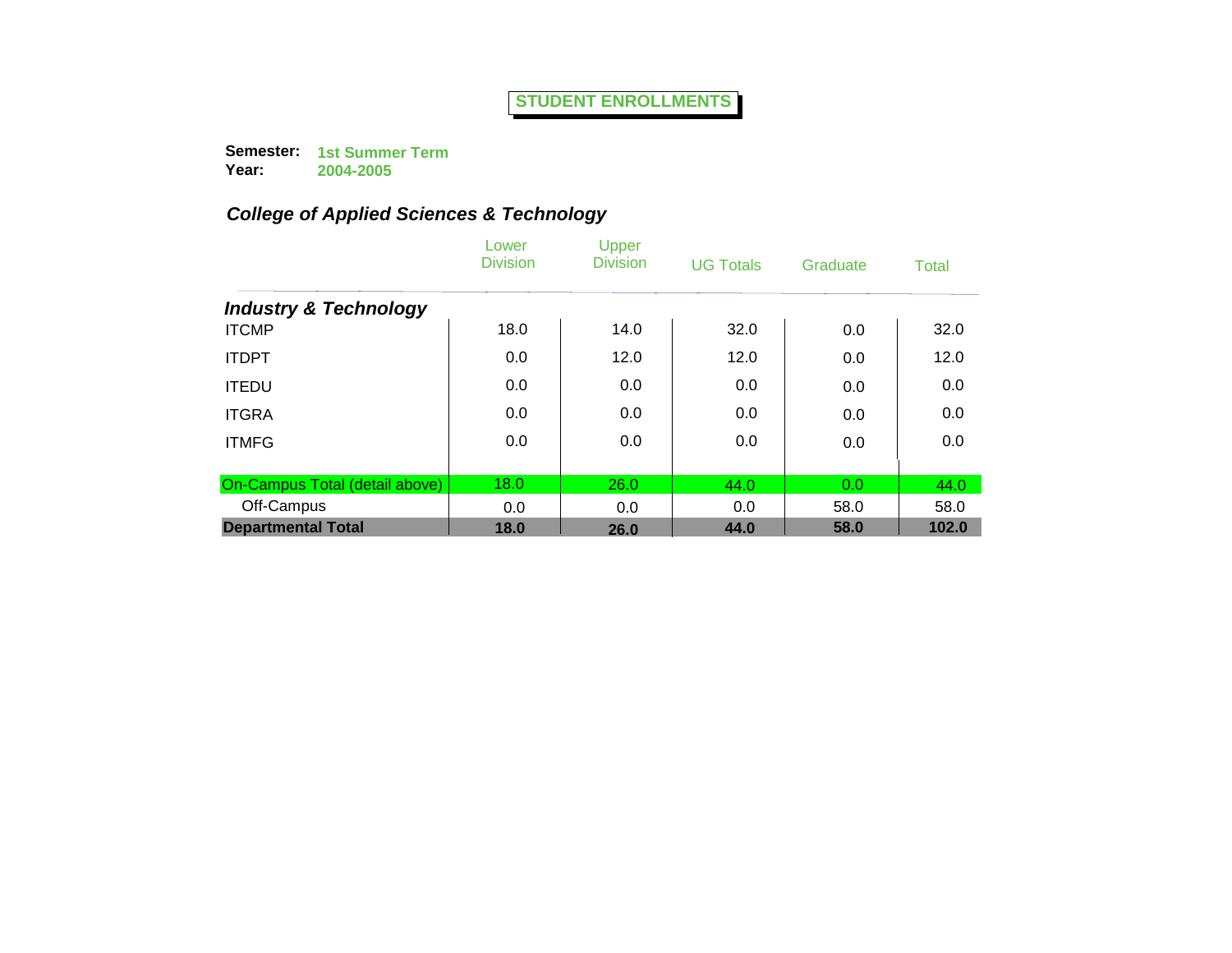**Semester: 1st Summer Term Year:**

**2004-2005**

|                                | Lower<br><b>Division</b> | Upper<br><b>Division</b> | <b>UG Totals</b> | Graduate | Total |
|--------------------------------|--------------------------|--------------------------|------------------|----------|-------|
| <b>Military Science</b>        |                          |                          |                  |          |       |
| MIL                            | 0.0                      | 0.0                      | 0.0              | 0.0      | 0.0   |
| On-Campus Total (detail above) | 0.0                      | 0.0                      | 0.0              | 0.0      | 0.0   |
| Off-Campus                     | 0.0                      | 0.0                      | 0.0              | 0.0      | 0.0   |
| <b>Departmental Total</b>      | 0.0                      | 0.0                      | 0.0              | 0.0      | 0.0   |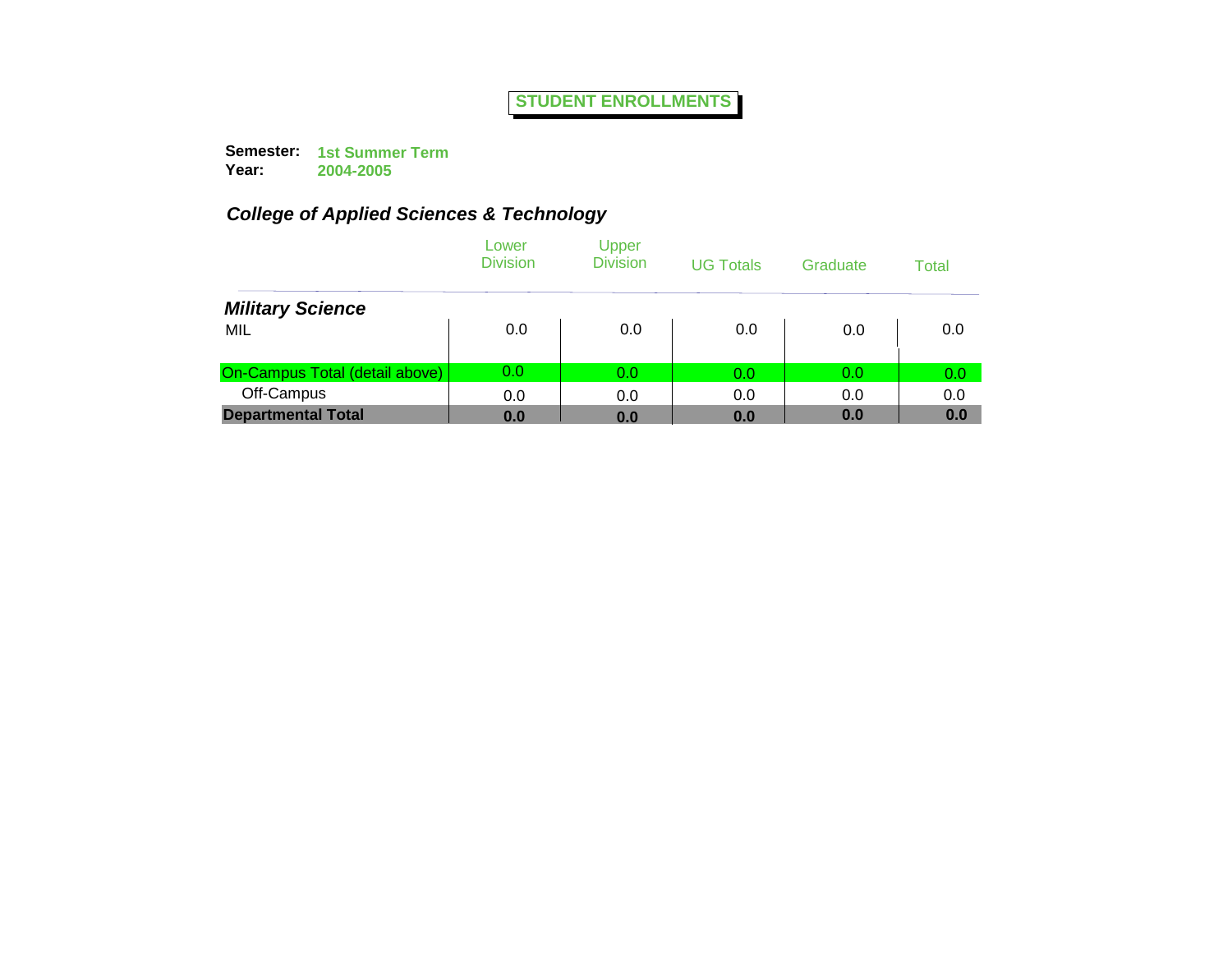**Semester: 1st Summer Term Year: 2004-2005**

|                                       | Lower<br><b>Division</b> | Upper<br><b>Division</b> | <b>UG Totals</b> | Graduate | Total |
|---------------------------------------|--------------------------|--------------------------|------------------|----------|-------|
| <b>Nursing</b>                        |                          |                          |                  |          |       |
| <b>NUR</b>                            | 95.0                     | 3.0                      | 98.0             | 0.0      | 98.0  |
| <b>On-Campus Total (detail above)</b> | 95.0                     | 3.0                      | 98.0             | 0.0      | 98.0  |
| Off-Campus                            | 59.0                     | 0.0                      | 59.0             | 0.0      | 59.0  |
| <b>Departmental Total</b>             | 154.0                    | 3.0                      | 157.0            | 0.0      | 157.0 |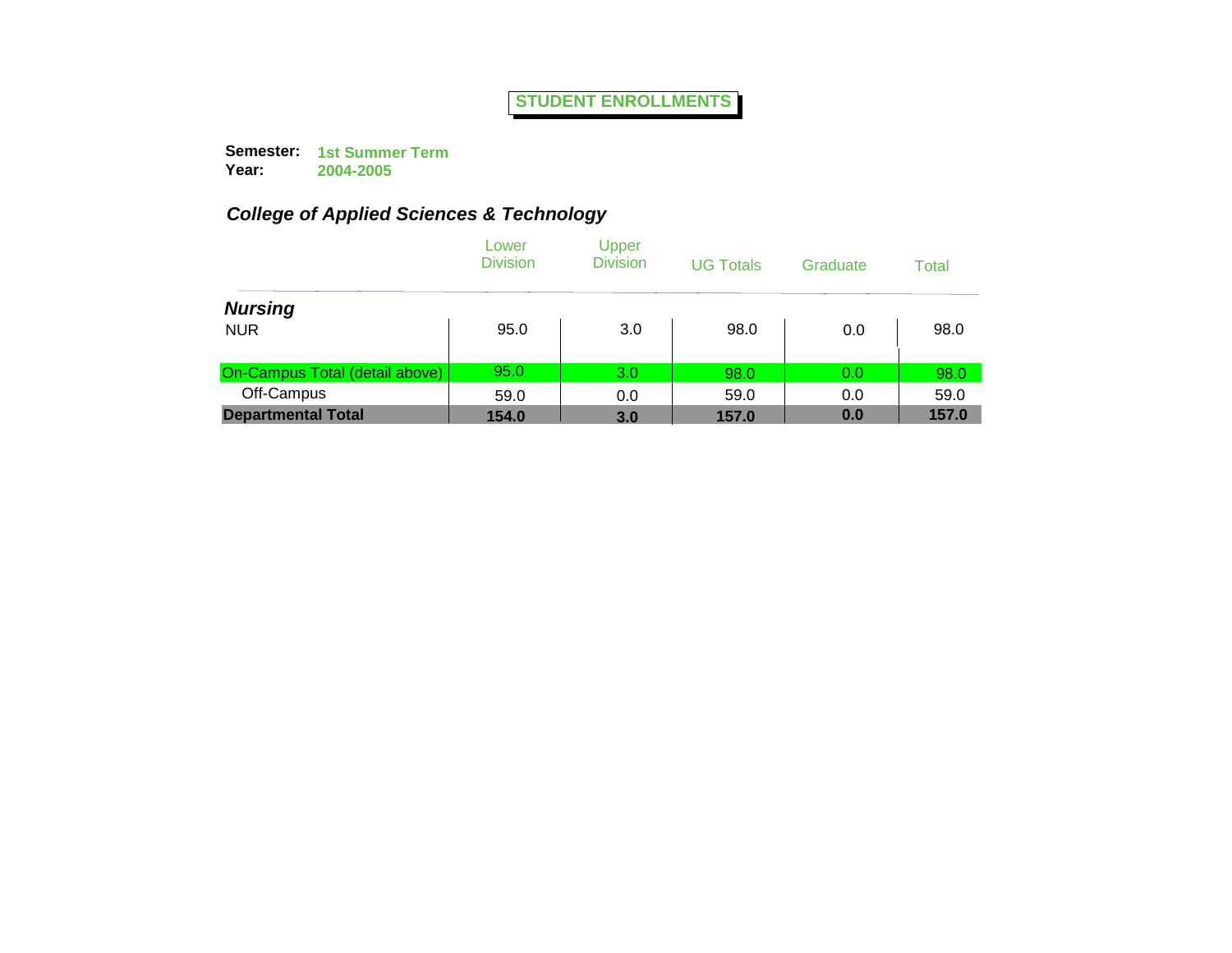**Semester: 1st Summer Term Year:**

**2004-2005**

|                                | Lower<br><b>Division</b> | Upper<br><b>Division</b> | <b>UG Totals</b> | Graduate | Total |
|--------------------------------|--------------------------|--------------------------|------------------|----------|-------|
| <b>Physical Education</b>      |                          |                          |                  |          |       |
| <b>DISS</b>                    | 0.0                      | 0.0                      | 0.0              | 0.0      | 0.0   |
| <b>EXSCI</b>                   | 41.0                     | 11.0                     | 52.0             | 12.0     | 64.0  |
| <b>PEFWL</b>                   | 151.0                    | 0.0                      | 151.0            | 0.0      | 151.0 |
| <b>PEP</b>                     | 107.0                    | 37.0                     | 144.0            | 44.0     | 188.0 |
| <b>RES</b>                     | 0.0                      | 0.0                      | 0.0              | 0.0      | 0.0   |
| <b>SPTAD</b>                   | 0.0                      | 0.0                      | 0.0              | 0.0      | 0.0   |
| <b>THES</b>                    | 0.0                      | 0.0                      | 0.0              | 0.0      | 0.0   |
|                                |                          |                          |                  |          |       |
| On-Campus Total (detail above) | 299.0                    | 48.0                     | 347.0            | 56.0     | 403.0 |
| Off-Campus                     | 0.0                      | 0.0                      | 0.0              | 0.0      | 0.0   |
| <b>Departmental Total</b>      | 299.0                    | 48.0                     | 347.0            | 56.0     | 403.0 |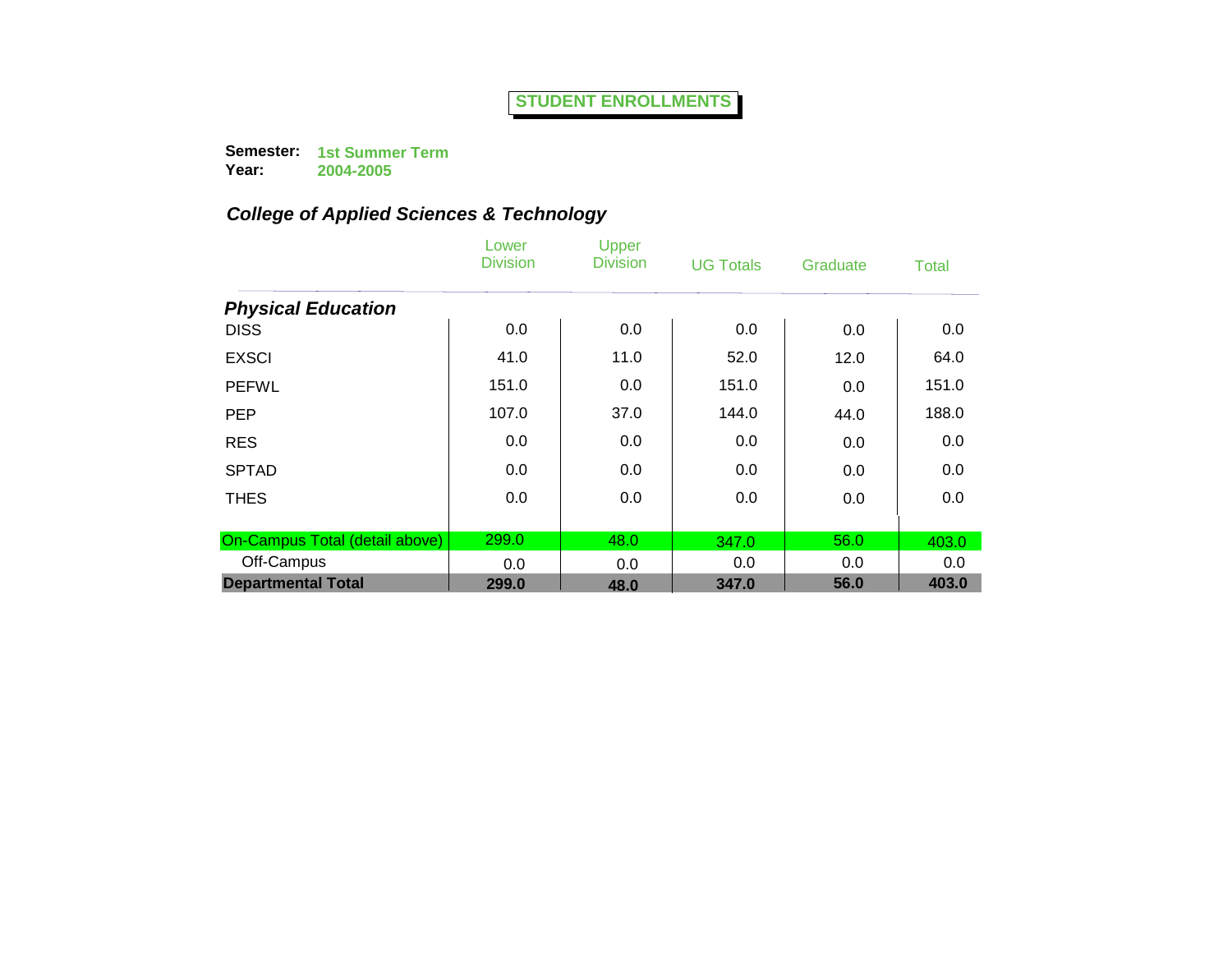**Semester: 1st Summer Term Year: 2004-2005**

|                                   | Lower<br><b>Division</b> | Upper<br><b>Division</b> | <b>UG Totals</b> | Graduate | Total |
|-----------------------------------|--------------------------|--------------------------|------------------|----------|-------|
| <b>Wellness &amp; Gerontology</b> |                          |                          |                  |          |       |
| <b>GERON</b>                      | 0.0                      | 0.0                      | 0.0              | 0.0      | 0.0   |
| <b>WELNS</b>                      | 0.0                      | 0.0                      | 0.0              | 7.0      | 7.0   |
| On-Campus Total (detail above)    | 0.0                      | 0.0                      | 0.0              | 7.0      | 7.0   |
| Off-Campus                        | 0.0                      | 0.0                      | 0.0              | 0.0      | 0.0   |
| <b>Departmental Total</b>         | 0.0                      | 0.0                      | 0.0              | 7.0      | 7.0   |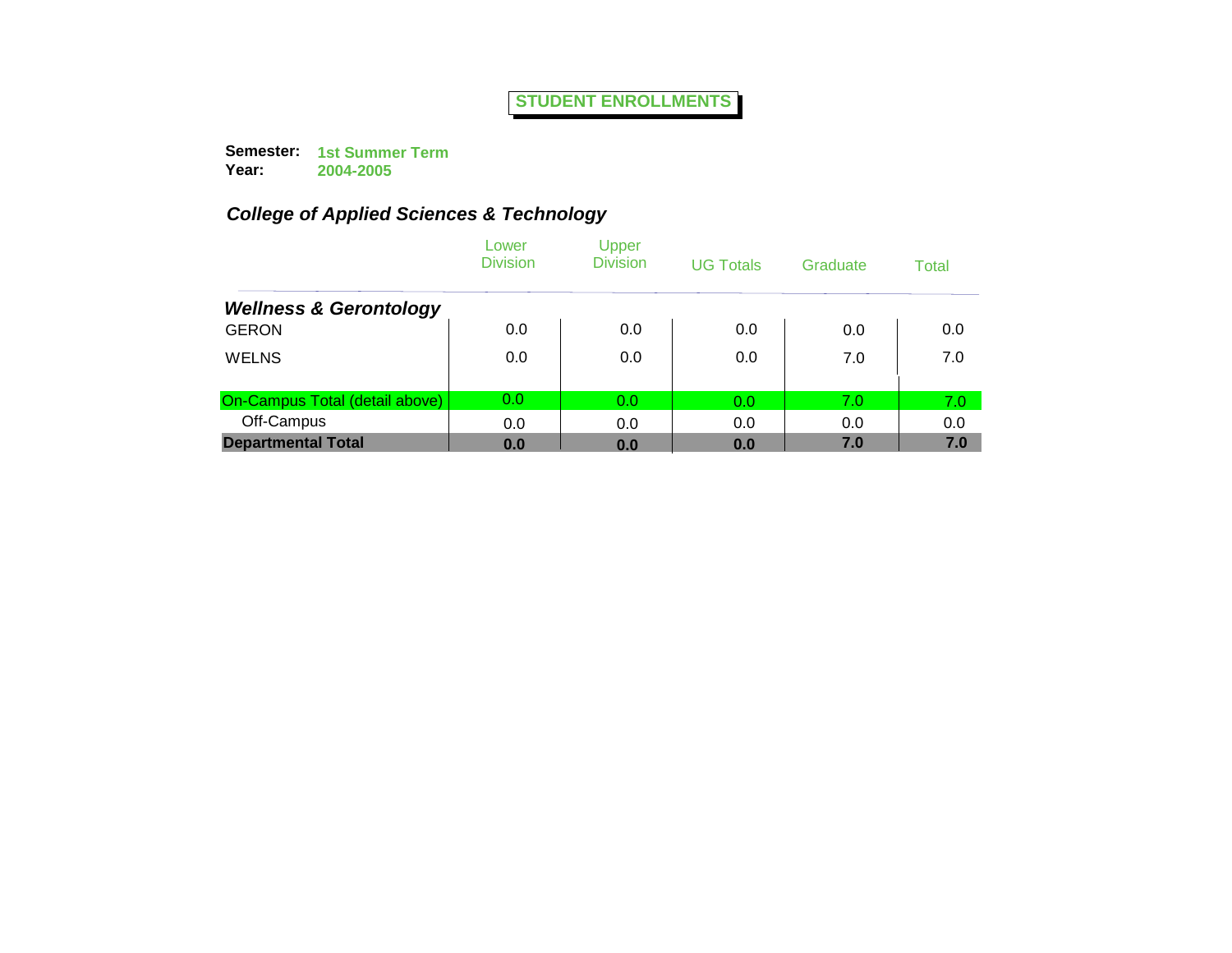**Semester: 1st Summer Term Year: 2004-2005**

|                                | Lower<br><b>Division</b> | Upper<br><b>Division</b> | <b>UG Totals</b> | Graduate | Total |
|--------------------------------|--------------------------|--------------------------|------------------|----------|-------|
| <b>Architecture</b>            |                          |                          |                  |          |       |
| <b>ARCH</b>                    | 0.0                      | 73.0                     | 73.0             | 0.0      | 73.0  |
| CAP                            | 20.0                     | 0.0                      | 20.0             | 0.0      | 20.0  |
| <b>THES</b>                    | 0.0                      | 0.0                      | 0.0              | 0.0      | 0.0   |
| On-Campus Total (detail above) | 20.0                     | 73.0                     | 93.0             | 0.0      | 93.0  |
| Off-Campus                     | 0.0                      | 78.0                     | 78.0             | 3.0      | 81.0  |
| <b>Departmental Total</b>      | 20.0                     | 151.0                    | 171.0            | 3.0      | 174.0 |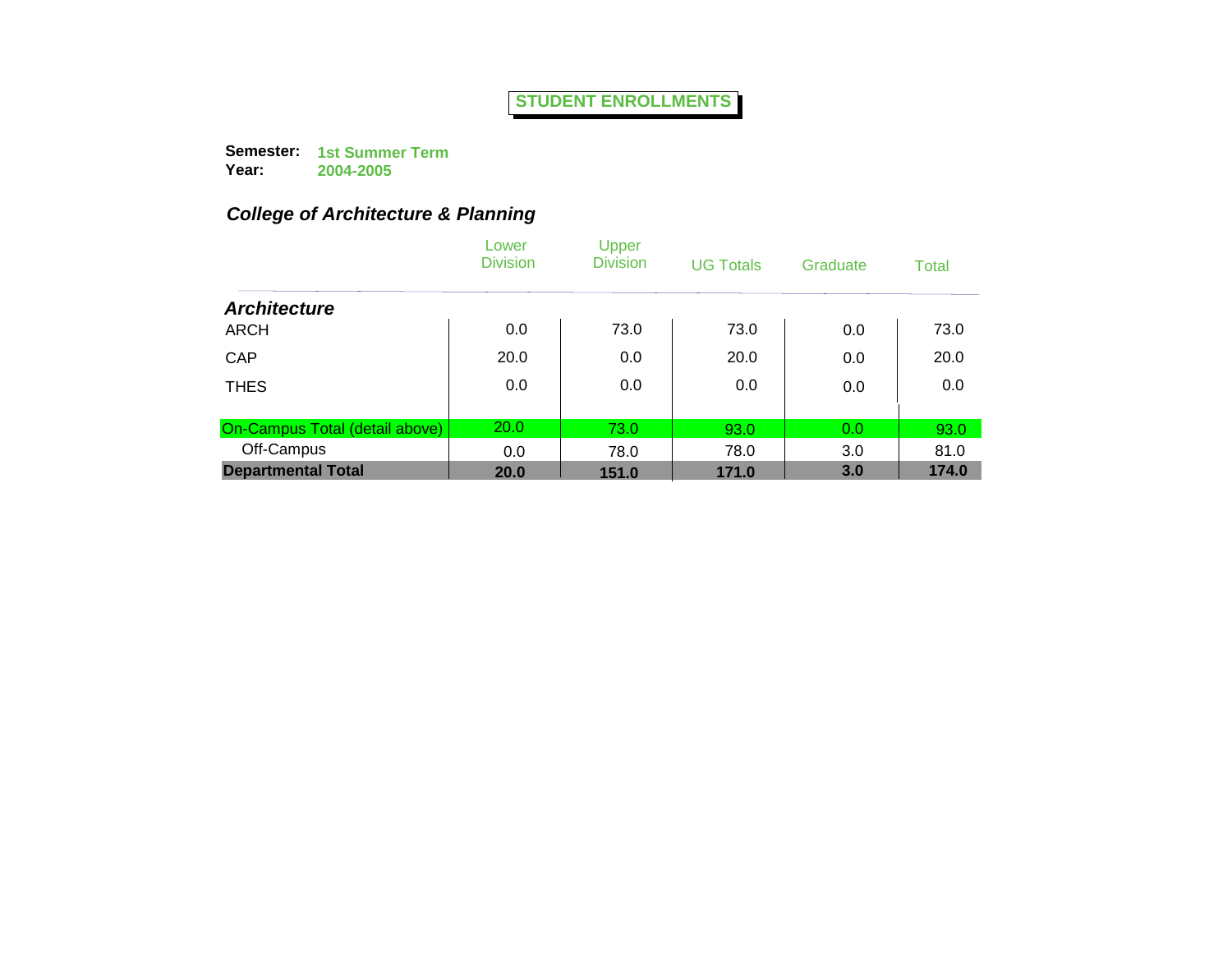**Semester: 1st Summer Term Year: 2004-2005**

|                                | Lower<br><b>Division</b> | Upper<br><b>Division</b> | <b>UG Totals</b> | Graduate | Total |
|--------------------------------|--------------------------|--------------------------|------------------|----------|-------|
| <b>CAP Courses</b>             |                          |                          |                  |          |       |
| <b>CAP</b>                     | 0.0                      | 0.0                      | 0.0              | 0.0      | 0.0   |
| On-Campus Total (detail above) | 0.0                      | 0.0                      | 0.0              | 0.0      | 0.0   |
| Off-Campus                     | 0.0                      | 0.0                      | 0.0              | 0.0      | 0.0   |
| <b>Departmental Total</b>      | 0.0                      | 0.0                      | 0.0              | 0.0      | 0.0   |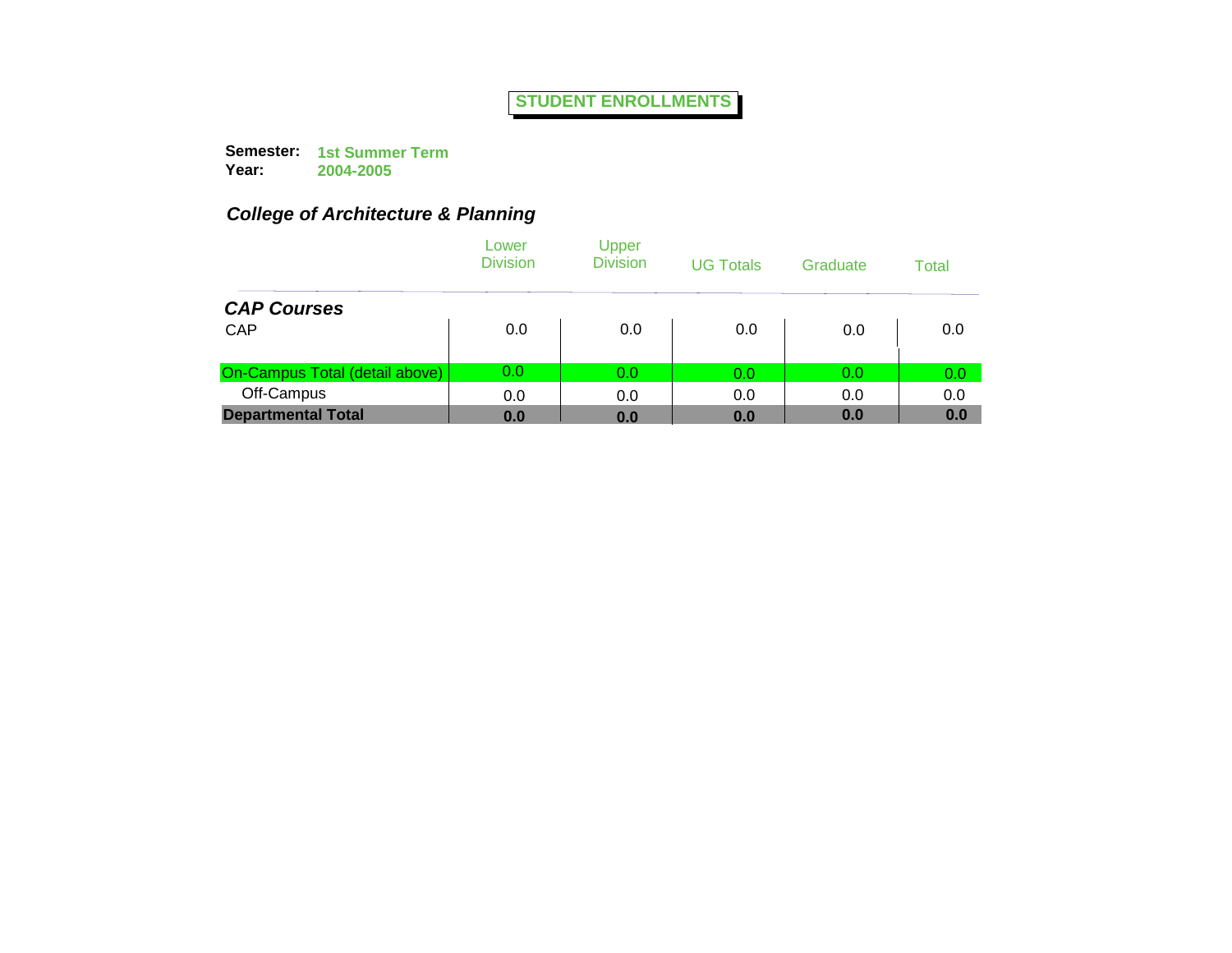**Semester: 1st Summer Term Year: 2004-2005**

|                                | Lower<br><b>Division</b> | Upper<br><b>Division</b> | <b>UG Totals</b> | Graduate | Total |
|--------------------------------|--------------------------|--------------------------|------------------|----------|-------|
| <b>Landscape Architecture</b>  |                          |                          |                  |          |       |
| CAP                            | 31.0                     | 0.0                      | 31.0             | 0.0      | 31.0  |
| LA                             | 0.0                      | 0.0                      | 0.0              | 0.0      | 0.0   |
| On-Campus Total (detail above) | 31.0                     | 0.0                      | 31.0             | 0.0      | 31.0  |
| Off-Campus                     | 0.0                      | 22.0                     | 22.0             | 0.0      | 22.0  |
| <b>Departmental Total</b>      | 31.0                     | <b>22.0</b>              | 53.0             | 0.0      | 53.0  |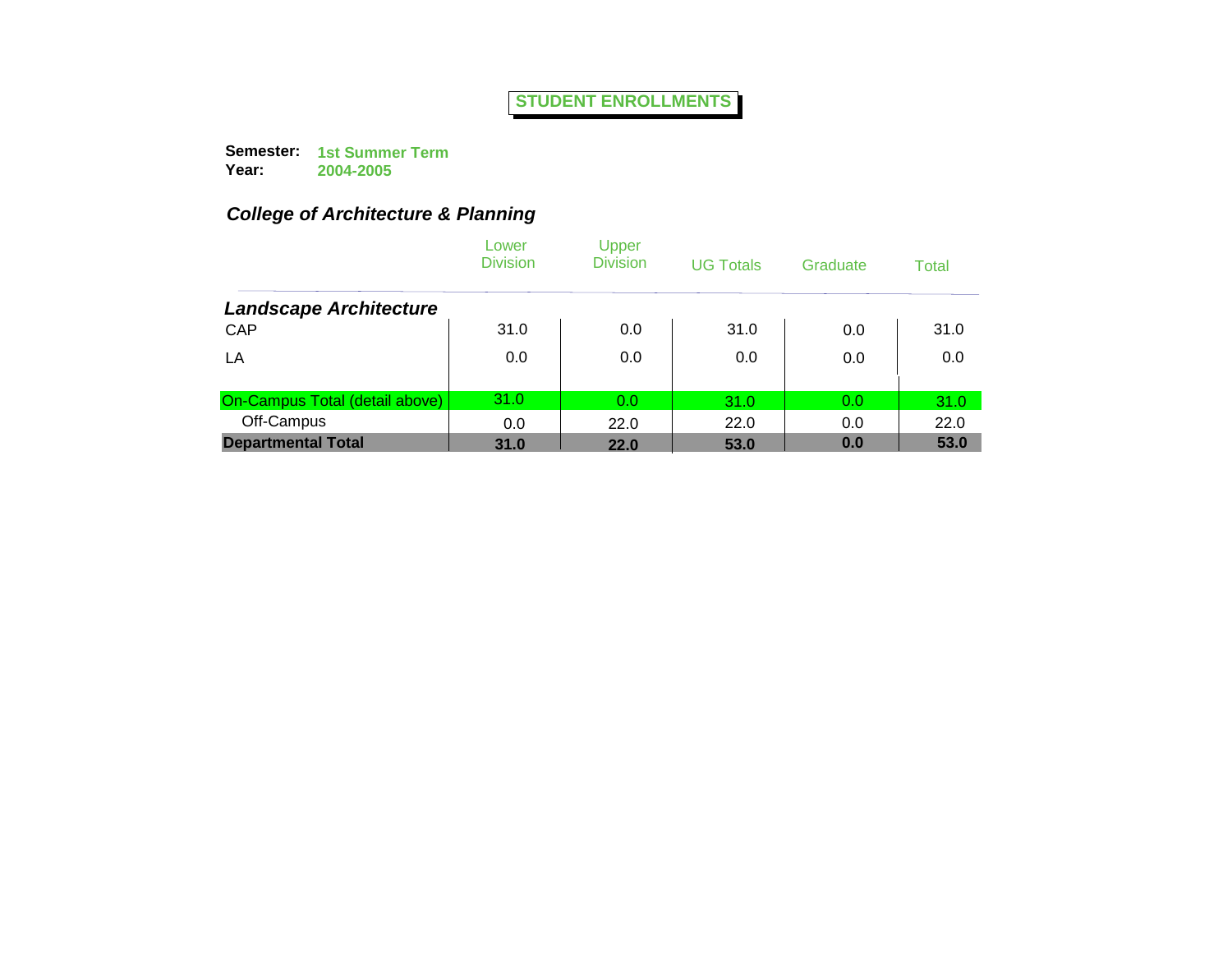**Semester: 1st Summer Term Year: 2004-2005**

|                                | Lower<br><b>Division</b> | Upper<br><b>Division</b> | <b>UG Totals</b> | Graduate | <b>Total</b> |
|--------------------------------|--------------------------|--------------------------|------------------|----------|--------------|
| <b>Urban Planning</b>          |                          |                          |                  |          |              |
| CAP                            | 11.0                     | 0.0                      | 11.0             | 0.0      | 11.0         |
| <b>PLAN</b>                    | 0.0                      | 10.0                     | 10.0             | 8.0      | 18.0         |
| <b>RES</b>                     | 0.0                      | 0.0                      | 0.0              | 0.0      | 0.0          |
| <b>THES</b>                    | 0.0                      | 0.0                      | 0.0              | 0.0      | 0.0          |
|                                |                          |                          |                  |          |              |
| On-Campus Total (detail above) | 11.0                     | 10.0                     | 21.0             | 8.0      | 29.0         |
| Off-Campus                     | 0.0                      | 0.0                      | 0.0              | 0.0      | 0.0          |
| <b>Departmental Total</b>      | 11.0                     | 10.0                     | 21.0             | 8.0      | 29.0         |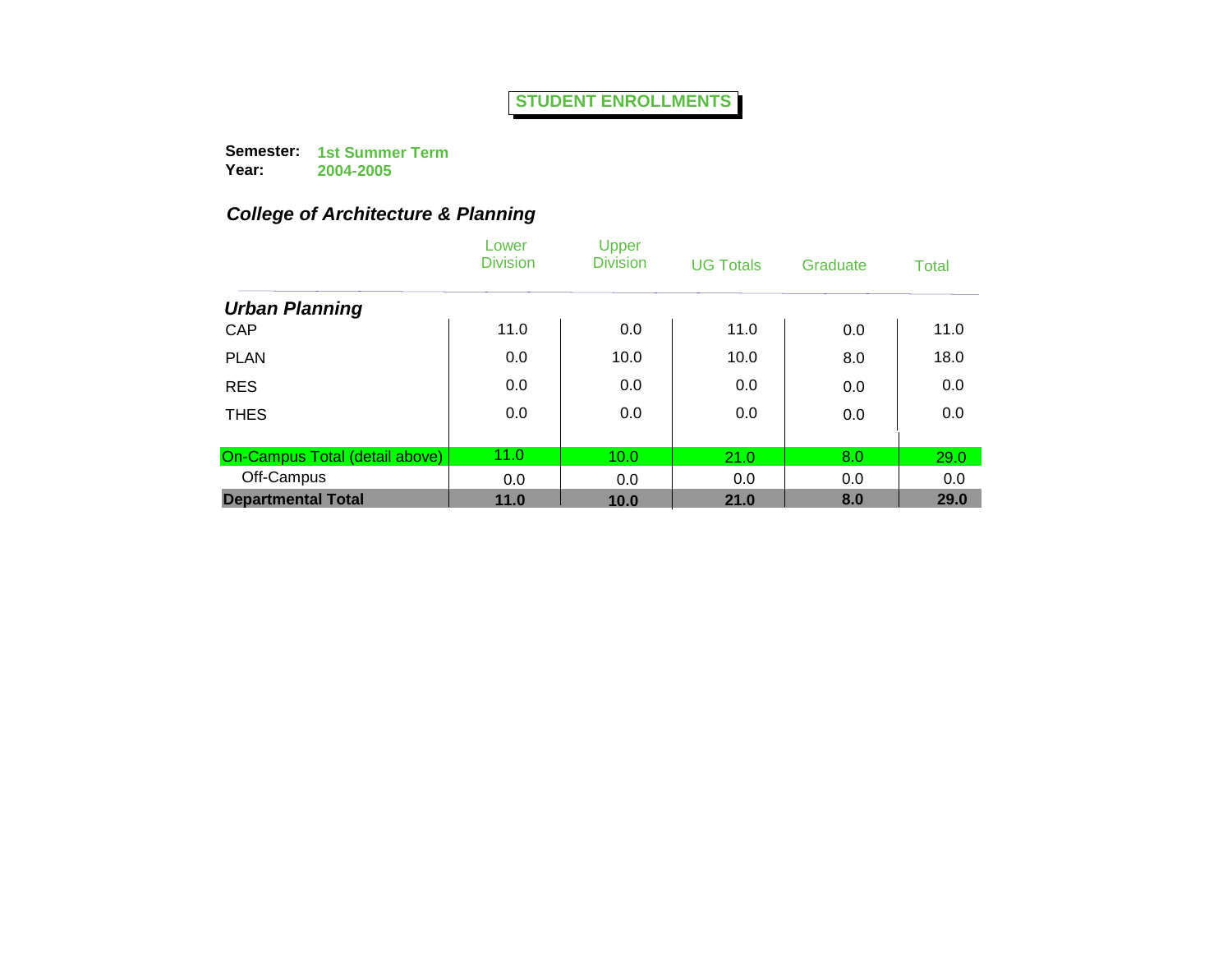**Semester: 1st Summer Term Year: 2004-2005**

|                                | Lower<br><b>Division</b> | Upper<br><b>Division</b> | <b>UG Totals</b> | Graduate | Total |
|--------------------------------|--------------------------|--------------------------|------------------|----------|-------|
| <b>Accounting</b>              |                          |                          |                  |          |       |
| <b>ACC</b>                     | 63.0                     | 57.0                     | 120.0            | 21.0     | 141.0 |
| On-Campus Total (detail above) | 63.0                     | 57.0                     | 120.0            | 21.0     | 141.0 |
| Off-Campus                     | 0.0                      | 0.0                      | 0.0              | 0.0      | 0.0   |
| <b>Departmental Total</b>      | 63.0                     | 57.0                     | 120.0            | 21.0     | 141.0 |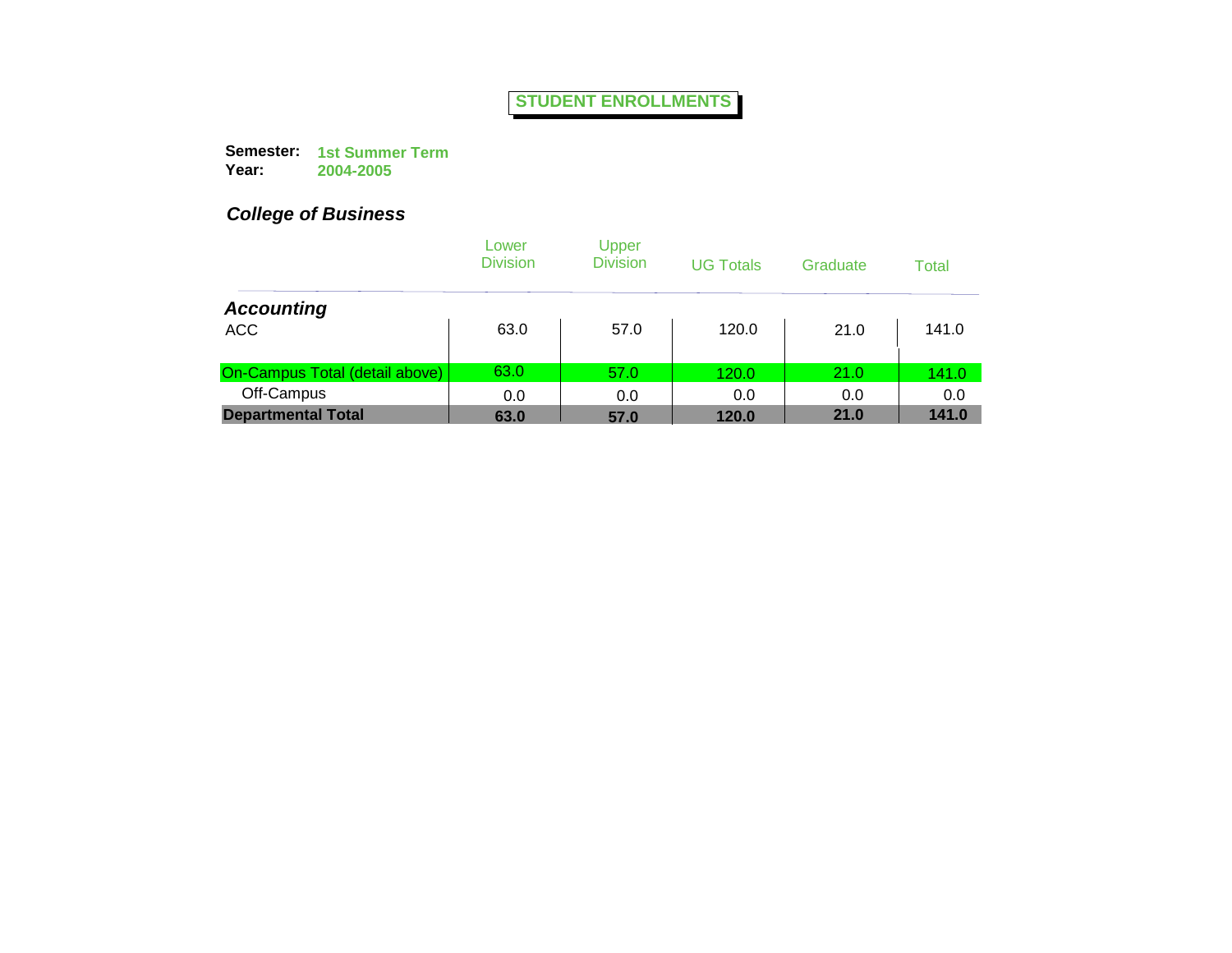**Semester: 1st Summer Term Year: 2004-2005**

|                                | Lower<br><b>Division</b> | Upper<br><b>Division</b> | <b>UG Totals</b> | Graduate | Total |
|--------------------------------|--------------------------|--------------------------|------------------|----------|-------|
| <b>Economics</b>               |                          |                          |                  |          |       |
| <b>ECON</b>                    | 121.0                    | 9.0                      | 130.0            | 0.0      | 130.0 |
| <b>MBA</b>                     | 0.0                      | 0.0                      | 0.0              | 0.0      | 0.0   |
| On-Campus Total (detail above) | 121.0                    | 9.0                      | 130.0            | 0.0      | 130.0 |
| Off-Campus                     | 0.0                      | 0.0                      | 0.0              | 9.0      | 9.0   |
| <b>Departmental Total</b>      | 121.0                    | 9.0                      | 130.0            | 9.0      | 139.0 |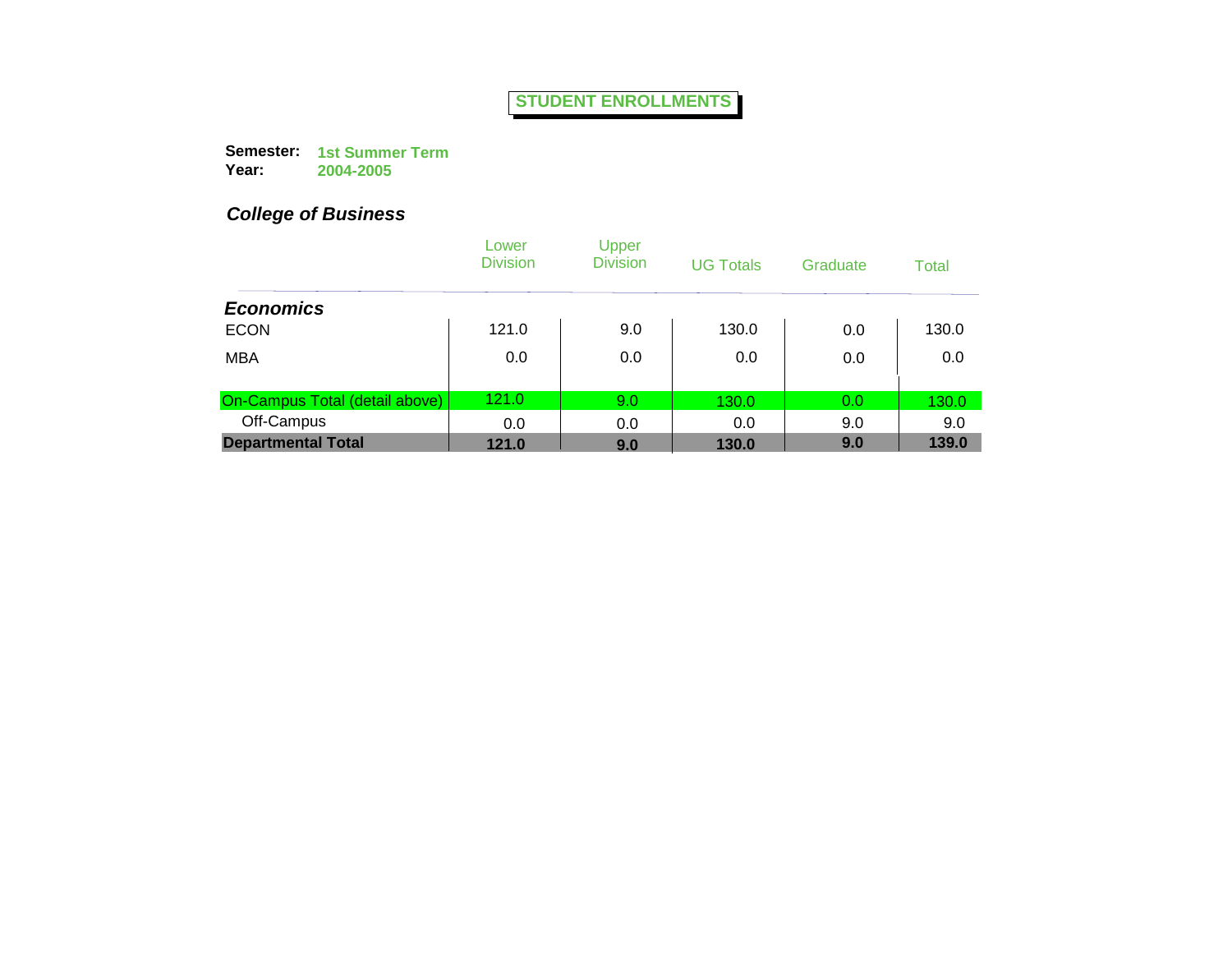**Semester: 1st Summer Term Year: 2004-2005**

|                                | Lower<br><b>Division</b> | Upper<br><b>Division</b> | <b>UG Totals</b> | Graduate | <b>Total</b> |
|--------------------------------|--------------------------|--------------------------|------------------|----------|--------------|
| <b>Finance</b>                 |                          |                          |                  |          |              |
| BL                             | 16.0                     | 13.0                     | 29.0             | 0.0      | 29.0         |
| <b>BUSAD</b>                   | 0.0                      | 0.0                      | 0.0              | 0.0      | 0.0          |
| <b>FIN</b>                     | 0.0                      | 36.0                     | 36.0             | 12.0     | 48.0         |
| <b>MBA</b>                     | 0.0                      | 0.0                      | 0.0              | 0.0      | 0.0          |
| RMI                            | 18.0                     | 2.0                      | 20.0             | 0.0      | 20.0         |
|                                |                          |                          |                  |          |              |
| On-Campus Total (detail above) | 34.0                     | 51.0                     | 85.0             | 12.0     | 97.0         |
| Off-Campus                     | 0.0                      | 0.0                      | 0.0              | 0.0      | 0.0          |
| <b>Departmental Total</b>      | 34.0                     | 51.0                     | 85.0             | 12.0     | 97.0         |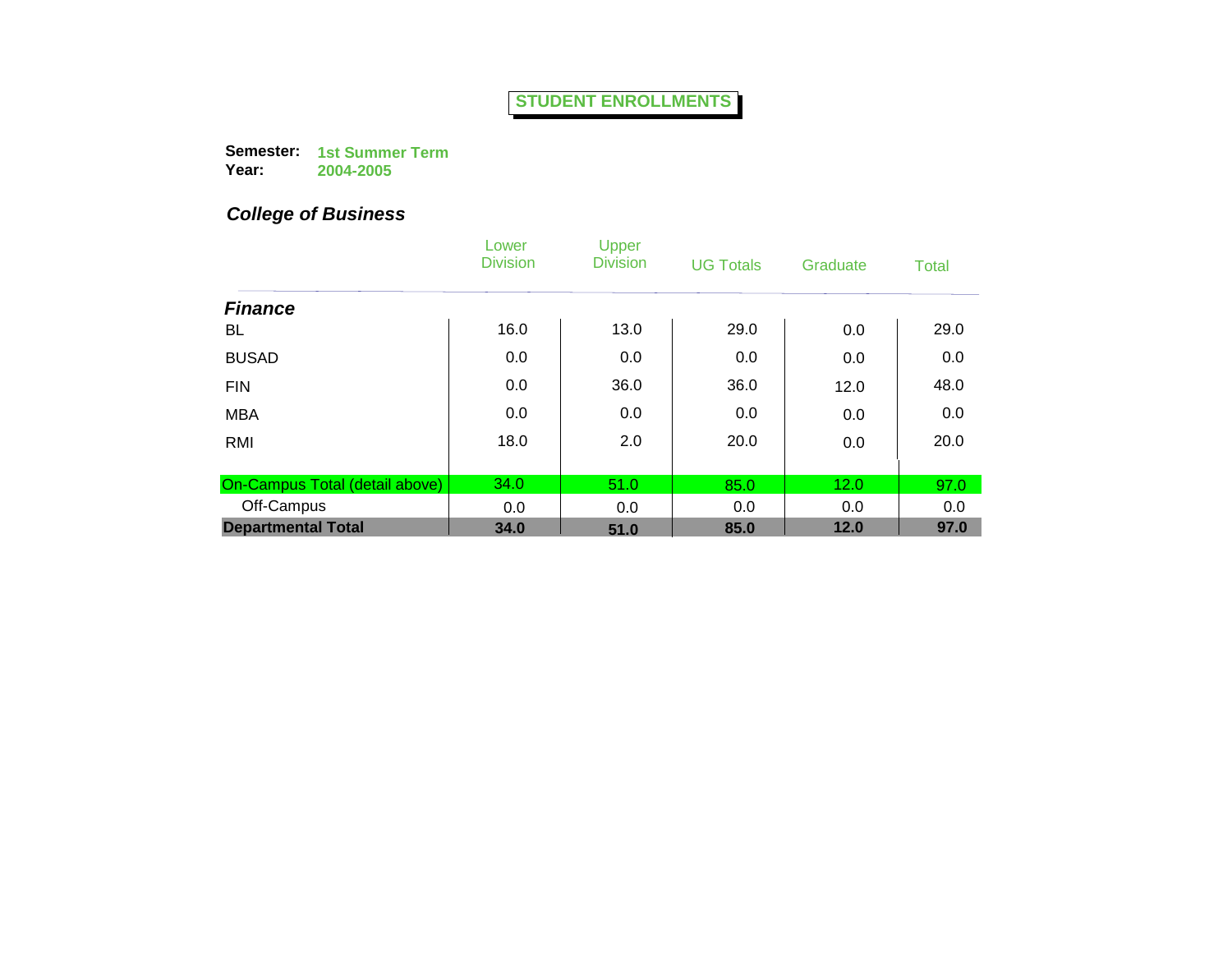**Semester: 1st Summer Term Year: 2004-2005**

|                                     | Lower<br><b>Division</b> | Upper<br><b>Division</b> | <b>UG Totals</b> | Graduate | Total |
|-------------------------------------|--------------------------|--------------------------|------------------|----------|-------|
| <b>Info Systems &amp; Oper Mgmt</b> |                          |                          |                  |          |       |
| <b>BED</b>                          | 0.0                      | 0.0                      | 0.0              | 0.0      | 0.0   |
| <b>ISOM</b>                         | 69.0                     | 39.0                     | 108.0            | 31.0     | 139.0 |
| <b>MBA</b>                          | 0.0                      | 0.0                      | 0.0              | 0.0      | 0.0   |
| On-Campus Total (detail above)      | 69.0                     | 39.0                     | 108.0            | 31.0     | 139.0 |
| Off-Campus                          | 0.0                      | 0.0                      | 0.0              | 10.0     | 10.0  |
| <b>Departmental Total</b>           | 69.0                     | 39.0                     | 108.0            | 41.0     | 149.0 |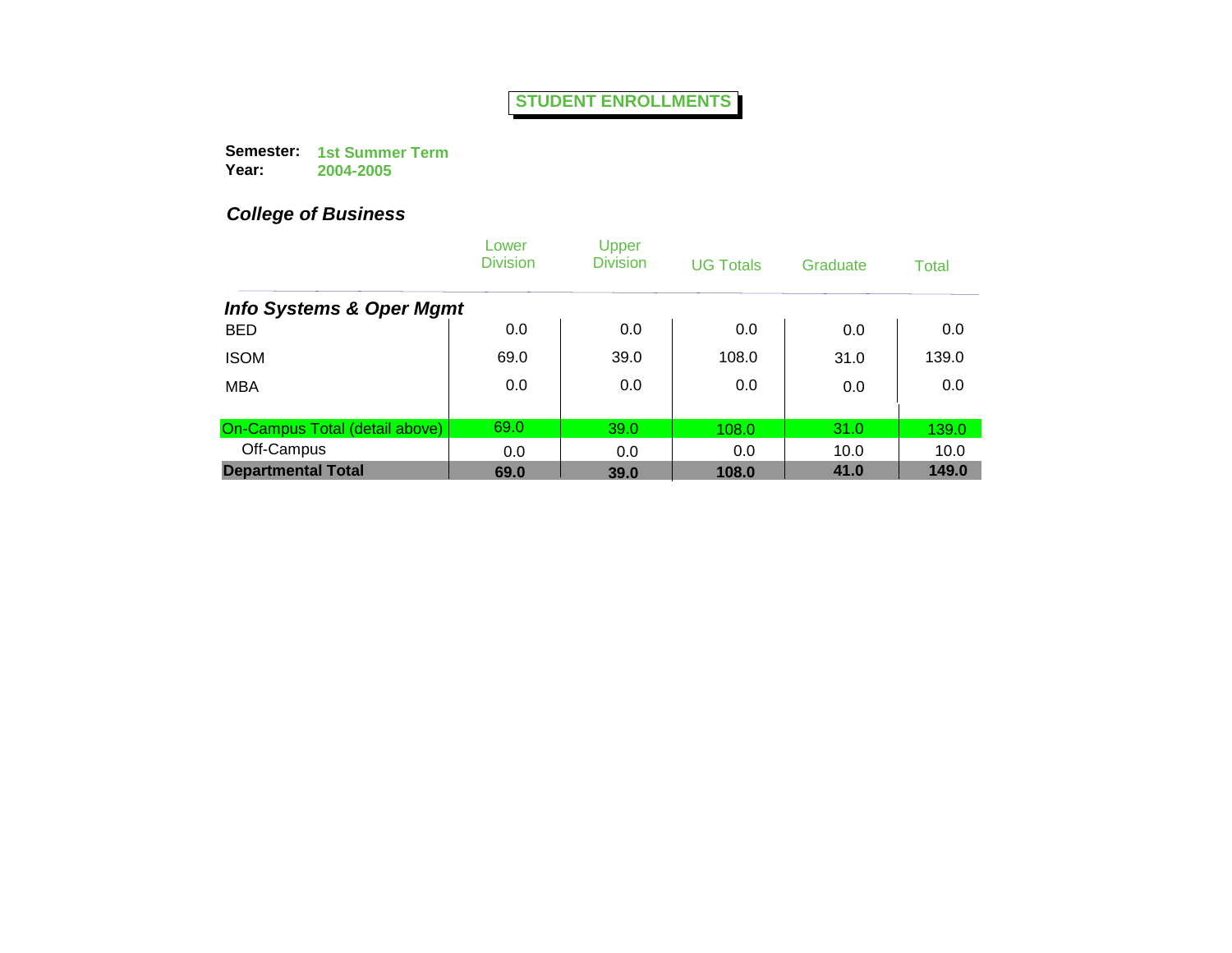**Semester: 1st Summer Term Year: 2004-2005**

|                                   | Lower<br><b>Division</b> | Upper<br><b>Division</b> | <b>UG Totals</b> | Graduate | Total |
|-----------------------------------|--------------------------|--------------------------|------------------|----------|-------|
| <b>Marketing &amp; Management</b> |                          |                          |                  |          |       |
| <b>BUSAD</b>                      | 0.0                      | 0.0                      | 0.0              | 0.0      | 0.0   |
| ID                                | 0.0                      | 0.0                      | 0.0              | 0.0      | 0.0   |
| <b>INTBA</b>                      | 0.0                      | 0.0                      | 0.0              | 0.0      | 0.0   |
| <b>MBA</b>                        | 0.0                      | 0.0                      | 0.0              | 0.0      | 0.0   |
| <b>MGT</b>                        | 0.0                      | 97.0                     | 97.0             | 0.0      | 97.0  |
| <b>MKG</b>                        | 0.0                      | 147.0                    | 147.0            | 0.0      | 147.0 |
|                                   |                          |                          |                  |          |       |
| On-Campus Total (detail above)    | 0.0                      | 244.0                    | 244.0            | 0.0      | 244.0 |
| Off-Campus                        | 0.0                      | 6.0                      | 6.0              | 0.0      | 6.0   |
| <b>Departmental Total</b>         | 0.0                      | 250.0                    | 250.0            | 0.0      | 250.0 |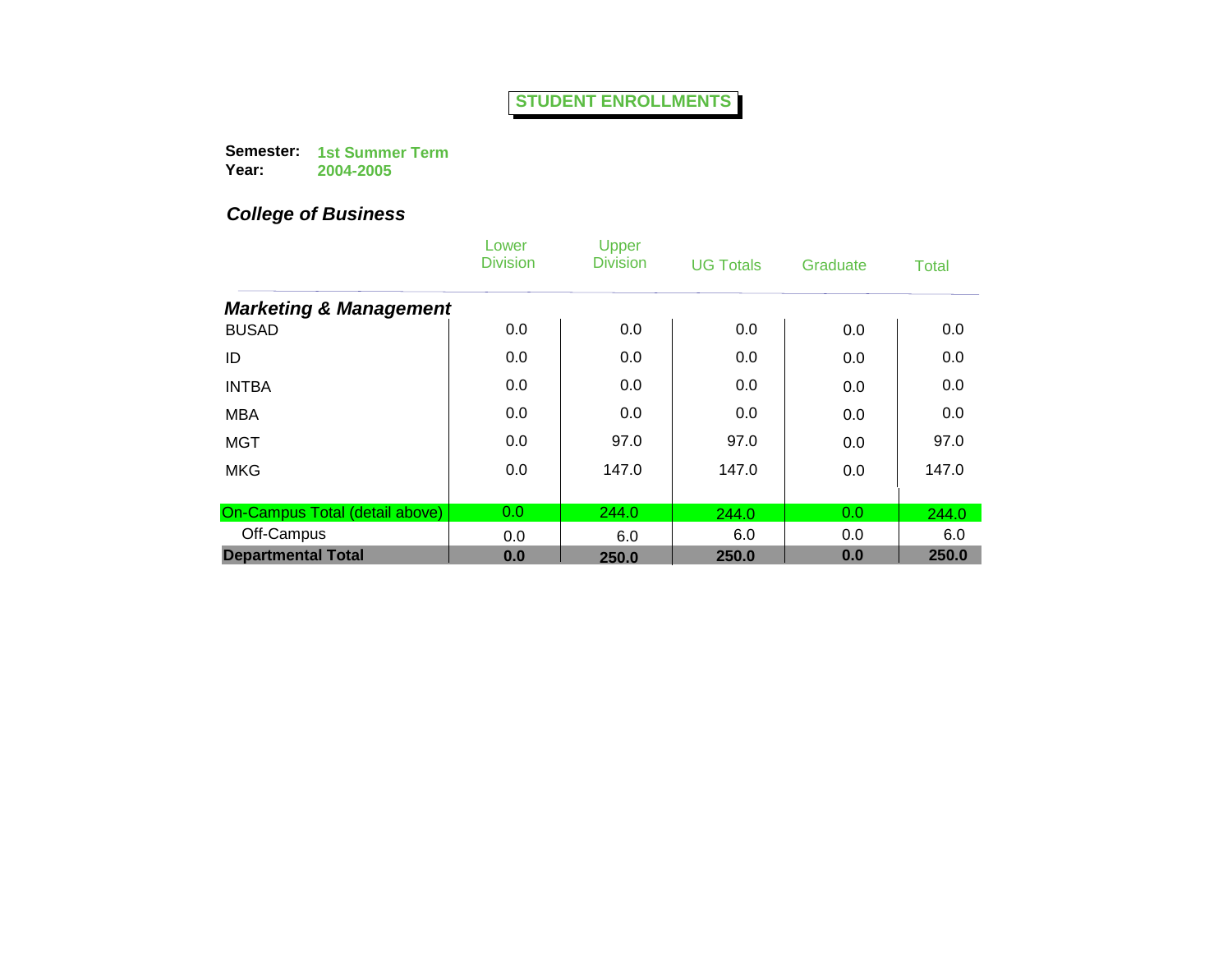**Semester: 1st Summer Term Year: 2004-2005**

|                                           | Lower<br><b>Division</b> | Upper<br><b>Division</b> | <b>UG Totals</b> | Graduate | Total |
|-------------------------------------------|--------------------------|--------------------------|------------------|----------|-------|
| <b>Center for Info &amp; Comm Science</b> |                          |                          |                  |          |       |
| <b>ICS</b>                                | 0.0                      | 0.0                      | 0.0              | 25.0     | 25.0  |
| On-Campus Total (detail above)            | 0.0                      | 0.0                      | 0.0              | 25.0     | 25.0  |
| Off-Campus                                | 0.0                      | 0.0                      | 0.0              | 0.0      | 0.0   |
| <b>Departmental Total</b>                 | 0.0                      | 0.0                      | 0.0              | 25.0     | 25.0  |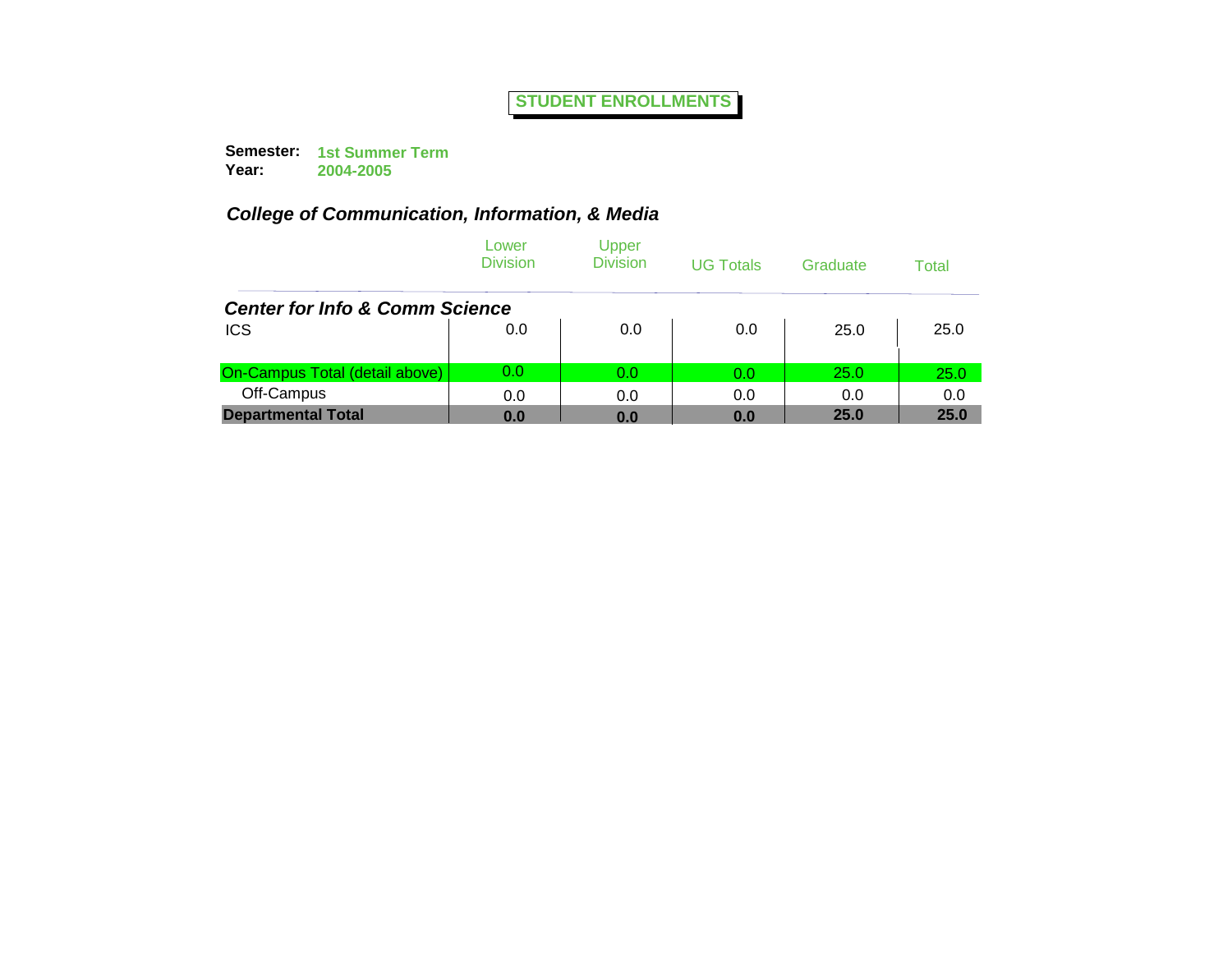**Semester: 1st Summer Term Year:**

**2004-2005**

|                                | Lower<br><b>Division</b> | Upper<br><b>Division</b> | <b>UG Totals</b> | Graduate | <b>Total</b> |
|--------------------------------|--------------------------|--------------------------|------------------|----------|--------------|
| <b>Journalism</b>              |                          |                          |                  |          |              |
| <b>JOURN</b>                   | 49.0                     | 69.0                     | 118.0            | 0.0      | 118.0        |
| <b>NEWS</b>                    | 0.0                      | 0.0                      | 0.0              | 0.0      | 0.0          |
| <b>PR</b>                      | 0.0                      | 0.0                      | 0.0              | 5.0      | 5.0          |
| <b>RES</b>                     | 0.0                      | 0.0                      | 0.0              | 0.0      | 0.0          |
| <b>THES</b>                    | 0.0                      | 0.0                      | 0.0              | 0.0      | 0.0          |
| <b>THES</b>                    | 0.0                      | 0.0                      | 0.0              | 0.0      | 0.0          |
|                                |                          |                          |                  |          |              |
| On-Campus Total (detail above) | 49.0                     | 69.0                     | 118.0            | 5.0      | 123.0        |
| Off-Campus                     | 0.0                      | 0.0                      | 0.0              | 0.0      | 0.0          |
| <b>Departmental Total</b>      | 49.0                     | 69.0                     | 118.0            | 5.0      | 123.0        |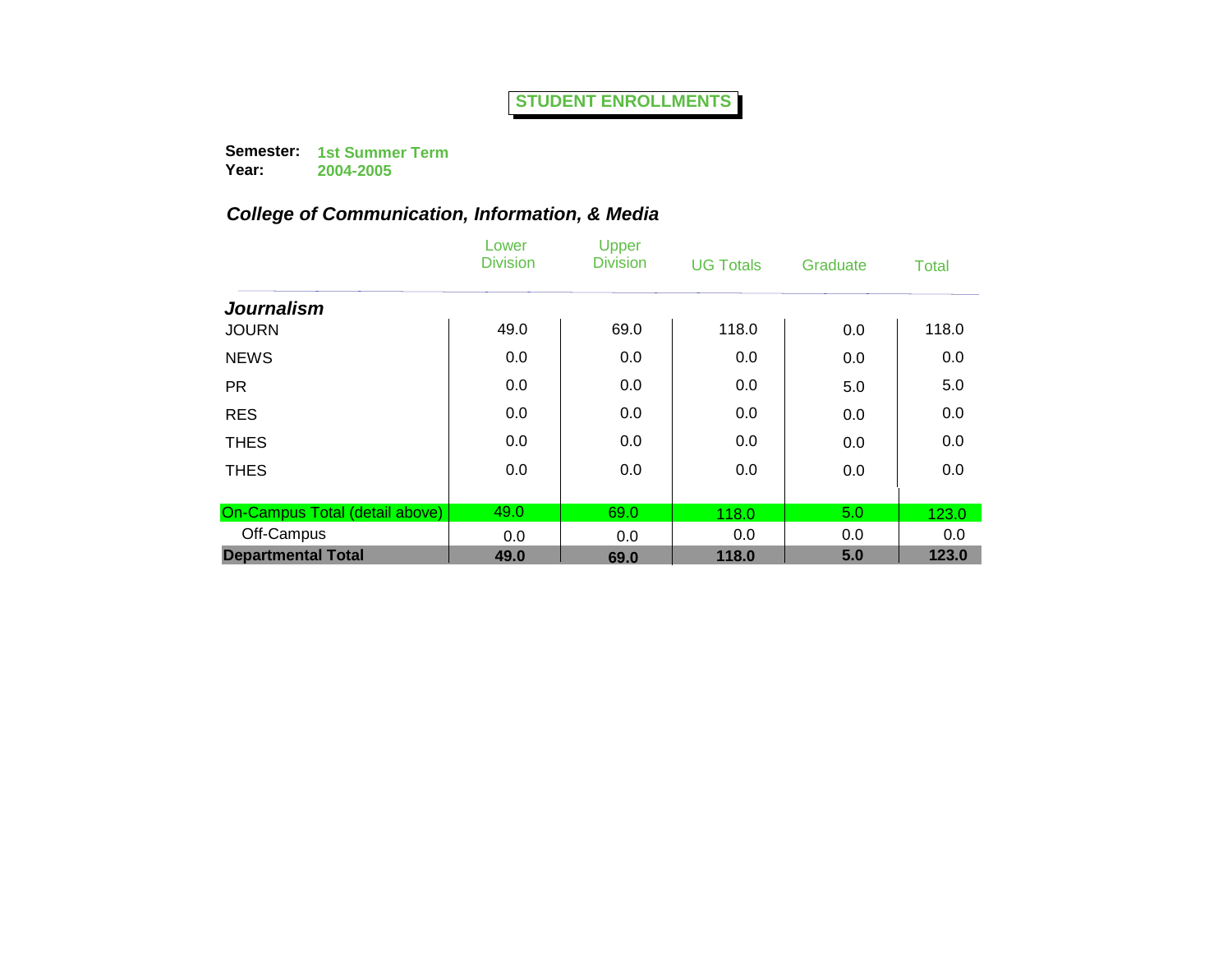**Semester: 1st Summer Term Year: 2004-2005**

|                                | Lower<br><b>Division</b> | Upper<br><b>Division</b> | <b>UG Totals</b> | Graduate | Total |
|--------------------------------|--------------------------|--------------------------|------------------|----------|-------|
| <b>Communication Studies</b>   |                          |                          |                  |          |       |
| <b>COMM</b>                    | 170.0                    | 18.0                     | 188.0            | 3.0      | 191.0 |
| <b>THES</b>                    | 0.0                      | 0.0                      | 0.0              | 0.0      | 0.0   |
| On-Campus Total (detail above) | 170.0                    | 18.0                     | 188.0            | 3.0      | 191.0 |
| Off-Campus                     | 0.0                      | 0.0                      | 0.0              | 0.0      | 0.0   |
| <b>Departmental Total</b>      | 170.0                    | 18.0                     | 188.0            | 3.0      | 191.0 |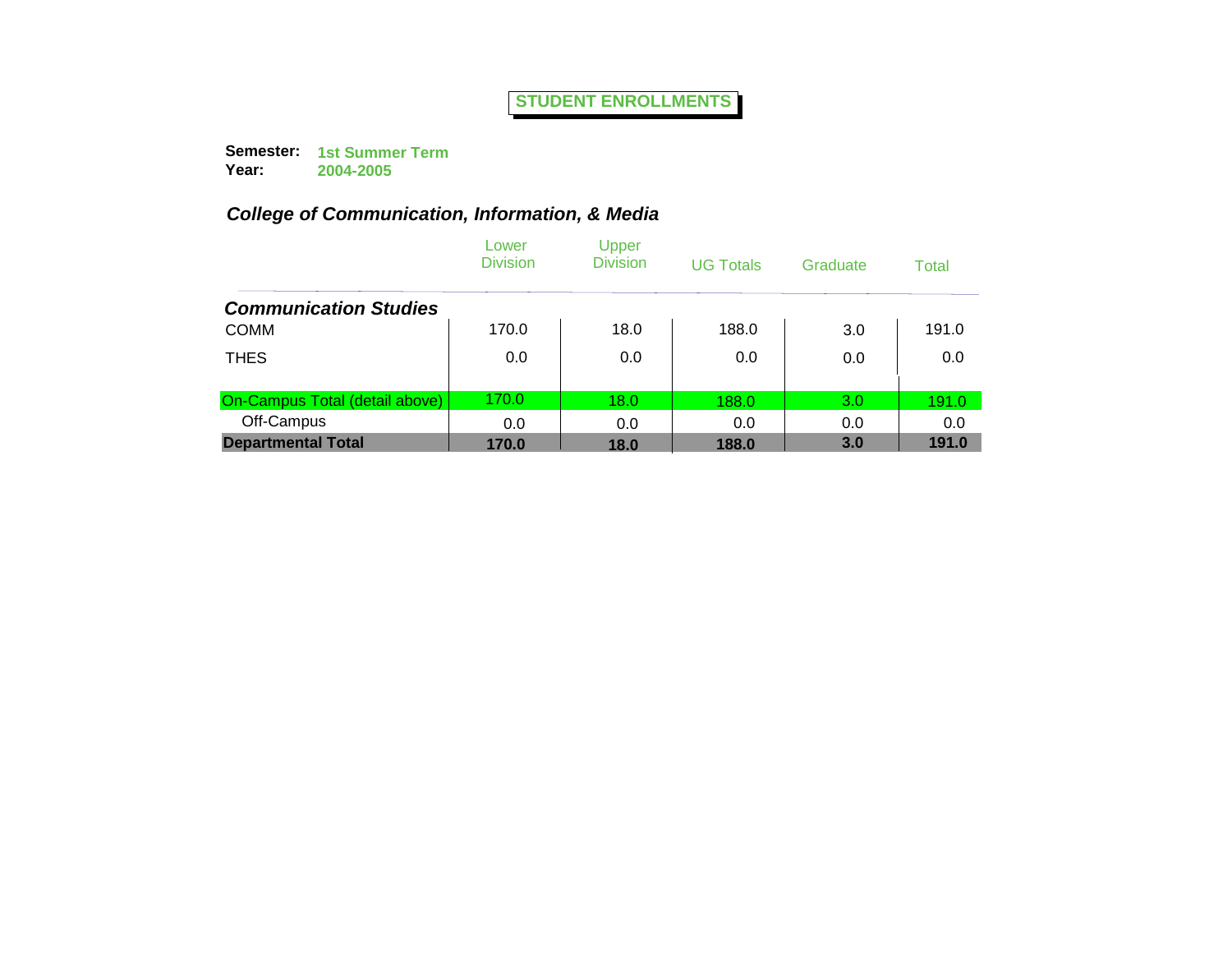**Semester: 1st Summer Term Year: 2004-2005**

|                                | Lower<br><b>Division</b> | Upper<br><b>Division</b> | <b>UG Totals</b> | Graduate | Total |
|--------------------------------|--------------------------|--------------------------|------------------|----------|-------|
| <b>Telecommunications</b>      |                          |                          |                  |          |       |
| <b>ICOM</b>                    | 0.0                      | 0.0                      | 0.0              | 9.0      | 9.0   |
| <b>TCOM</b>                    | 68.0                     | 89.0                     | 157.0            | 0.0      | 157.0 |
| On-Campus Total (detail above) | 68.0                     | 89.0                     | 157.0            | 9.0      | 166.0 |
| Off-Campus                     | 14.0                     | 5.0                      | 19.0             | 6.0      | 25.0  |
| <b>Departmental Total</b>      | 82.0                     | 94.0                     | 176.0            | 15.0     | 191.0 |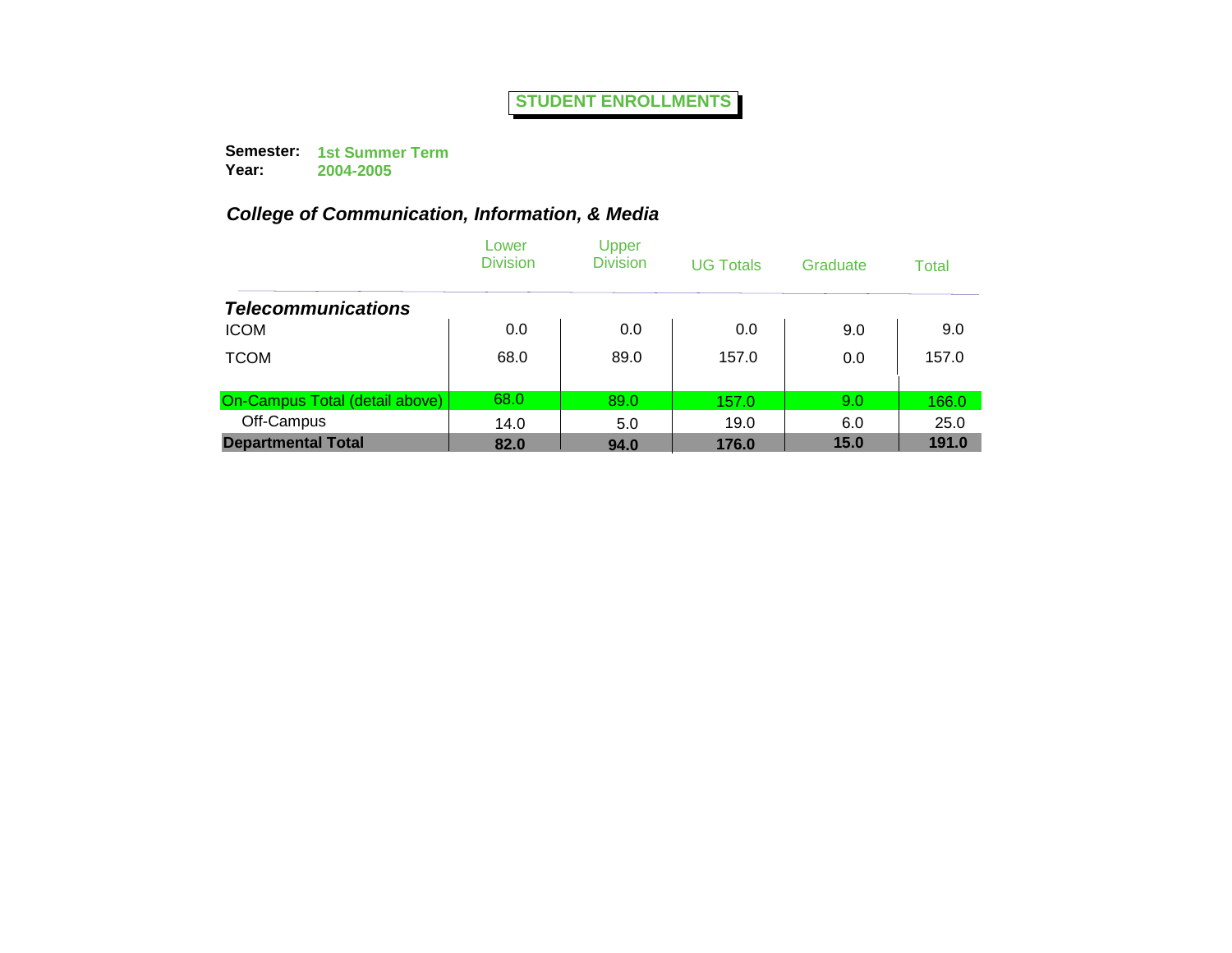**Semester: 1st Summer Term Year: 2004-2005**

# *College of Fine Arts*

|                                | Lower<br><b>Division</b> | Upper<br><b>Division</b> | <b>UG Totals</b> | Graduate | <b>Total</b> |
|--------------------------------|--------------------------|--------------------------|------------------|----------|--------------|
| <b>Art</b>                     |                          |                          |                  |          |              |
| <b>ACR</b>                     | 9.0                      | 16.0                     | 25.0             | 3.0      | 28.0         |
| <b>ADS</b>                     | 11.0                     | 2.0                      | 13.0             | 0.0      | 13.0         |
| <b>AED</b>                     | 17.0                     | 0.0                      | 17.0             | 0.0      | 17.0         |
| <b>AFA</b>                     | 46.0                     | 14.0                     | 60.0             | 0.0      | 60.0         |
| <b>AHS</b>                     | 54.0                     | 0.0                      | 54.0             | 0.0      | 54.0         |
|                                |                          |                          |                  |          |              |
| On-Campus Total (detail above) | 137.0                    | 32.0                     | 169.0            | 3.0      | 172.0        |
| Off-Campus                     | 21.0                     | 20.0                     | 41.0             | 1.0      | 42.0         |
| <b>Departmental Total</b>      | 158.0                    | 52.0                     | 210.0            | 4.0      | 214.0        |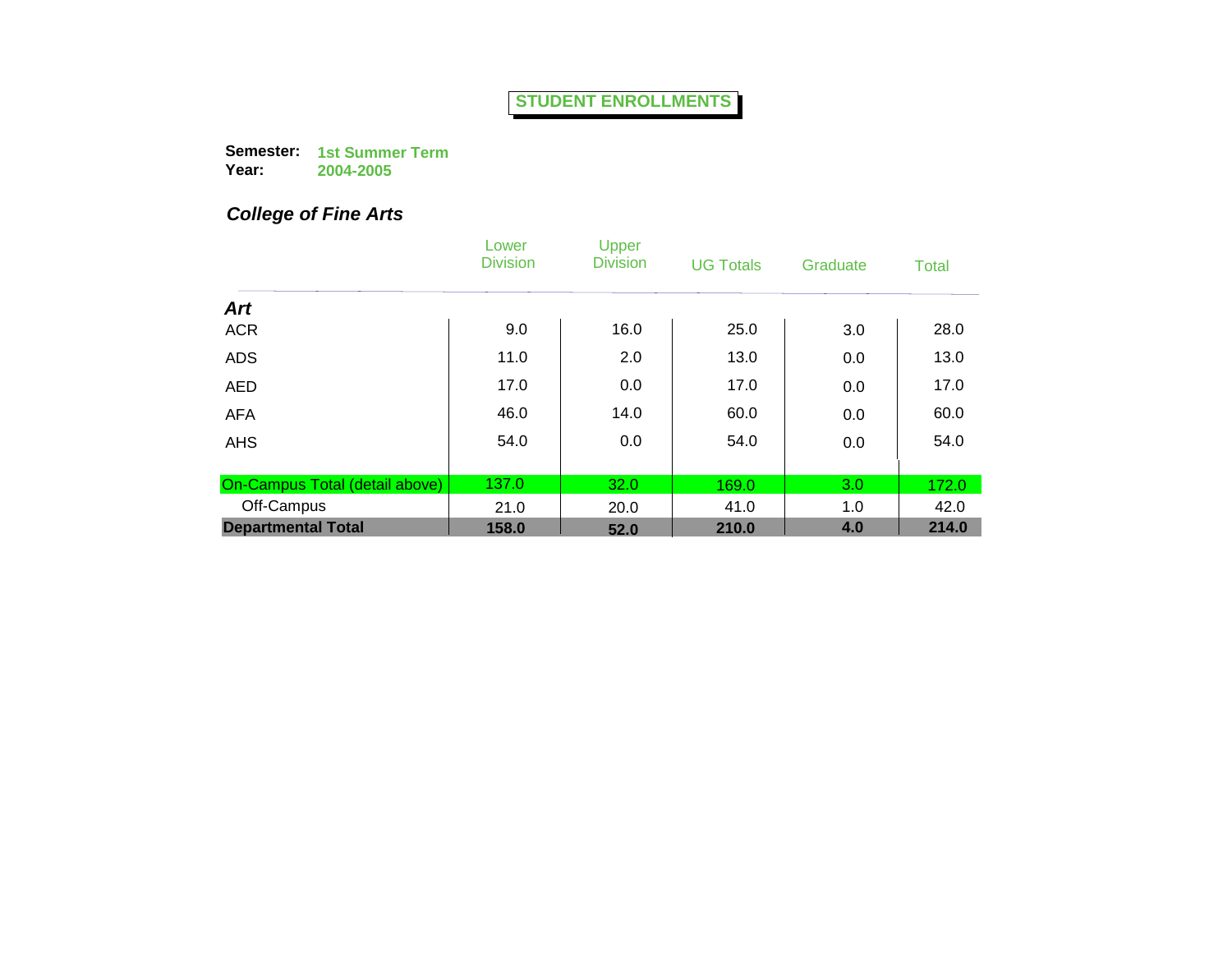**Semester: 1st Summer Term Year: 2004-2005**

# *College of Fine Arts*

|                                | Lower<br><b>Division</b> | Upper<br><b>Division</b> | <b>UG Totals</b> | Graduate | <b>Total</b> |
|--------------------------------|--------------------------|--------------------------|------------------|----------|--------------|
| <b>Music</b>                   |                          |                          |                  |          |              |
| <b>DISS</b>                    | 0.0                      | 0.0                      | 0.0              | 0.0      | 0.0          |
| <b>MUHIS</b>                   | 40.0                     | 27.0                     | 67.0             | 0.0      | 67.0         |
| <b>MUMET</b>                   | 0.0                      | 0.0                      | 0.0              | 0.0      | 0.0          |
| <b>MUSCH</b>                   | 2.0                      | 16.0                     | 18.0             | 8.0      | 26.0         |
| <b>MUSED</b>                   | 32.0                     | 8.0                      | 40.0             | 7.0      | 47.0         |
| <b>MUSPE</b>                   | 19.0                     | 22.0                     | 41.0             | 37.0     | 78.0         |
| <b>MUSTH</b>                   | 28.0                     | 6.0                      | 34.0             | 12.0     | 46.0         |
| <b>RES</b>                     | 0.0                      | 0.0                      | 0.0              | 3.0      | 3.0          |
| <b>THES</b>                    | 0.0                      | 0.0                      | 0.0              | 0.0      | 0.0          |
|                                |                          |                          |                  |          |              |
| On-Campus Total (detail above) | 121.0                    | 79.0                     | 200.0            | 67.0     | 267.0        |
| Off-Campus                     | 19.0                     | 0.0                      | 19.0             | 0.0      | 19.0         |
| <b>Departmental Total</b>      | 140.0                    | 79.0                     | 219.0            | 67.0     | 286.0        |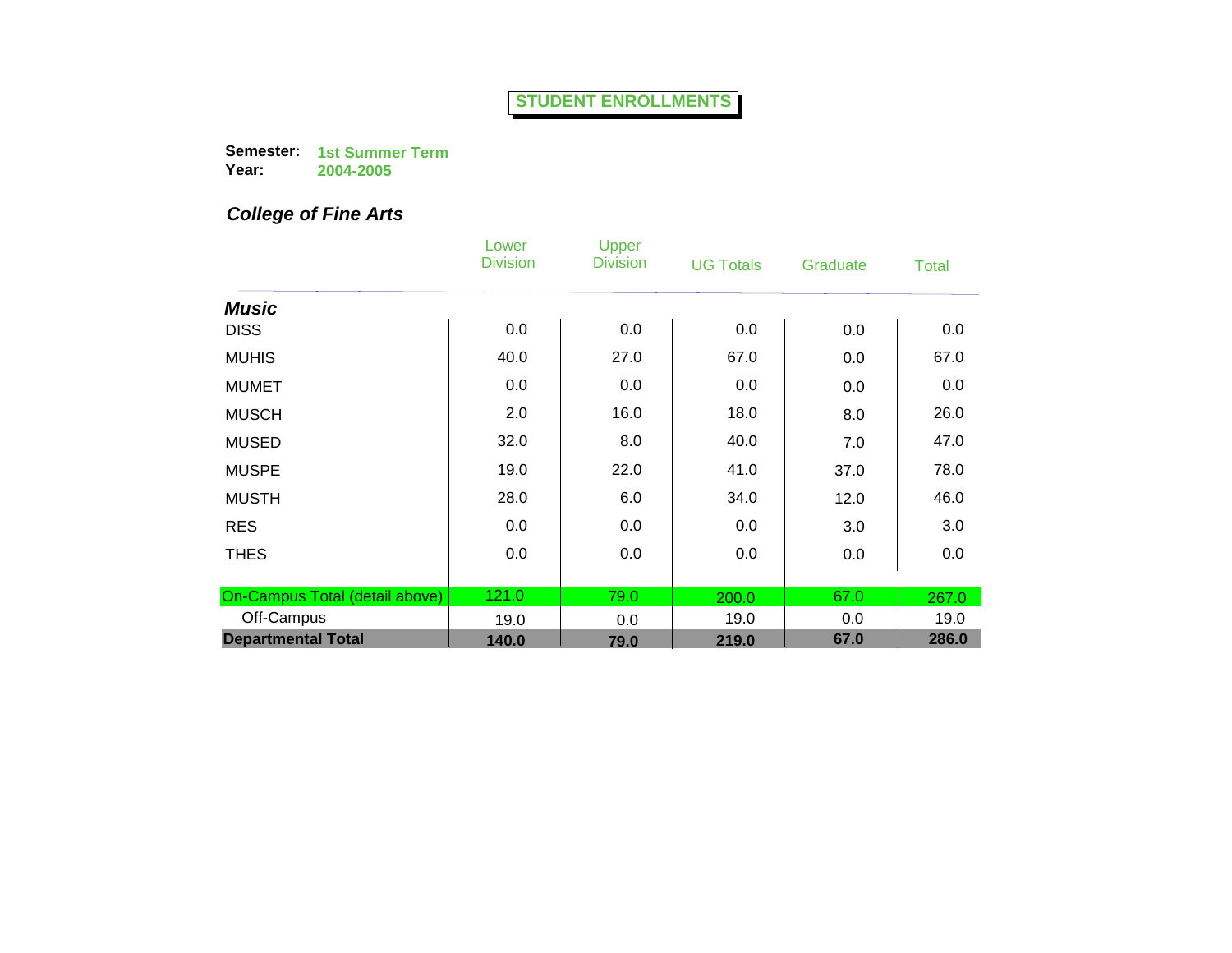**Semester: 1st Summer Term Year: 2004-2005**

# *College of Fine Arts*

|                                | Lower<br><b>Division</b> | Upper<br><b>Division</b> | <b>UG Totals</b> | Graduate | <b>Total</b> |
|--------------------------------|--------------------------|--------------------------|------------------|----------|--------------|
| <b>Theatre &amp; Dance</b>     |                          |                          |                  |          |              |
| <b>DANCE</b>                   | 34.0                     | 1.0                      | 35.0             | 0.0      | 35.0         |
| <b>PS</b>                      | 1.0                      | 11.0                     | 12.0             | 0.0      | 12.0         |
| <b>THEAT</b>                   | 110.0                    | 15.0                     | 125.0            | 0.0      | 125.0        |
| On-Campus Total (detail above) | 145.0                    | 27.0                     | 172.0            | 0.0      | 172.0        |
| Off-Campus                     | 0.0                      | 0.0                      | 0.0              | 0.0      | 0.0          |
| <b>Departmental Total</b>      | 145.0                    | 27.0                     | 172.0            | 0.0      | 172.0        |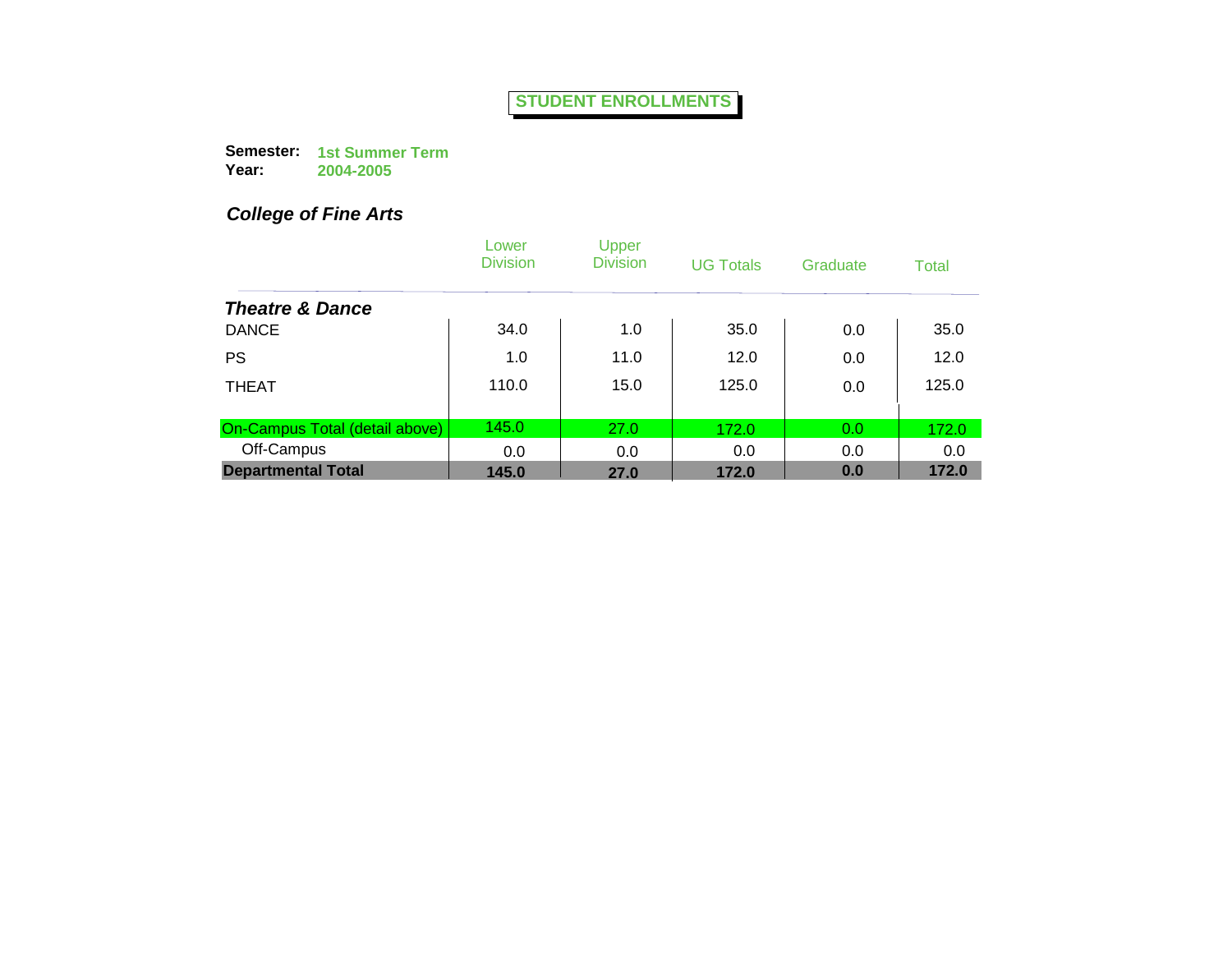**Semester: 1st Summer Term Year: 2004-2005**

|                                | Lower<br><b>Division</b> | Upper<br><b>Division</b> | <b>UG Totals</b> | Graduate | Total |
|--------------------------------|--------------------------|--------------------------|------------------|----------|-------|
| Anthropology                   |                          |                          |                  |          |       |
| <b>ANTH</b>                    | 34.0                     | 1.0                      | 35.0             | 1.0      | 36.0  |
| <b>THES</b>                    | 0.0                      | 0.0                      | 0.0              | 1.0      | 1.0   |
| On-Campus Total (detail above) | 34.0                     | 1.0                      | 35.0             | 2.0      | 37.0  |
| Off-Campus                     | 0.0                      | 3.0                      | 3.0              | 3.0      | 6.0   |
| <b>Departmental Total</b>      | 34.0                     | 4.0                      | 38.0             | 5.0      | 43.0  |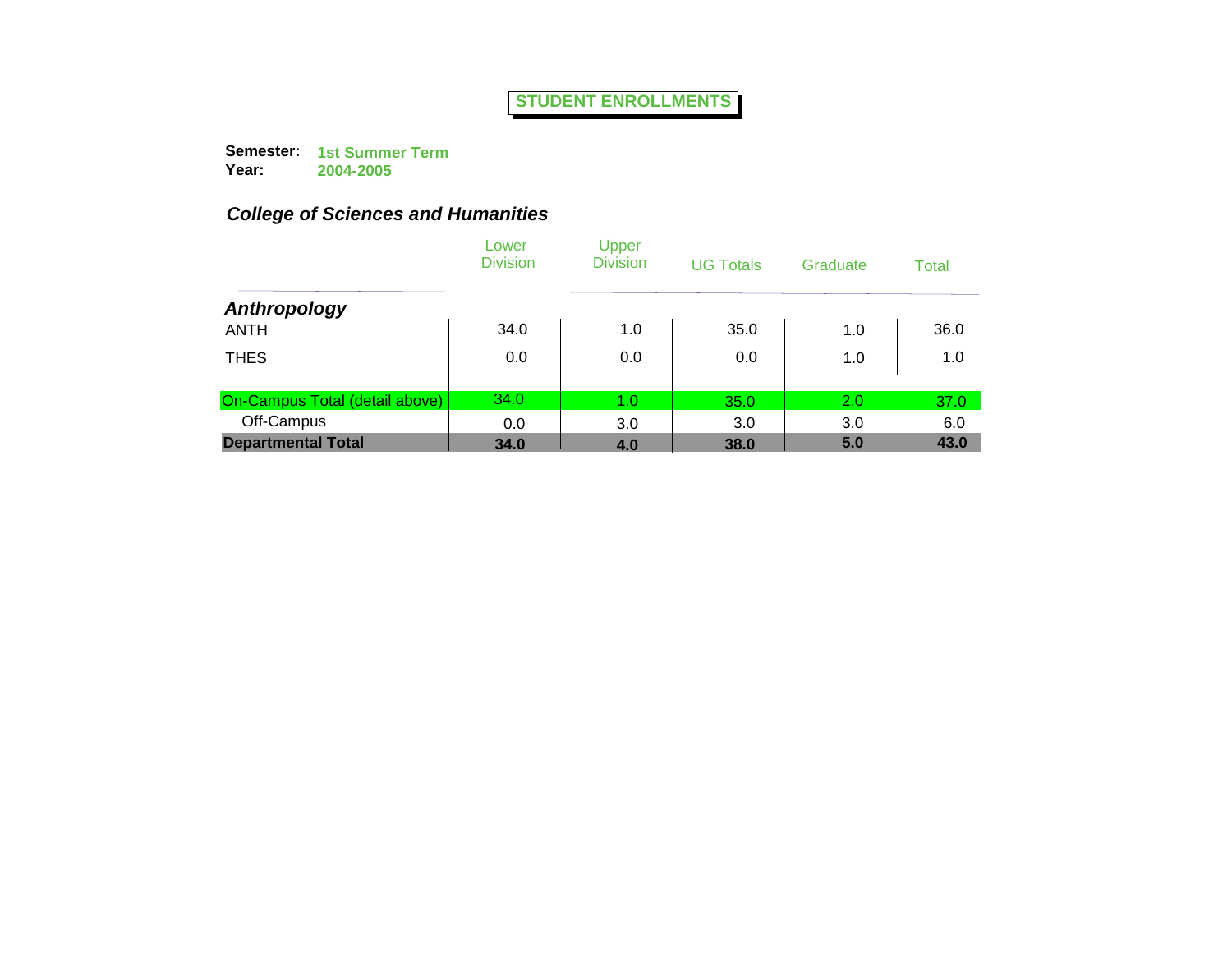**Semester: 1st Summer Term** 

**Year: 2004-2005**

|                                | Lower<br><b>Division</b> | Upper<br><b>Division</b> | <b>UG Totals</b> | Graduate | <b>Total</b> |
|--------------------------------|--------------------------|--------------------------|------------------|----------|--------------|
| <b>Biology</b>                 |                          |                          |                  |          |              |
| <b>BIO</b>                     | 98.0                     | 2.0                      | 100.0            | 1.0      | 101.0        |
| <b>BIOT</b>                    | 0.0                      | 0.0                      | 0.0              | 0.0      | 0.0          |
| <b>DISS</b>                    | 0.0                      | 0.0                      | 0.0              | 0.0      | 0.0          |
| <b>DOC</b>                     | 0.0                      | 0.0                      | 0.0              | 0.0      | 0.0          |
| ID                             | 0.0                      | 0.0                      | 0.0              | 0.0      | 0.0          |
| <b>MASTR</b>                   | 0.0                      | 0.0                      | 0.0              | 0.0      | 0.0          |
| <b>MEDTC</b>                   | 0.0                      | 0.0                      | 0.0              | 0.0      | 0.0          |
| <b>RES</b>                     | 0.0                      | 0.0                      | 0.0              | 0.0      | 0.0          |
| SCI                            | 0.0                      | 19.0                     | 19.0             | 8.0      | 27.0         |
| <b>THES</b>                    | 0.0                      | 0.0                      | 0.0              | 0.0      | 0.0          |
| <b>ZOOL</b>                    | 0.0                      | 0.0                      | 0.0              | 0.0      | 0.0          |
|                                |                          |                          |                  |          |              |
| On-Campus Total (detail above) | 98.0                     | 21.0                     | 119.0            | 9.0      | 128.0        |
| Off-Campus                     | 0.0                      | 0.0                      | 0.0              | 0.0      | 0.0          |
| <b>Departmental Total</b>      | 98.0                     | 21.0                     | 119.0            | 9.0      | 128.0        |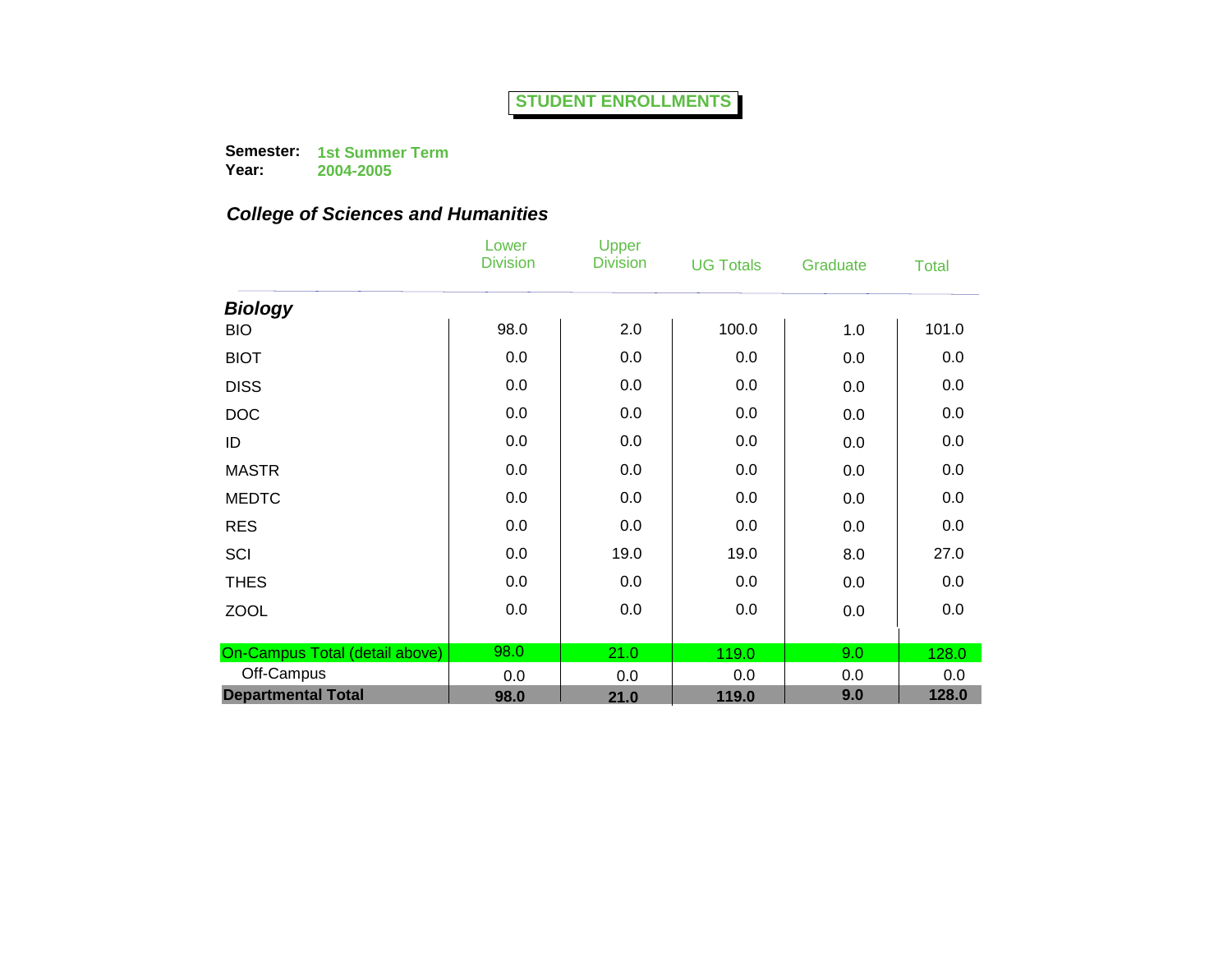**Semester: 1st Summer Term Year:**

**2004-2005**

|                                | Lower<br><b>Division</b> | Upper<br><b>Division</b> | <b>UG Totals</b> | Graduate | Total |
|--------------------------------|--------------------------|--------------------------|------------------|----------|-------|
| <b>Chemistry</b>               |                          |                          |                  |          |       |
| <b>CHEM</b>                    | 50.0                     | 8.0                      | 58.0             | 8.0      | 66.0  |
| <b>RES</b>                     | 0.0                      | 0.0                      | 0.0              | 0.0      | 0.0   |
| <b>THES</b>                    | 0.0                      | 0.0                      | 0.0              | 6.0      | 6.0   |
|                                |                          |                          |                  |          |       |
| On-Campus Total (detail above) | 50.0                     | 8.0                      | 58.0             | 14.0     | 72.0  |
| Off-Campus                     | 0.0                      | 0.0                      | 0.0              | 0.0      | 0.0   |
| <b>Departmental Total</b>      | 50.0                     | 8.0                      | 58.0             | 14.0     | 72.0  |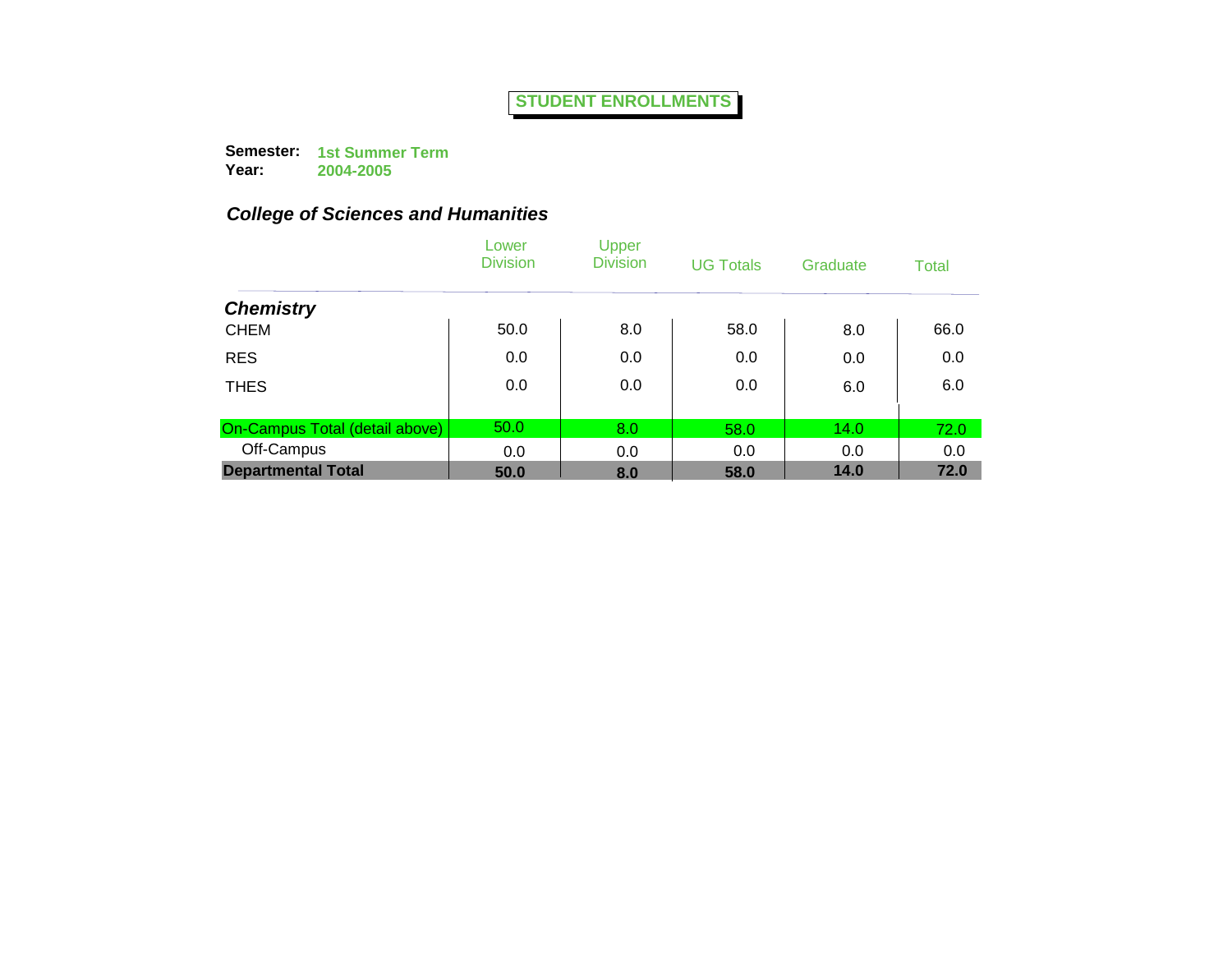**Semester: 1st Summer Term Year:**

**2004-2005**

|                                           | Lower<br><b>Division</b> | Upper<br><b>Division</b> | <b>UG Totals</b> | Graduate | Total |
|-------------------------------------------|--------------------------|--------------------------|------------------|----------|-------|
| <b>Criminal Justice &amp; Criminology</b> |                          |                          |                  |          |       |
| <b>CJC</b>                                | 72.0                     | 90.0                     | 162.0            | 0.0      | 162.0 |
| On-Campus Total (detail above)            | 72.0                     | 90.0                     | 162.0            | 0.0      | 162.0 |
| Off-Campus                                | 0.0                      | 0.0                      | 0.0              | 0.0      | 0.0   |
| <b>Departmental Total</b>                 | 72.0                     | 90.0                     | 162.0            | 0.0      | 162.0 |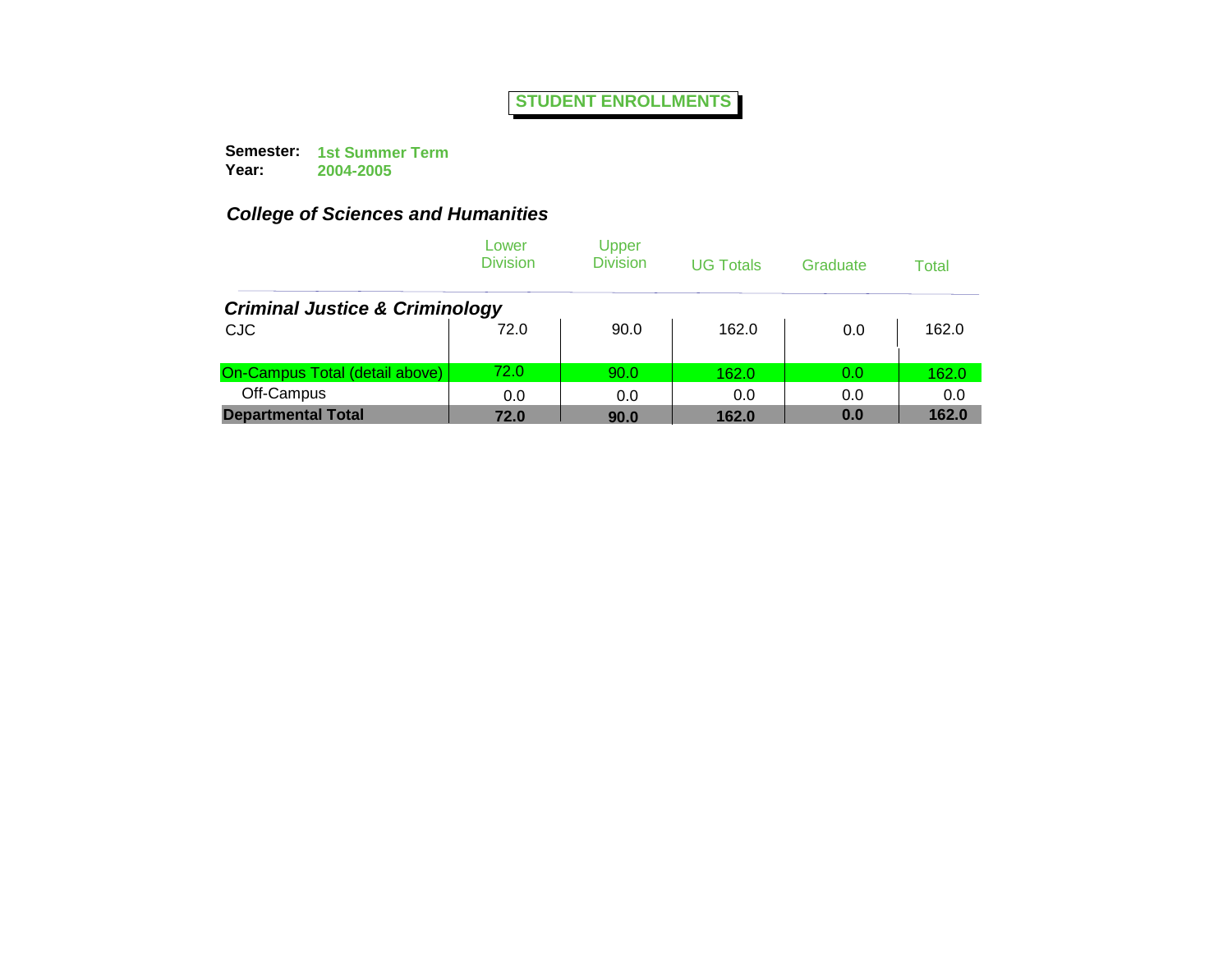**Semester: 1st Summer Term Year:**

**2004-2005**

|                                | Lower<br><b>Division</b> | Upper<br><b>Division</b> | <b>UG Totals</b> | Graduate | Total |
|--------------------------------|--------------------------|--------------------------|------------------|----------|-------|
| <b>Computer Science</b>        |                          |                          |                  |          |       |
| <b>CS</b>                      | 46.0                     | 9.0                      | 55.0             | 15.0     | 70.0  |
| <b>THES</b>                    | 0.0                      | 0.0                      | 0.0              | 0.0      | 0.0   |
| On-Campus Total (detail above) | 46.0                     | 9.0                      | 55.0             | 15.0     | 70.0  |
| Off-Campus                     | 0.0                      | 0.0                      | 0.0              | 0.0      | 0.0   |
| <b>Departmental Total</b>      | 46.0                     | 9.0                      | 55.0             | 15.0     | 70.0  |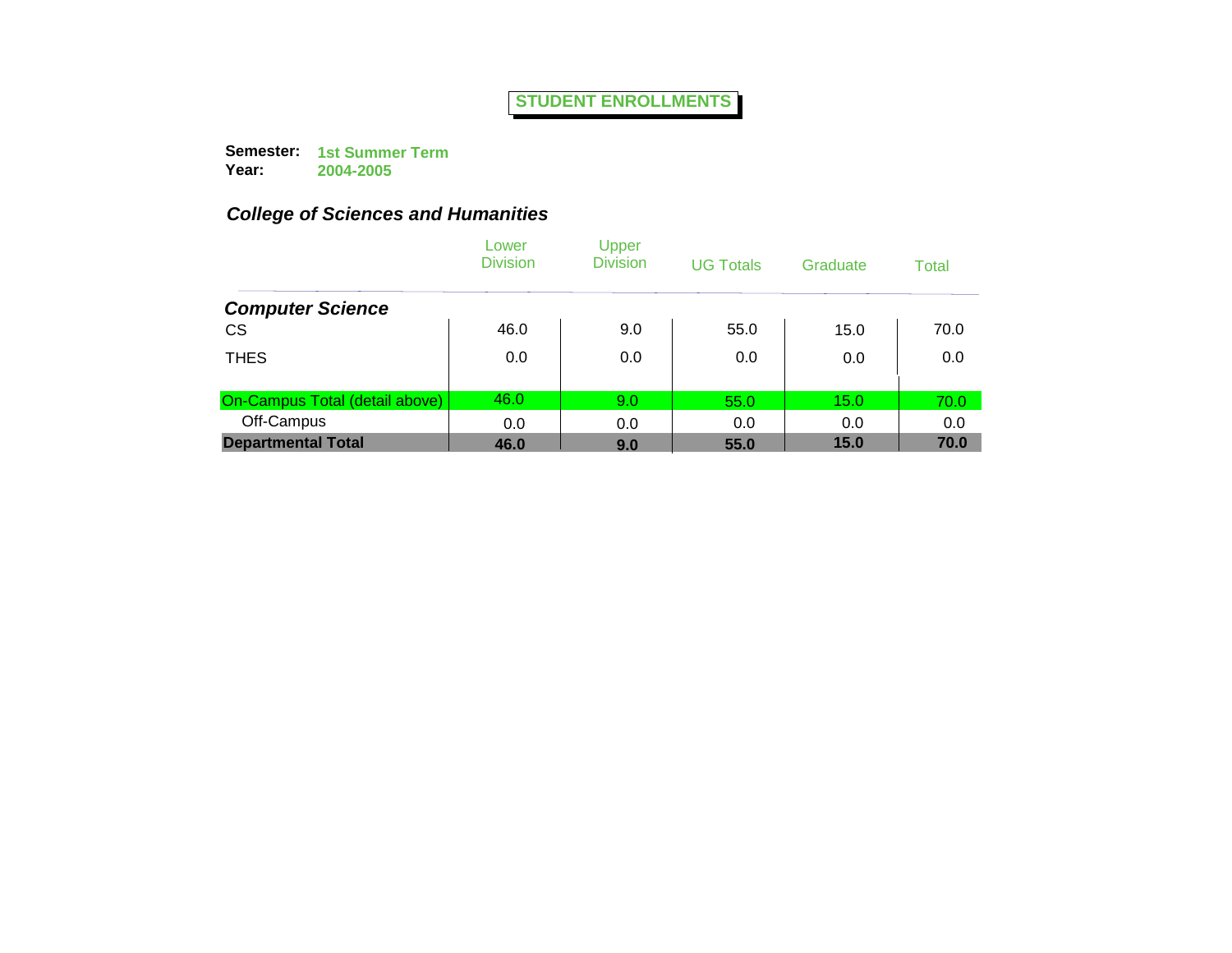**Semester: 1st Summer Term** 

**Year: 2004-2005**

|                                | Lower<br><b>Division</b> | Upper<br><b>Division</b> | <b>UG Totals</b> | Graduate | <b>Total</b> |
|--------------------------------|--------------------------|--------------------------|------------------|----------|--------------|
| <b>English</b>                 |                          |                          |                  |          |              |
| <b>DISS</b>                    | 0.0                      | 0.0                      | 0.0              | 0.0      | 0.0          |
| <b>DOC</b>                     | 0.0                      | 0.0                      | 0.0              | 0.0      | 0.0          |
| <b>ENEFL</b>                   | 0.0                      | 0.0                      | 0.0              | 0.0      | 0.0          |
| <b>ENG</b>                     | 136.0                    | 296.0                    | 432.0            | 29.0     | 461.0        |
| <b>HONRS</b>                   | 0.0                      | 0.0                      | 0.0              | 0.0      | 0.0          |
| <b>MASTR</b>                   | 0.0                      | 0.0                      | 0.0              | 0.0      | 0.0          |
| <b>RES</b>                     | 0.0                      | 0.0                      | 0.0              | 0.0      | 0.0          |
| <b>THES</b>                    | 0.0                      | 0.0                      | 0.0              | 0.0      | 0.0          |
|                                |                          |                          |                  |          |              |
| On-Campus Total (detail above) | 136.0                    | 296.0                    | 432.0            | 29.0     | 461.0        |
| Off-Campus                     | 0.0                      | 0.0                      | 0.0              | 0.0      | 0.0          |
| <b>Departmental Total</b>      | 136.0                    | 296.0                    | 432.0            | 29.0     | 461.0        |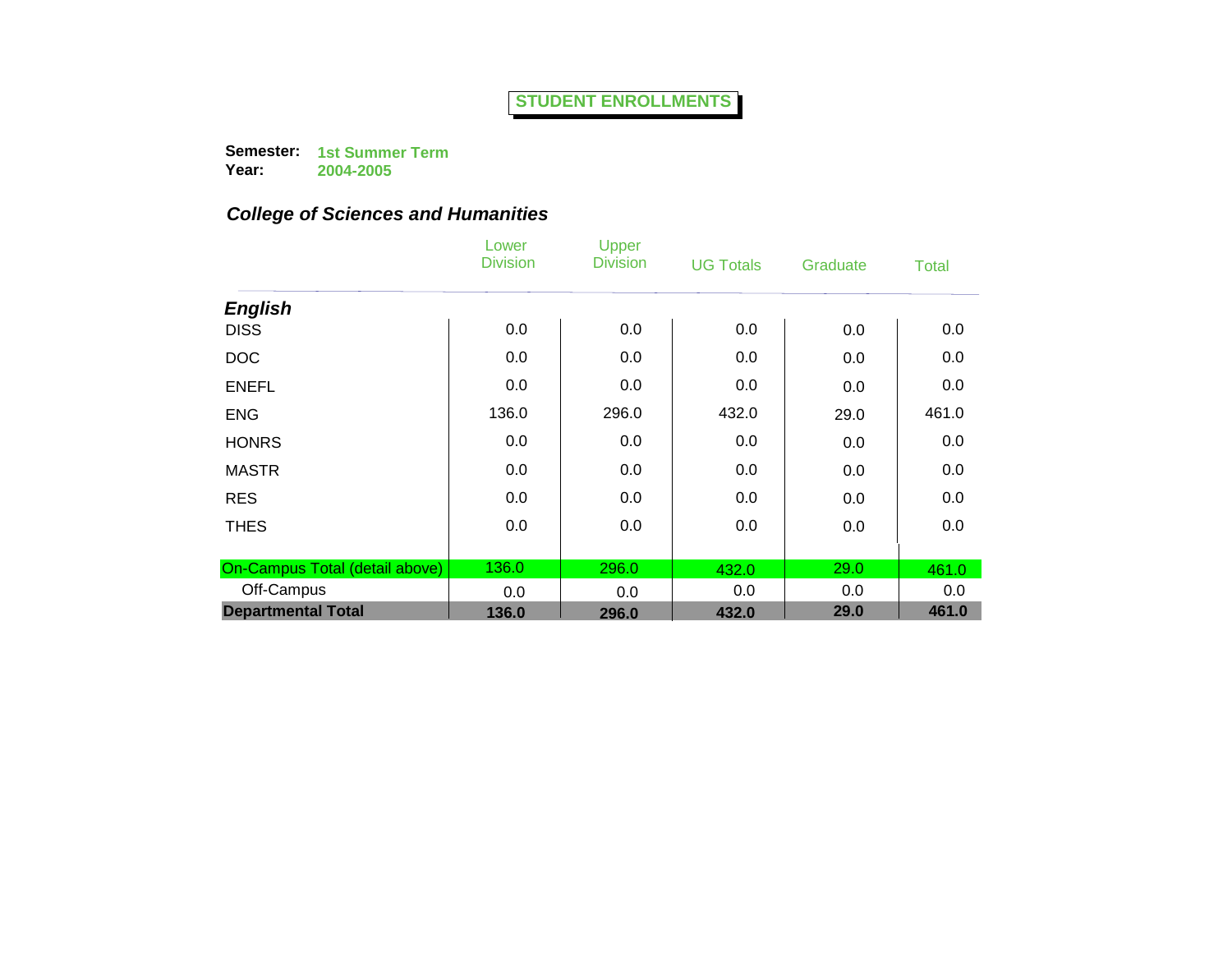**Semester: 1st Summer Term** 

**Year: 2004-2005**

|                                        | Lower<br><b>Division</b> | Upper<br><b>Division</b> | <b>UG Totals</b> | Graduate | <b>Total</b> |
|----------------------------------------|--------------------------|--------------------------|------------------|----------|--------------|
| <b>Modern Languages &amp; Classics</b> |                          |                          |                  |          |              |
| <b>ASIAN</b>                           | 0.0                      | 0.0                      | 0.0              | 0.0      | 0.0          |
| cc                                     | 54.0                     | 0.0                      | 54.0             | 0.0      | 54.0         |
| <b>FL</b>                              | 9.0                      | 1.0                      | 10.0             | 0.0      | 10.0         |
| <b>FR</b>                              | 6.0                      | 4.0                      | 10.0             | 0.0      | 10.0         |
| <b>GER</b>                             | 0.0                      | 4.0                      | 4.0              | 0.0      | 4.0          |
| <b>GRK</b>                             | 0.0                      | 1.0                      | 1.0              | 0.0      | 1.0          |
| <b>JAPAN</b>                           | 0.0                      | 15.0                     | 15.0             | 0.0      | 15.0         |
| <b>LAT</b>                             | 0.0                      | 5.0                      | 5.0              | 0.0      | 5.0          |
| <b>SP</b>                              | 76.0                     | 25.0                     | 101.0            | 0.0      | 101.0        |
|                                        |                          |                          |                  |          |              |
| On-Campus Total (detail above)         | 145.0                    | 55.0                     | 200.0            | 0.0      | 200.0        |
| Off-Campus                             | 5.0                      | 35.0                     | 40.0             | 0.0      | 40.0         |
| <b>Departmental Total</b>              | 150.0                    | 90.0                     | 240.0            | 0.0      | 240.0        |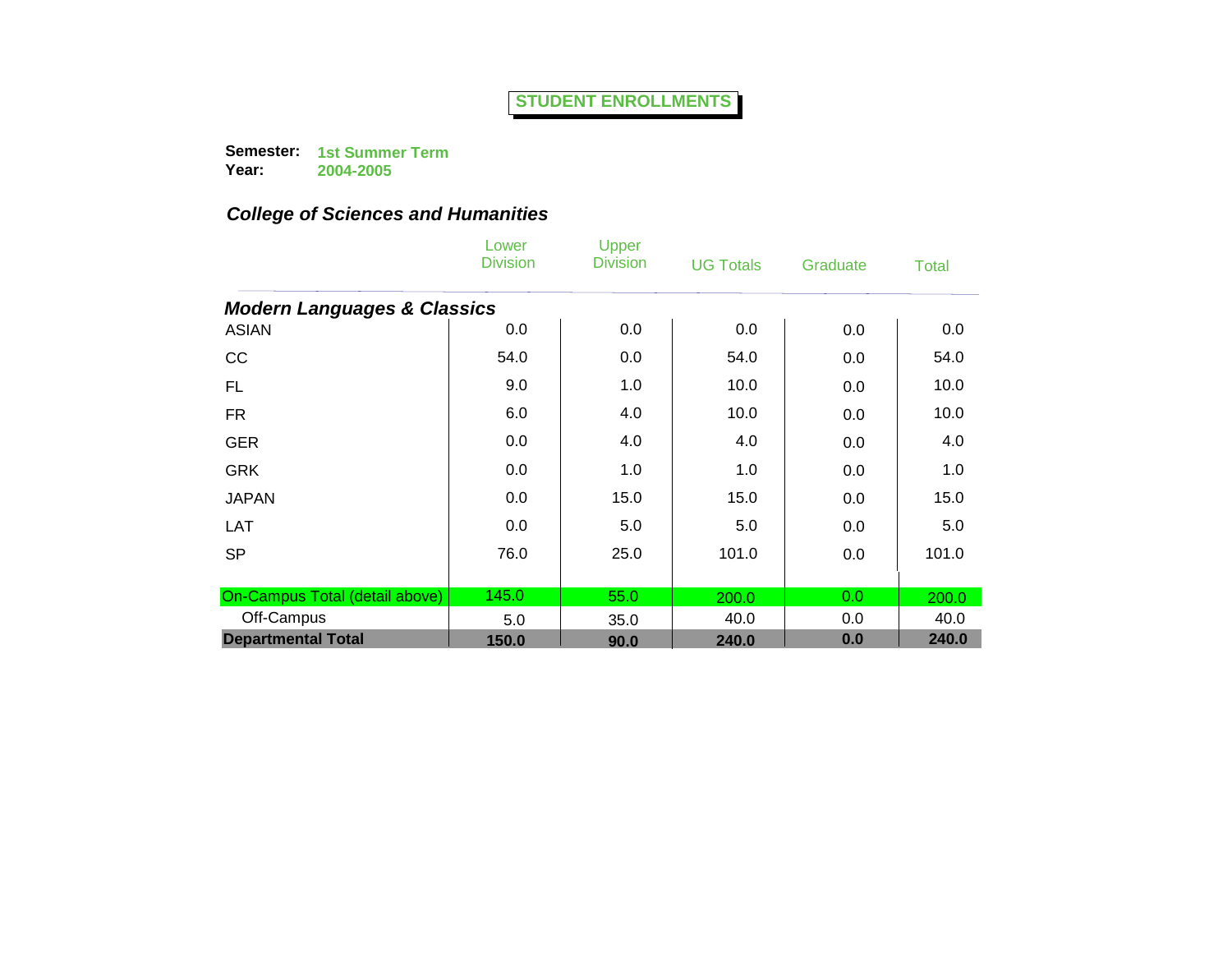**Semester: 1st Summer Term Year: 2004-2005**

|                                | Lower<br><b>Division</b> | Upper<br><b>Division</b> | <b>UG Totals</b> | Graduate | Total |
|--------------------------------|--------------------------|--------------------------|------------------|----------|-------|
| Geography                      |                          |                          |                  |          |       |
| <b>GEOG</b>                    | 94.0                     | 3.0                      | 97.0             | 1.0      | 98.0  |
| <b>THES</b>                    | 0.0                      | 0.0                      | 0.0              | 0.0      | 0.0   |
| On-Campus Total (detail above) | 94.0                     | 3.0                      | 97.0             | 1.0      | 98.0  |
| Off-Campus                     | 0.0                      | 18.0                     | 18.0             | 0.0      | 18.0  |
| <b>Departmental Total</b>      | 94.0                     | 21.0                     | 115.0            | 1.0      | 116.0 |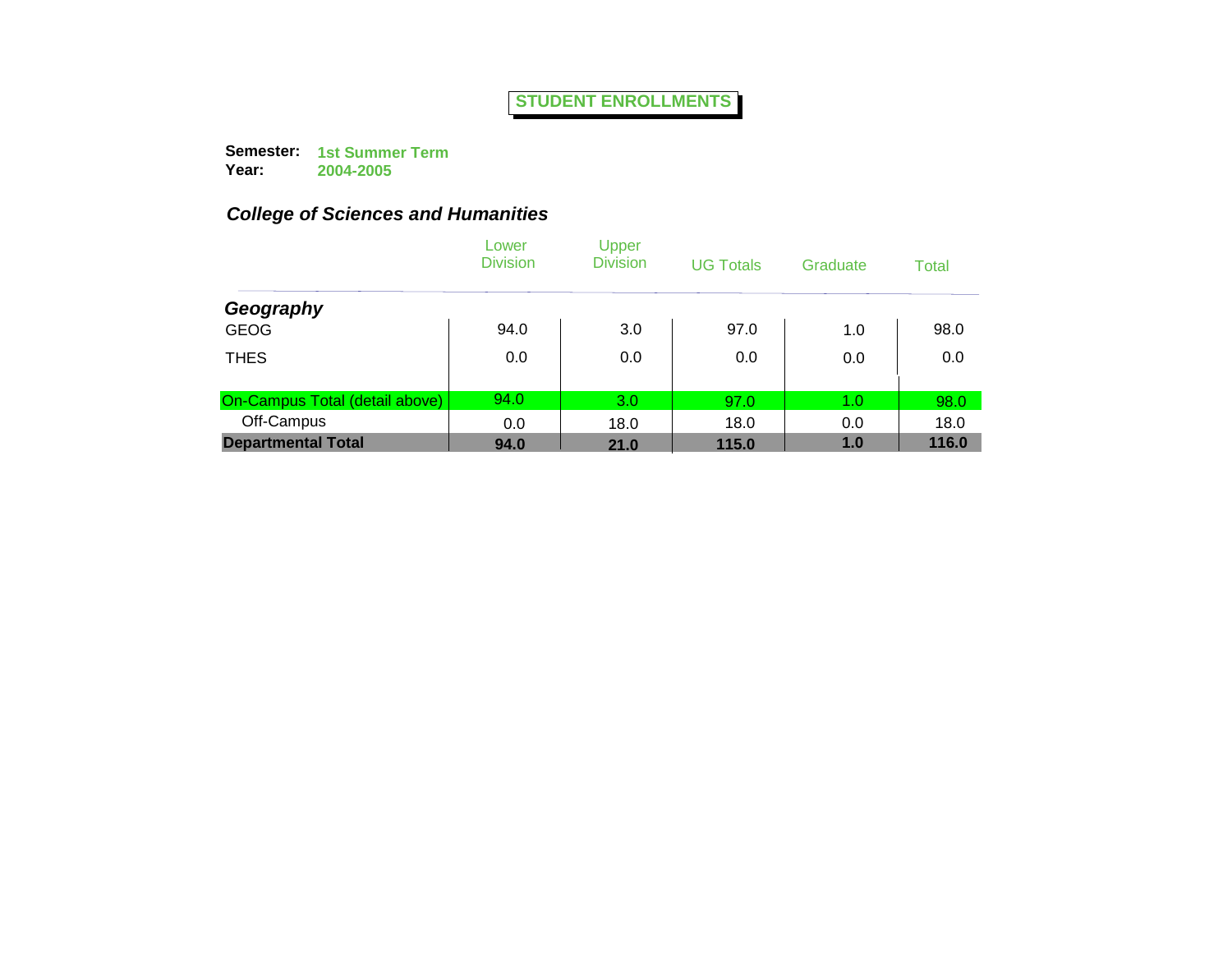**Semester: 1st Summer Term Year: 2004-2005**

|                                | Lower<br><b>Division</b> | Upper<br><b>Division</b> | <b>UG Totals</b> | Graduate | Total |
|--------------------------------|--------------------------|--------------------------|------------------|----------|-------|
| Geology                        |                          |                          |                  |          |       |
| <b>GEOL</b>                    | 0.0                      | 1.0                      | 1.0              | 0.0      | 1.0   |
| On-Campus Total (detail above) | 0.0                      | 1.0                      | 1.0              | 0.0      | 1.0   |
| Off-Campus                     | 0.0                      | 10.0                     | 10.0             | 1.0      | 11.0  |
| <b>Departmental Total</b>      | 0.0                      | 11.0                     | 11.0             | 1.0      | 12.0  |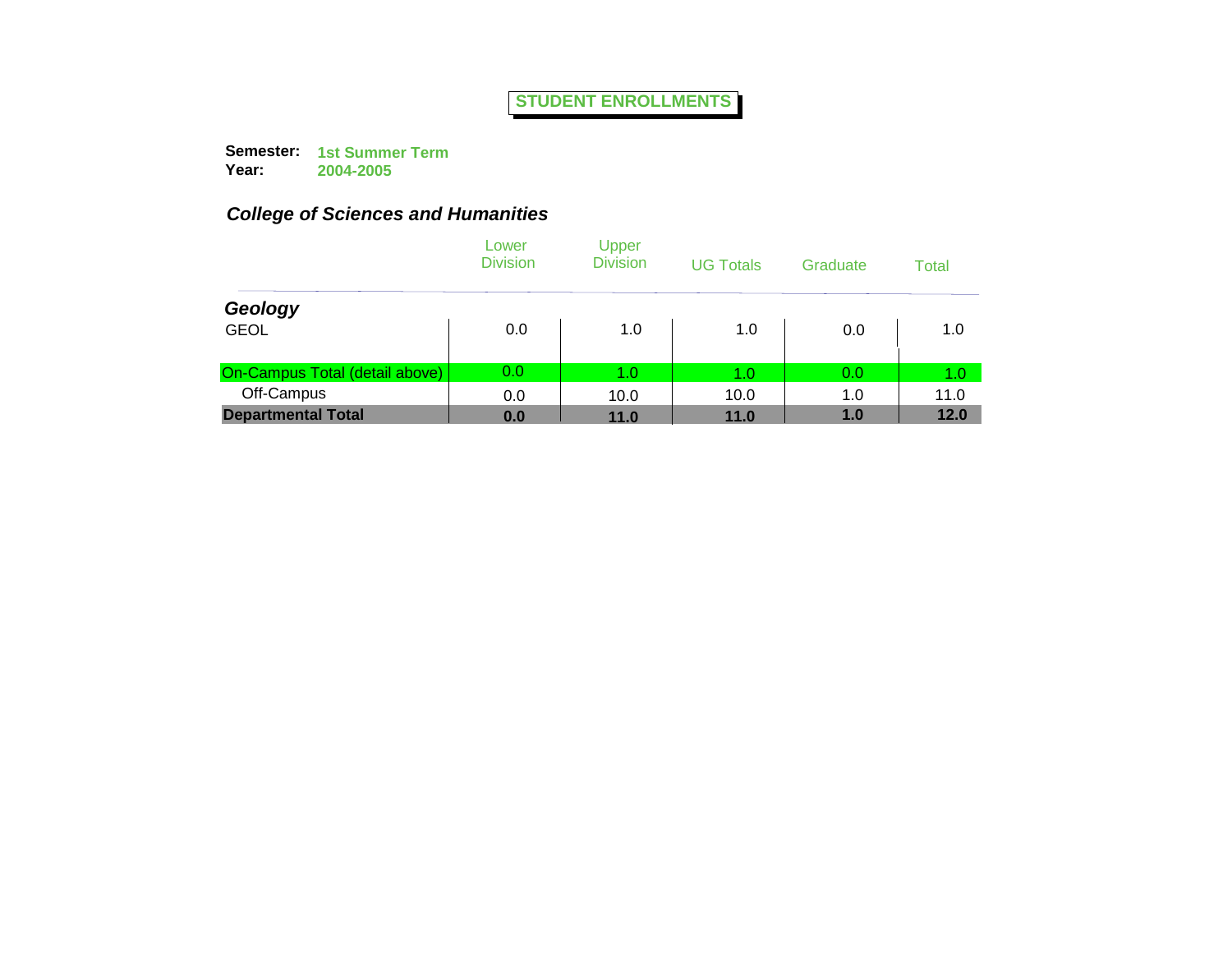**Semester: 1st Summer Term Year:**

**2004-2005**

|                                | Lower<br><b>Division</b> | Upper<br><b>Division</b> | <b>UG Totals</b> | Graduate | Total |
|--------------------------------|--------------------------|--------------------------|------------------|----------|-------|
| <b>History</b>                 |                          |                          |                  |          |       |
| <b>HIST</b>                    | 141.0                    | 45.0                     | 186.0            | 5.0      | 191.0 |
| <b>HONRS</b>                   | 0.0                      | 0.0                      | 0.0              | 0.0      | 0.0   |
| SS                             | 0.0                      | 47.0                     | 47.0             | 5.0      | 52.0  |
| <b>THES</b>                    | 0.0                      | 0.0                      | 0.0              | 0.0      | 0.0   |
|                                |                          |                          |                  |          |       |
| On-Campus Total (detail above) | 141.0                    | 92.0                     | 233.0            | 10.0     | 243.0 |
| Off-Campus                     | 3.0                      | 4.0                      | 7.0              | 0.0      | 7.0   |
| <b>Departmental Total</b>      | 144.0                    | 96.0                     | 240.0            | 10.0     | 250.0 |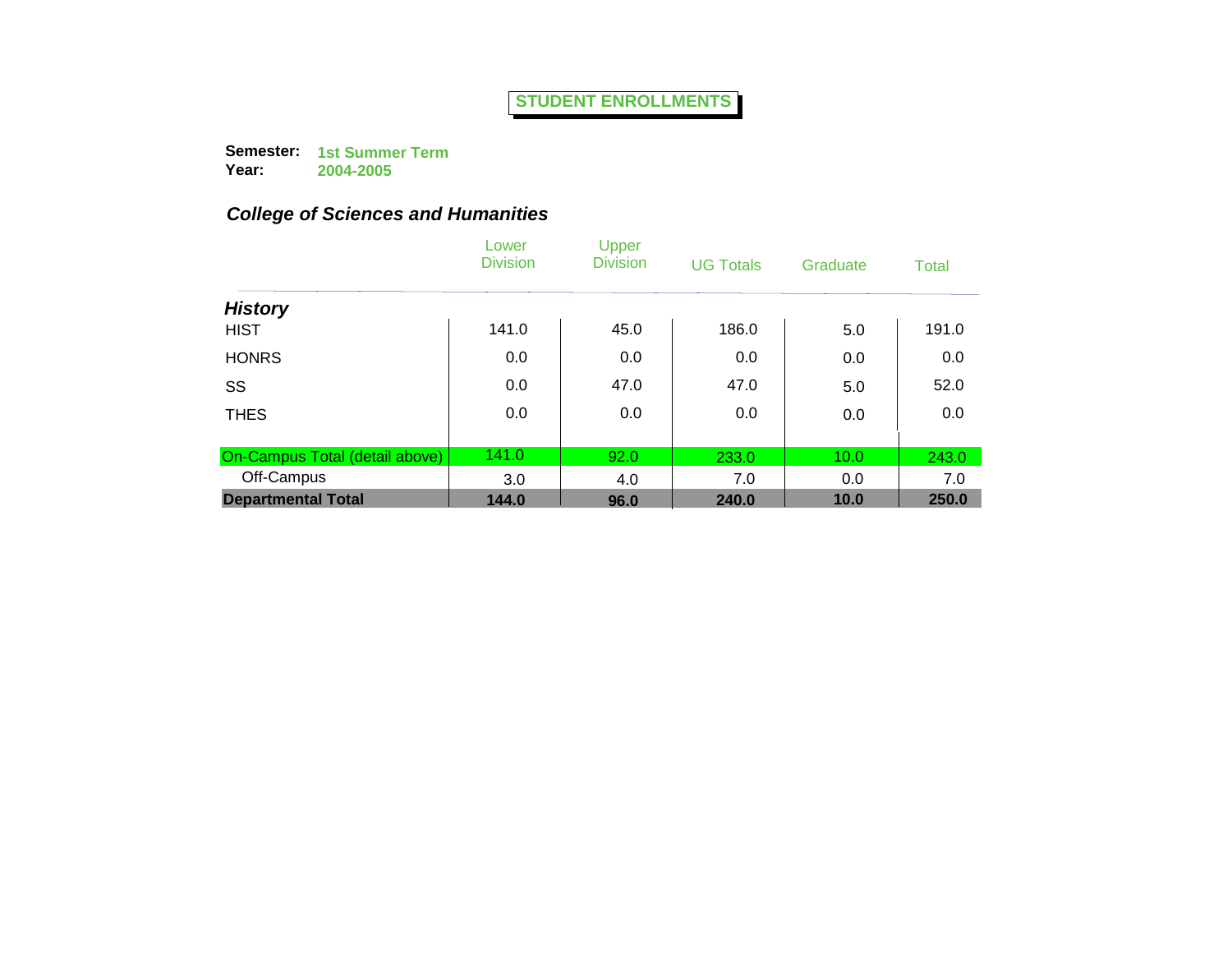**Semester: 1st Summer Term Year:**

**2004-2005**

|                                | Lower<br><b>Division</b> | Upper<br><b>Division</b> | <b>UG Totals</b> | Graduate | Total |
|--------------------------------|--------------------------|--------------------------|------------------|----------|-------|
| <b>Mathematical Sciences</b>   |                          |                          |                  |          |       |
| <b>MATHS</b>                   | 222.0                    | 26.0                     | 248.0            | 0.0      | 248.0 |
| <b>THES</b>                    | 0.0                      | 0.0                      | 0.0              | 0.0      | 0.0   |
|                                |                          |                          |                  |          |       |
| On-Campus Total (detail above) | 222.0                    | 26.0                     | 248.0            | 0.0      | 248.0 |
| Off-Campus                     | 0.0                      | 0.0                      | 0.0              | 0.0      | 0.0   |
| <b>Departmental Total</b>      | 222.0                    | 26.0                     | 248.0            | 0.0      | 248.0 |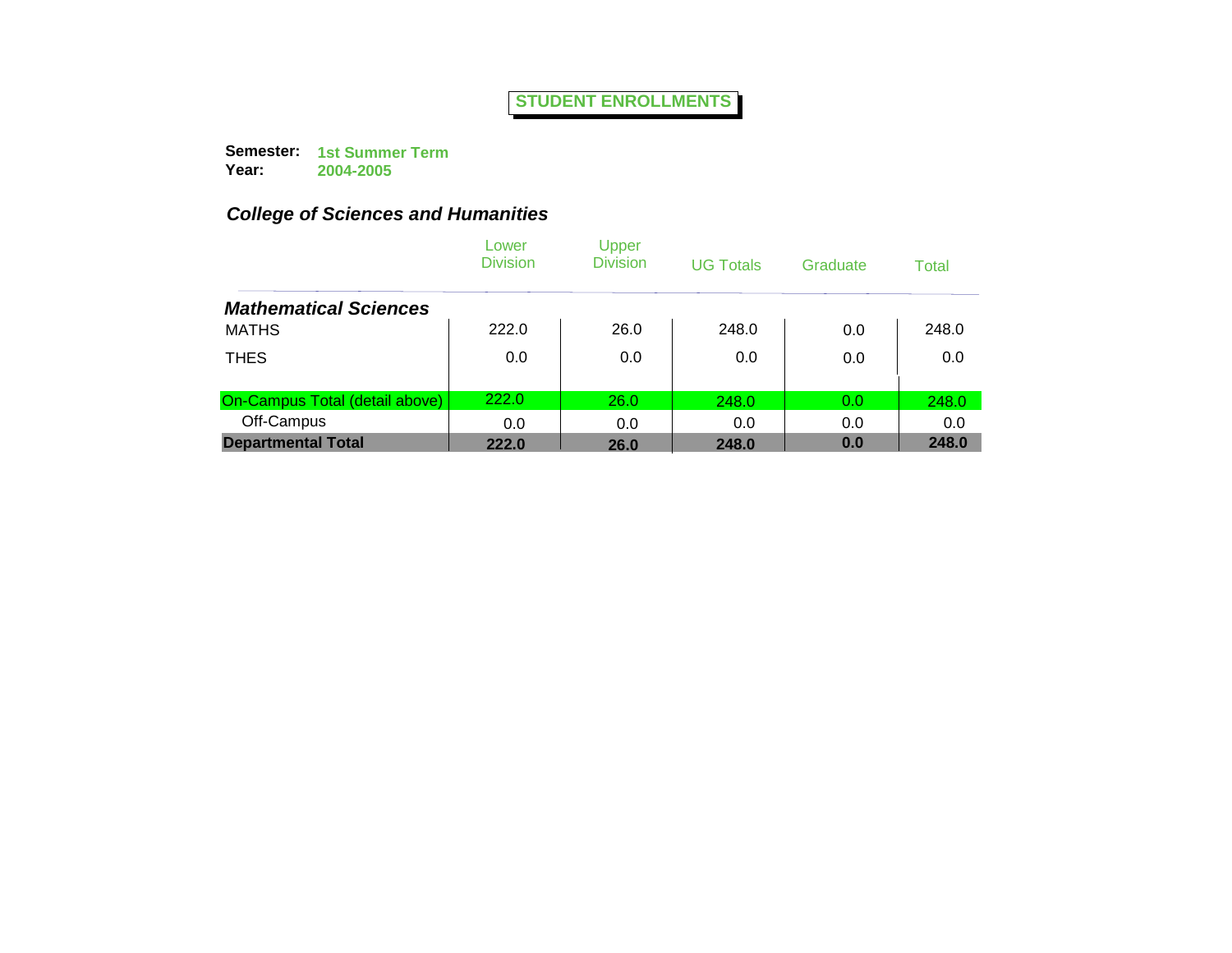**Semester: 1st Summer Term Year:**

**2004-2005**

|                                | Lower<br><b>Division</b> | Upper<br><b>Division</b> | <b>UG Totals</b> | Graduate | Total |
|--------------------------------|--------------------------|--------------------------|------------------|----------|-------|
| <b>Natural Resources</b>       |                          |                          |                  |          |       |
| <b>NREM</b>                    | 18.0                     | 0.0                      | 18.0             | 0.0      | 18.0  |
| <b>RES</b>                     | 0.0                      | 0.0                      | 0.0              | 0.0      | 0.0   |
| <b>THES</b>                    | 0.0                      | 0.0                      | 0.0              | 1.0      | 1.0   |
|                                |                          |                          |                  |          |       |
| On-Campus Total (detail above) | 18.0                     | 0.0                      | 18.0             | 1.0      | 19.0  |
| Off-Campus                     | 0.0                      | 6.0                      | 6.0              | 5.0      | 11.0  |
| <b>Departmental Total</b>      | 18.0                     | 6.0                      | 24.0             | 6.0      | 30.0  |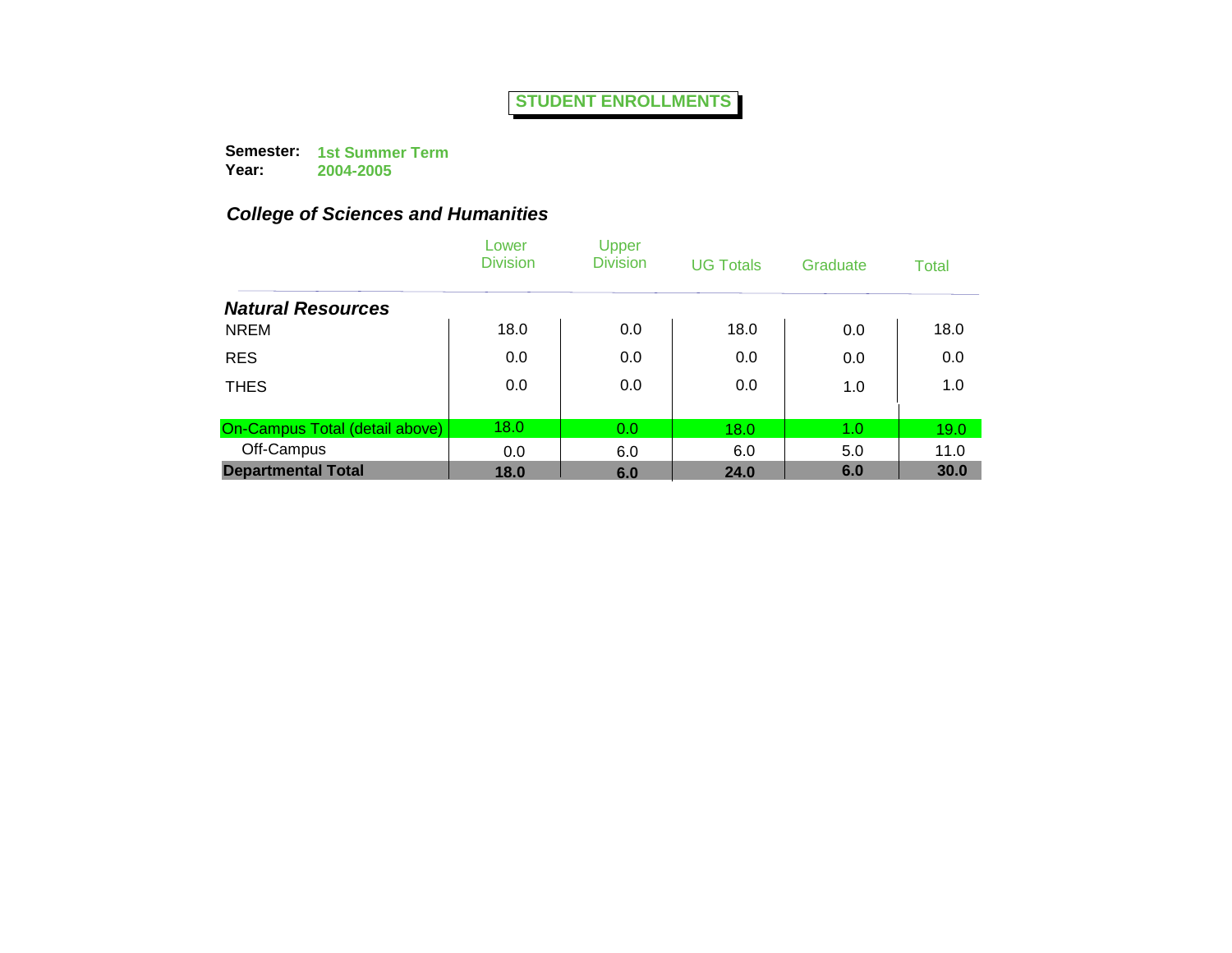**Semester: 1st Summer Term Year:**

**2004-2005**

|                                | Lower<br><b>Division</b> | Upper<br><b>Division</b> | <b>UG Totals</b> | Graduate | Total |
|--------------------------------|--------------------------|--------------------------|------------------|----------|-------|
| <b>Philosophy</b>              |                          |                          |                  |          |       |
| <b>PHIL</b>                    | 17.0                     | 1.0                      | 18.0             | 0.0      | 18.0  |
| <b>RELST</b>                   | 82.0                     | 0.0                      | 82.0             | 0.0      | 82.0  |
| <b>SPST</b>                    | 0.0                      | 1.0                      | 1.0              | 0.0      | 1.0   |
|                                |                          |                          |                  |          |       |
| On-Campus Total (detail above) | 99.0                     | 2.0                      | 101.0            | 0.0      | 101.0 |
| Off-Campus                     | 0.0                      | 0.0                      | 0.0              | 0.0      | 0.0   |
| <b>Departmental Total</b>      | 99.0                     | 2.0                      | 101.0            | 0.0      | 101.0 |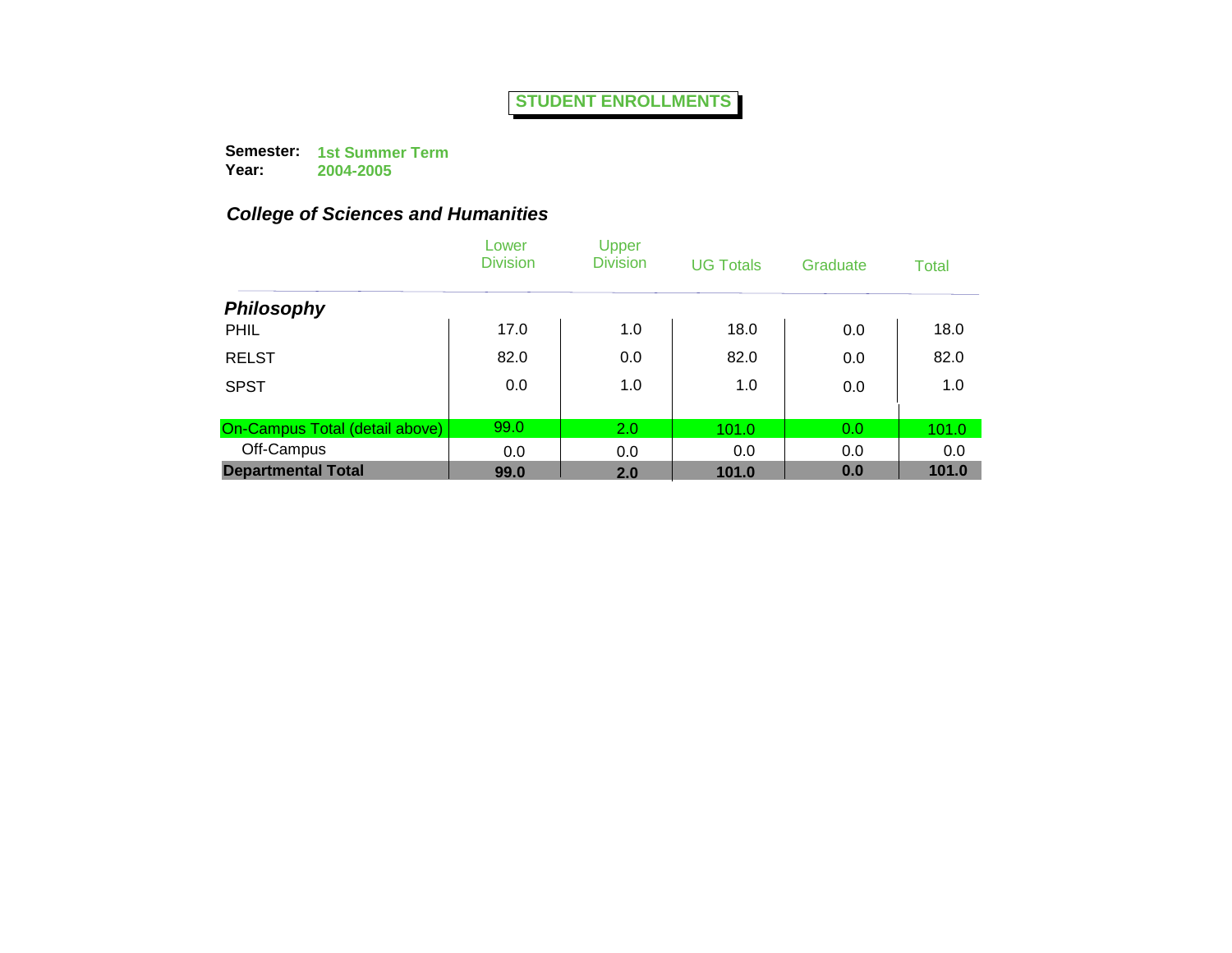**Semester: 1st Summer Term Year:**

**2004-2005**

|                                | Lower<br><b>Division</b> | Upper<br><b>Division</b> | <b>UG Totals</b> | Graduate | Total |
|--------------------------------|--------------------------|--------------------------|------------------|----------|-------|
| <b>Physics &amp; Astronomy</b> |                          |                          |                  |          |       |
| <b>ASTRO</b>                   | 28.0                     | 0.0                      | 28.0             | 3.0      | 31.0  |
| <b>PHYCS</b>                   | 88.0                     | 12.0                     | 100.0            | 5.0      | 105.0 |
| <b>RES</b>                     | 0.0                      | 0.0                      | 0.0              | 0.0      | 0.0   |
| SCI                            | 0.0                      | 0.0                      | 0.0              | 0.0      | 0.0   |
| <b>THES</b>                    | 0.0                      | 0.0                      | 0.0              | 0.0      | 0.0   |
|                                |                          |                          |                  |          |       |
| On-Campus Total (detail above) | 116.0                    | 12.0                     | 128.0            | 8.0      | 136.0 |
| Off-Campus                     | 0.0                      | 0.0                      | 0.0              | 0.0      | 0.0   |
| <b>Departmental Total</b>      | 116.0                    | 12.0                     | 128.0            | 8.0      | 136.0 |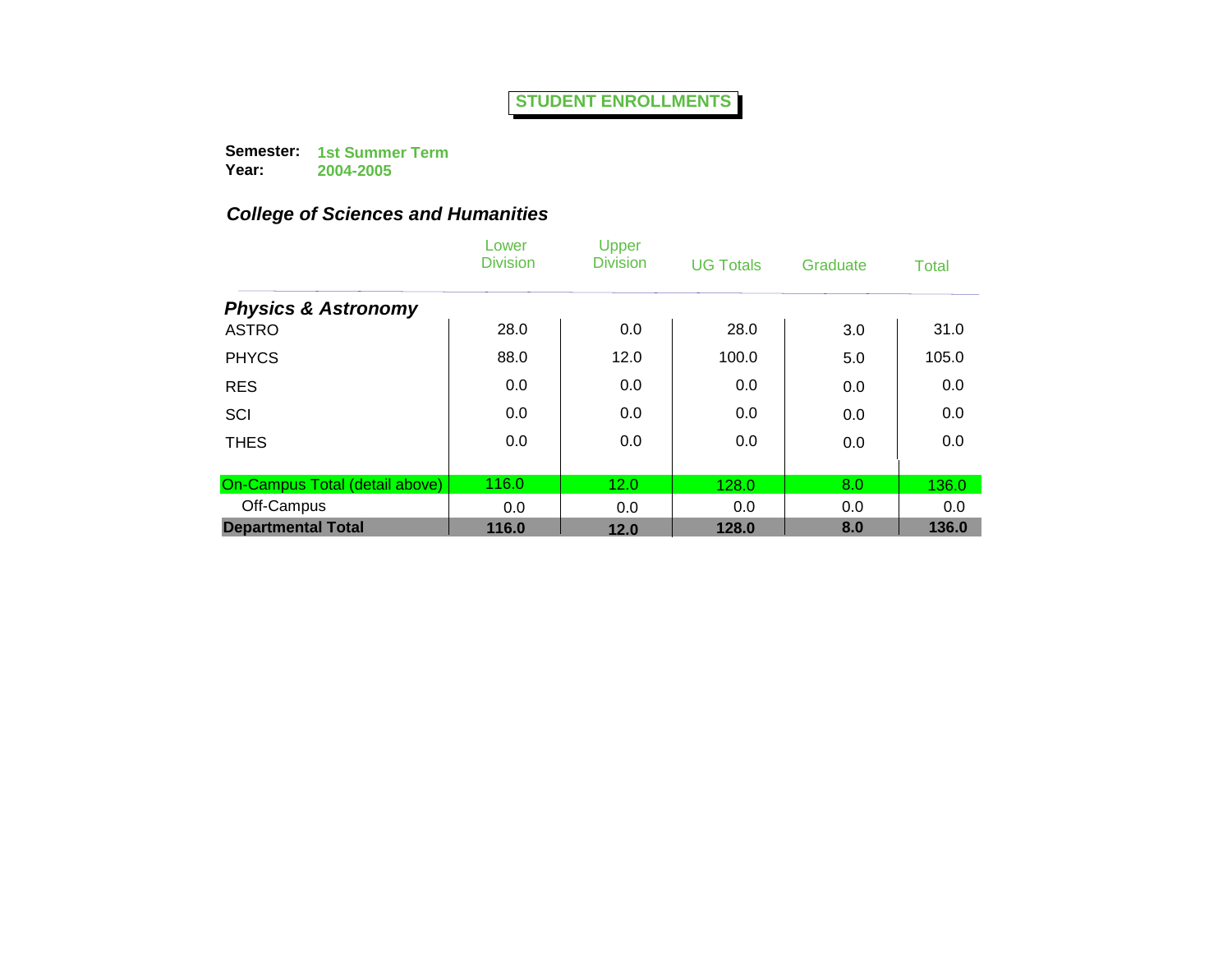**Semester: 1st Summer Term Year:**

**2004-2005**

|                                        | Lower<br><b>Division</b> | Upper<br><b>Division</b> | <b>UG Totals</b> | Graduate | Total |
|----------------------------------------|--------------------------|--------------------------|------------------|----------|-------|
| <b>Physiology &amp; Health Science</b> |                          |                          |                  |          |       |
| <b>ANAT</b>                            | 25.0                     | 0.0                      | 25.0             | 0.0      | 25.0  |
| <b>HSC</b>                             | 107.0                    | 37.0                     | 144.0            | 4.0      | 148.0 |
| <b>MASTR</b>                           | 0.0                      | 0.0                      | 0.0              | 0.0      | 0.0   |
| <b>PHYSL</b>                           | 39.0                     | 3.0                      | 42.0             | 6.0      | 48.0  |
| <b>RES</b>                             | 0.0                      | 0.0                      | 0.0              | 1.0      | 1.0   |
| <b>THES</b>                            | 0.0                      | 0.0                      | 0.0              | 1.0      | 1.0   |
| On-Campus Total (detail above)         | 171.0                    | 40.0                     | 211.0            | 12.0     | 223.0 |
| Off-Campus                             | 0.0                      | 0.0                      | 0.0              | 0.0      | 0.0   |
| <b>Departmental Total</b>              | 171.0                    | 40.0                     | 211.0            | 12.0     | 223.0 |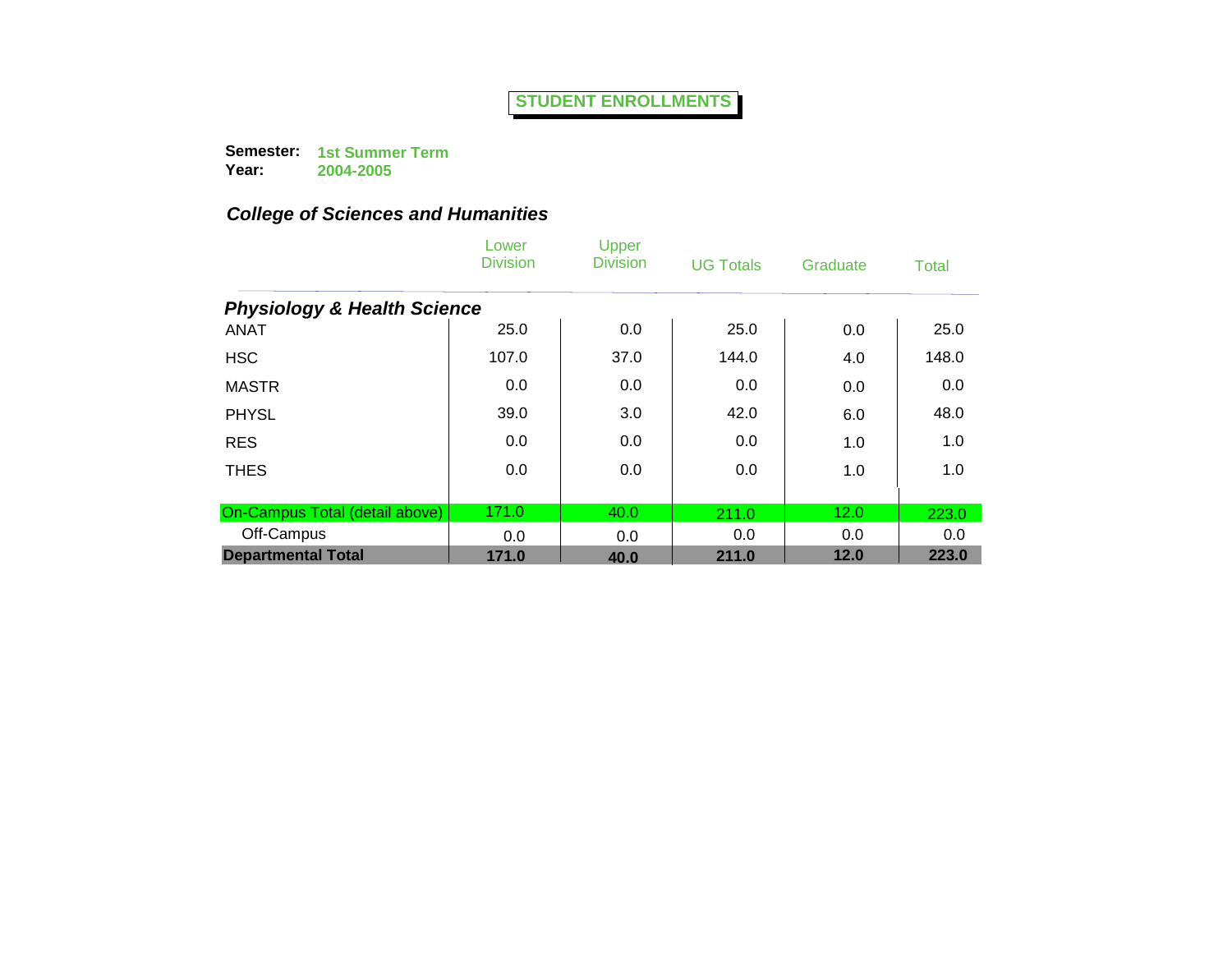**Semester: 1st Summer Term Year:**

**2004-2005**

|                                | Lower<br><b>Division</b> | Upper<br><b>Division</b> | <b>UG Totals</b> | Graduate | Total |
|--------------------------------|--------------------------|--------------------------|------------------|----------|-------|
| <b>Political Science</b>       |                          |                          |                  |          |       |
| <b>EURO</b>                    | 0.0                      | 0.0                      | 0.0              | 0.0      | 0.0   |
| <b>POLS</b>                    | 32.0                     | 27.0                     | 59.0             | 22.0     | 81.0  |
| <b>RES</b>                     | 0.0                      | 0.0                      | 0.0              | 0.0      | 0.0   |
| <b>THES</b>                    | 0.0                      | 0.0                      | 0.0              | 0.0      | 0.0   |
|                                |                          |                          |                  |          |       |
| On-Campus Total (detail above) | 32.0                     | 27.0                     | 59.0             | 22.0     | 81.0  |
| Off-Campus                     | 0.0                      | 1.0                      | 1.0              | 1.0      | 2.0   |
| <b>Departmental Total</b>      | 32.0                     | 28.0                     | 60.0             | 23.0     | 83.0  |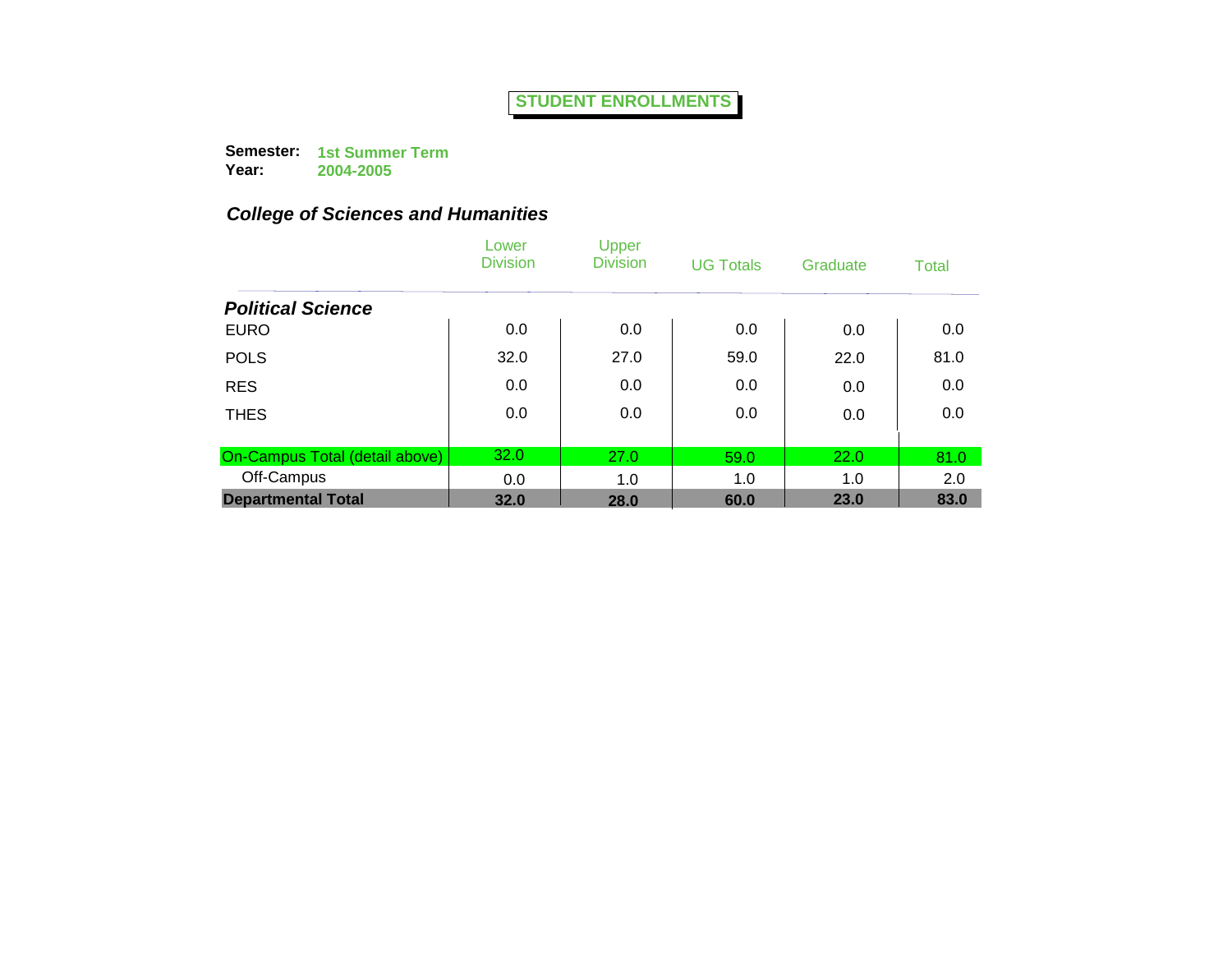**Semester: 1st Summer Term Year:**

**2004-2005**

|                                | Lower<br><b>Division</b> | Upper<br><b>Division</b> | <b>UG Totals</b> | Graduate | Total |
|--------------------------------|--------------------------|--------------------------|------------------|----------|-------|
| <b>Psychological Science</b>   |                          |                          |                  |          |       |
| <b>MASTR</b>                   | 0.0                      | 0.0                      | 0.0              | 0.0      | 0.0   |
| <b>PSYSC</b>                   | 85.0                     | 145.0                    | 230.0            | 23.0     | 253.0 |
| On-Campus Total (detail above) | 85.0                     | 145.0                    | 230.0            | 23.0     | 253.0 |
| Off-Campus                     | 0.0                      | 0.0                      | 0.0              | 0.0      | 0.0   |
| <b>Departmental Total</b>      | 85.0                     | 145.0                    | 230.0            | 23.0     | 253.0 |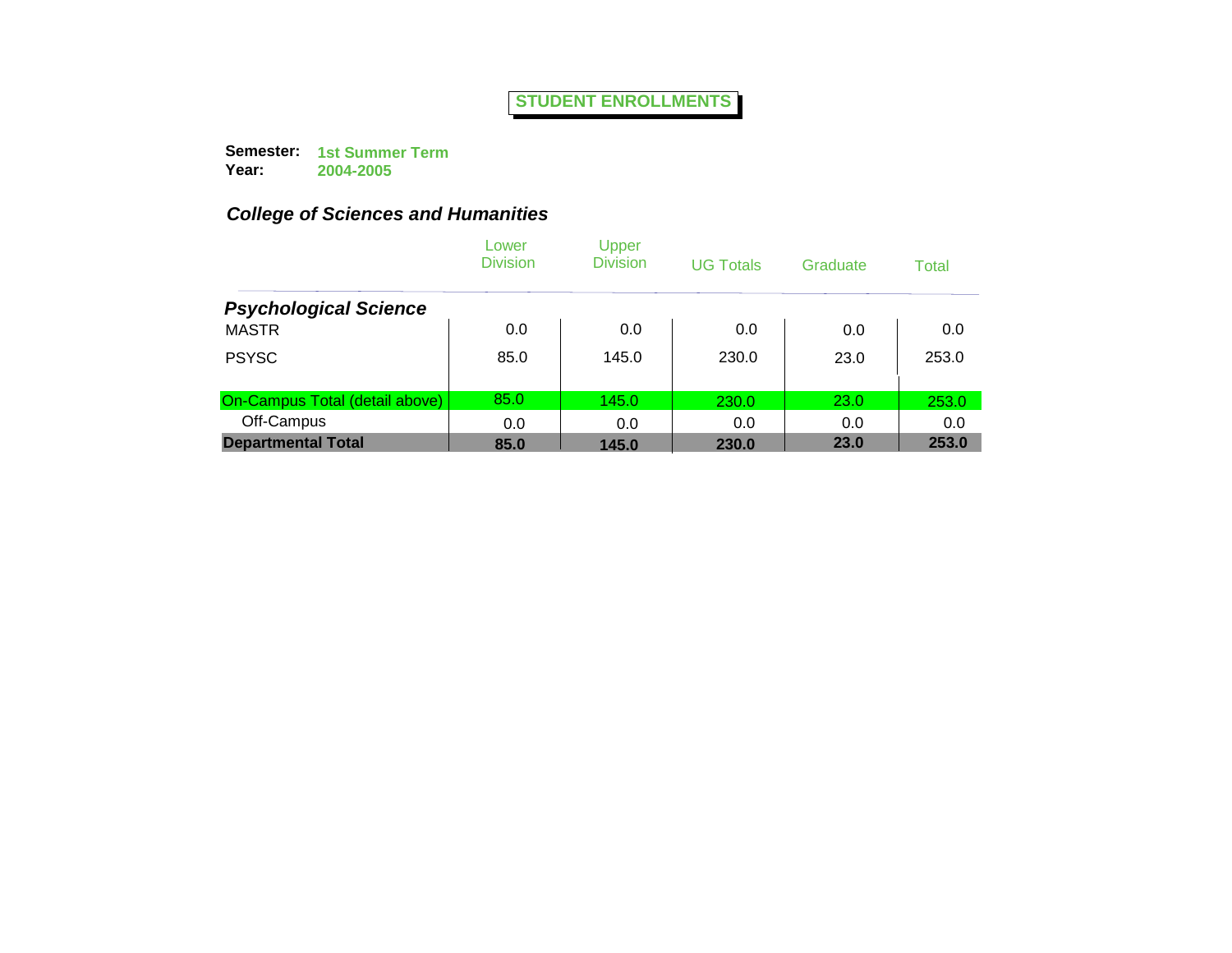**Semester: 1st Summer Term Year: 2004-2005**

|                                | Lower<br><b>Division</b> | Upper<br><b>Division</b> | <b>UG Totals</b> | Graduate | <b>Total</b> |
|--------------------------------|--------------------------|--------------------------|------------------|----------|--------------|
| Sociology                      |                          |                          |                  |          |              |
| <b>HONRS</b>                   | 0.0                      | 0.0                      | 0.0              | 0.0      | 0.0          |
| <b>SOC</b>                     | 103.0                    | 56.0                     | 159.0            | 2.0      | 161.0        |
| <b>THES</b>                    | 0.0                      | 0.0                      | 0.0              | 0.0      | 0.0          |
| On-Campus Total (detail above) | 103.0                    | 56.0                     | 159.0            | 2.0      | 161.0        |
| Off-Campus                     | 0.0                      | 0.0                      | 0.0              | 0.0      | 0.0          |
| <b>Departmental Total</b>      | 103.0                    | 56.0                     | 159.0            | 2.0      | 161.0        |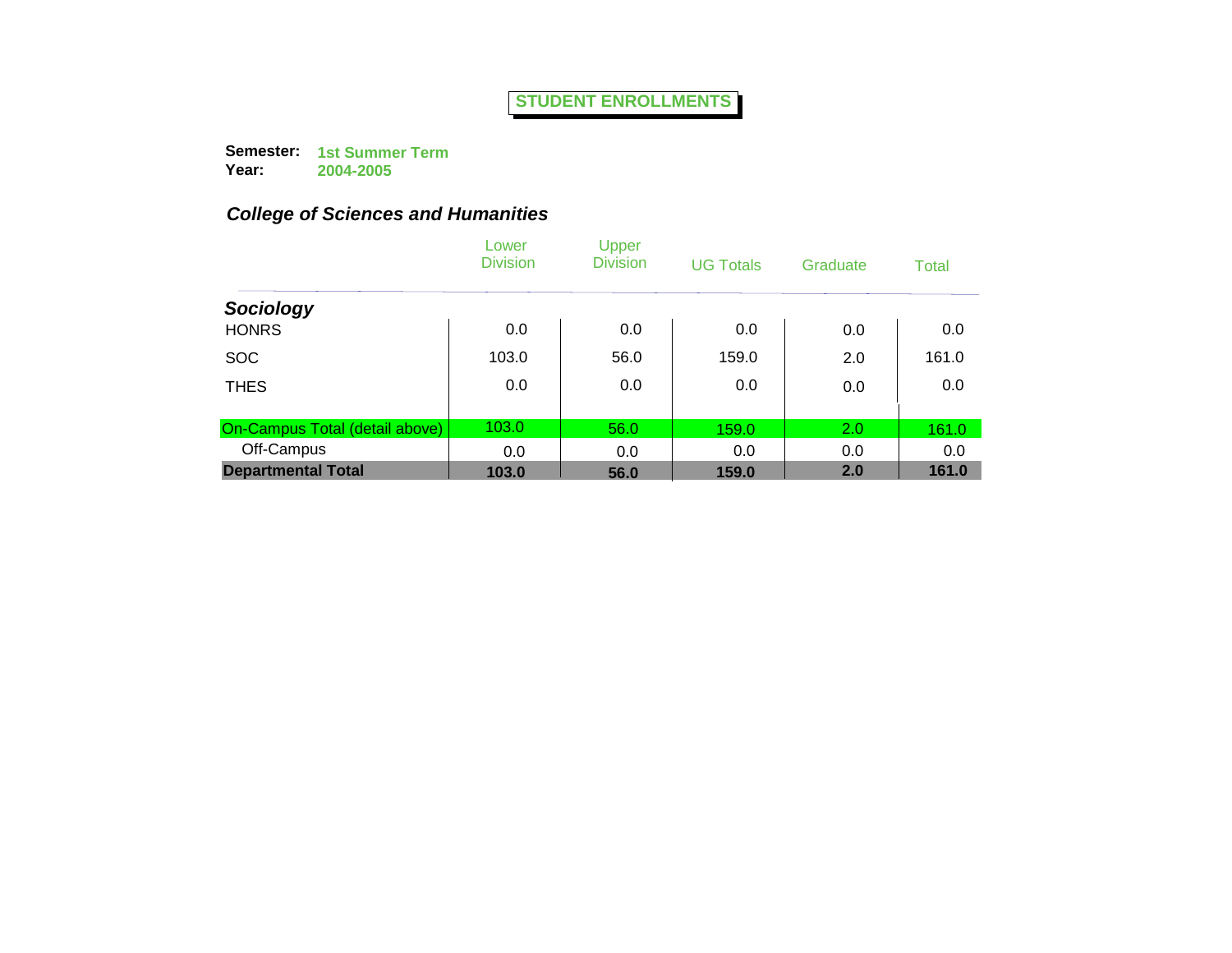**Semester: 1st Summer Term Year: 2004-2005**

|                                | Lower<br><b>Division</b> | Upper<br><b>Division</b> | <b>UG Totals</b> | Graduate | Total |
|--------------------------------|--------------------------|--------------------------|------------------|----------|-------|
| <b>Social Work</b>             |                          |                          |                  |          |       |
| <b>SOCWK</b>                   | 0.0                      | 24.0                     | 24.0             | 0.0      | 24.0  |
| On-Campus Total (detail above) | 0.0                      | 24.0                     | 24.0             | 0.0      | 24.0  |
| Off-Campus                     | 0.0                      | 0.0                      | 0.0              | 0.0      | 0.0   |
| <b>Departmental Total</b>      | 0.0                      | 24.0                     | 24.0             | 0.0      | 24.0  |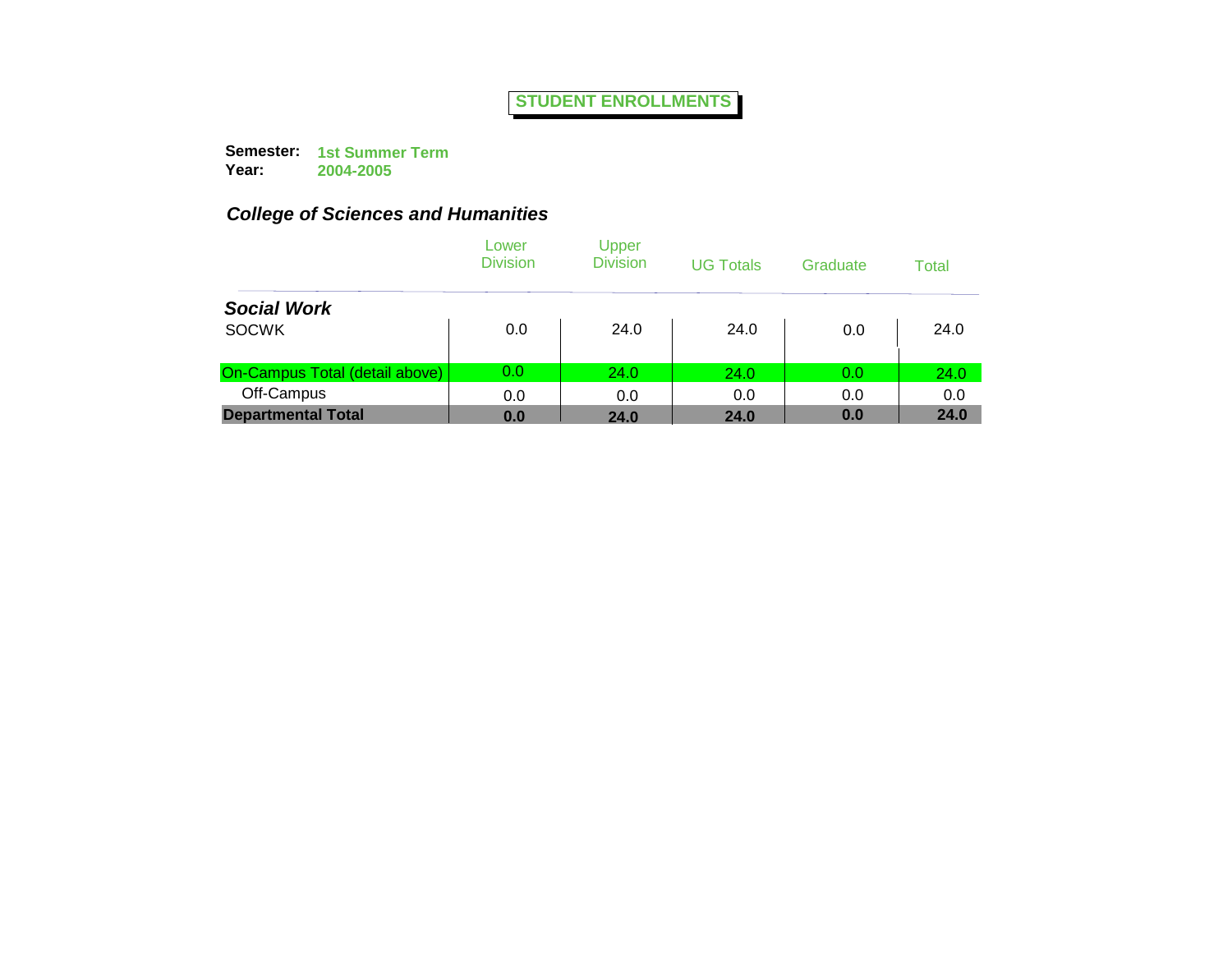**Semester: 1st Summer Term Year:**

**2004-2005**

|                                         | Lower<br><b>Division</b> | Upper<br><b>Division</b> | <b>UG Totals</b> | Graduate | Total |
|-----------------------------------------|--------------------------|--------------------------|------------------|----------|-------|
| <b>Speech Pathology &amp; Audiology</b> |                          |                          |                  |          |       |
| <b>SPAA</b>                             | 0.0                      | 0.0                      | 0.0              | 45.0     | 45.0  |
| <b>THES</b>                             | 0.0                      | 0.0                      | 0.0              | 0.0      | 0.0   |
| On-Campus Total (detail above)          | 0.0                      | 0.0                      | 0.0              | 45.0     | 45.0  |
| Off-Campus                              | 0.0                      | 0.0                      | 0.0              | 0.0      | 0.0   |
| <b>Departmental Total</b>               | 0.0                      | 0.0                      | 0.0              | 45.0     | 45.0  |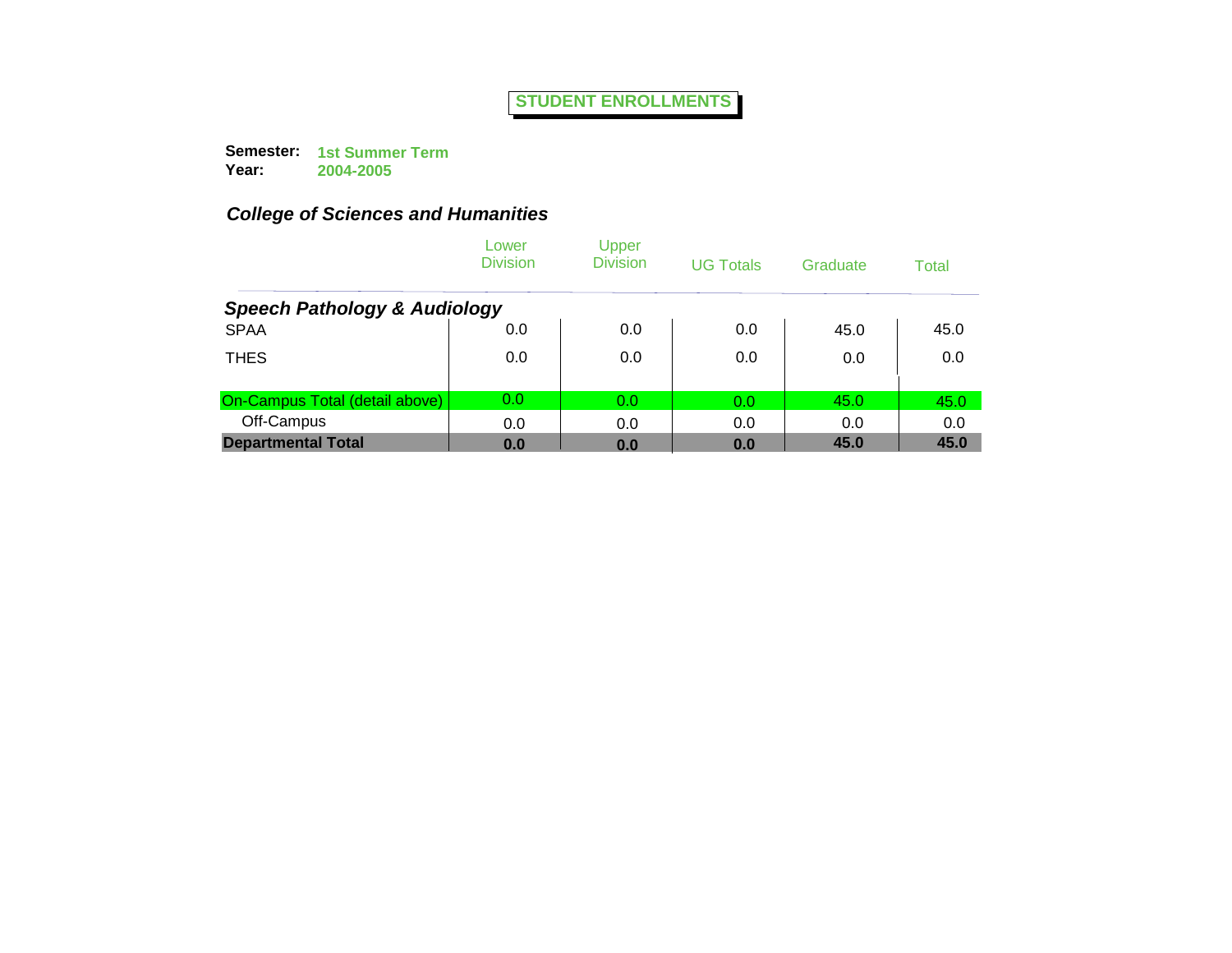**Semester: 1st Summer Term Year:**

**2004-2005**

|                                | Lower<br><b>Division</b> | Upper<br><b>Division</b> | <b>UG Totals</b> | Graduate | Total |
|--------------------------------|--------------------------|--------------------------|------------------|----------|-------|
| <b>Womens Studies</b>          |                          |                          |                  |          |       |
| <b>WMNST</b>                   | 2.0                      | 0.0                      | 2.0              | 0.0      | 2.0   |
| On-Campus Total (detail above) | 2.0                      | 0.0                      | 2.0              | 0.0      | 2.0   |
| Off-Campus                     | 0.0                      | 0.0                      | 0.0              | 0.0      | 0.0   |
| <b>Departmental Total</b>      | 2.0                      | 0.0                      | 2.0              | 0.0      | 2.0   |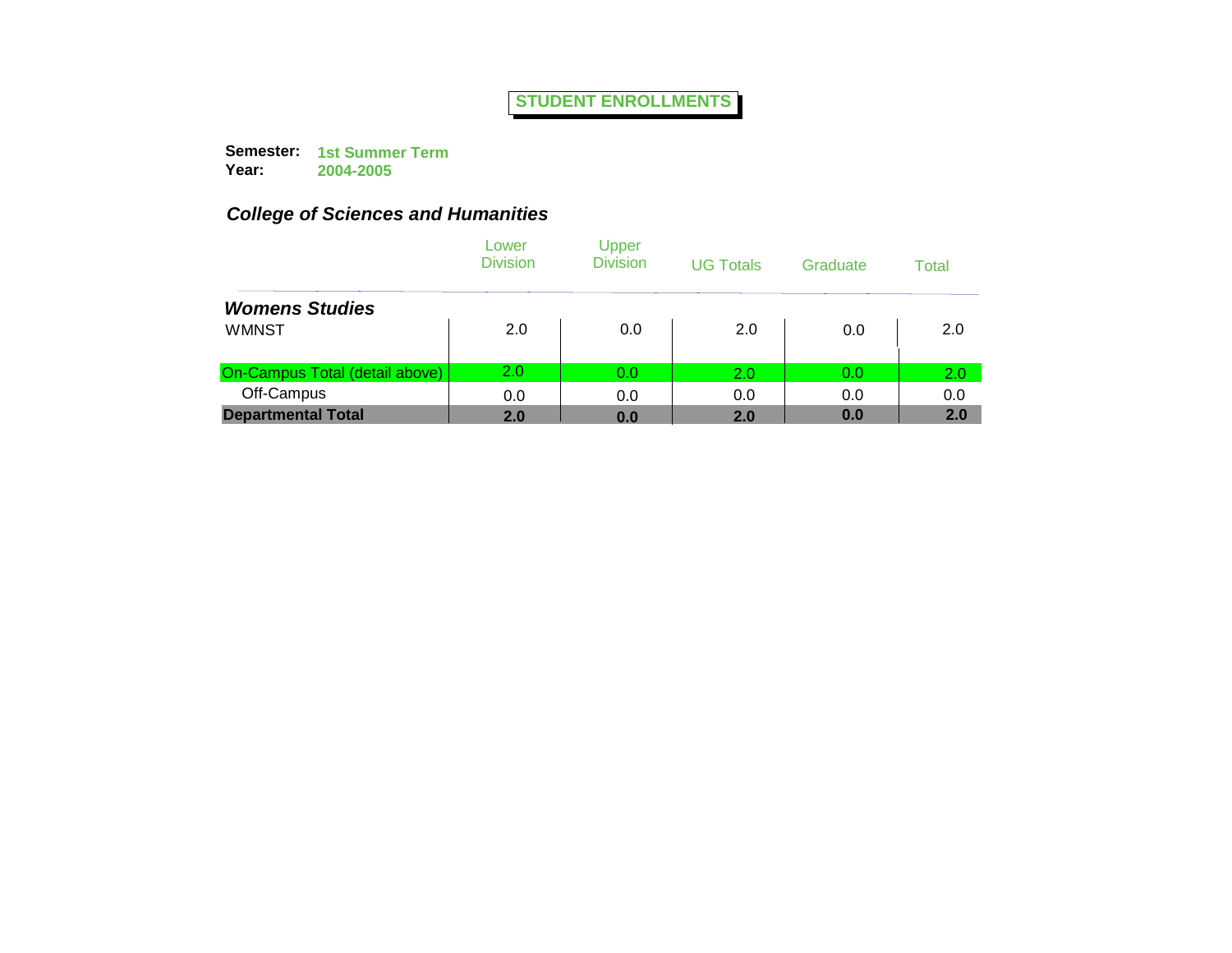**Semester: 1st Summer Term Year: 2004-2005**

### *Interdepartmental*

|                                | Lower<br><b>Division</b> | Upper<br><b>Division</b> | <b>UG Totals</b> | Graduate | Total |
|--------------------------------|--------------------------|--------------------------|------------------|----------|-------|
| <b>Honors</b>                  |                          |                          |                  |          |       |
| <b>HONRS</b>                   | 0.0                      | 2.0                      | 2.0              | 0.0      | 2.0   |
| On-Campus Total (detail above) | 0.0                      | 2.0                      | 2.0              | 0.0      | 2.0   |
| Off-Campus                     | 1.0                      | 19.0                     | 20.0             | 0.0      | 20.0  |
| <b>Departmental Total</b>      | 1.0                      | 21.0                     | 22.0             | 0.0      | 22.0  |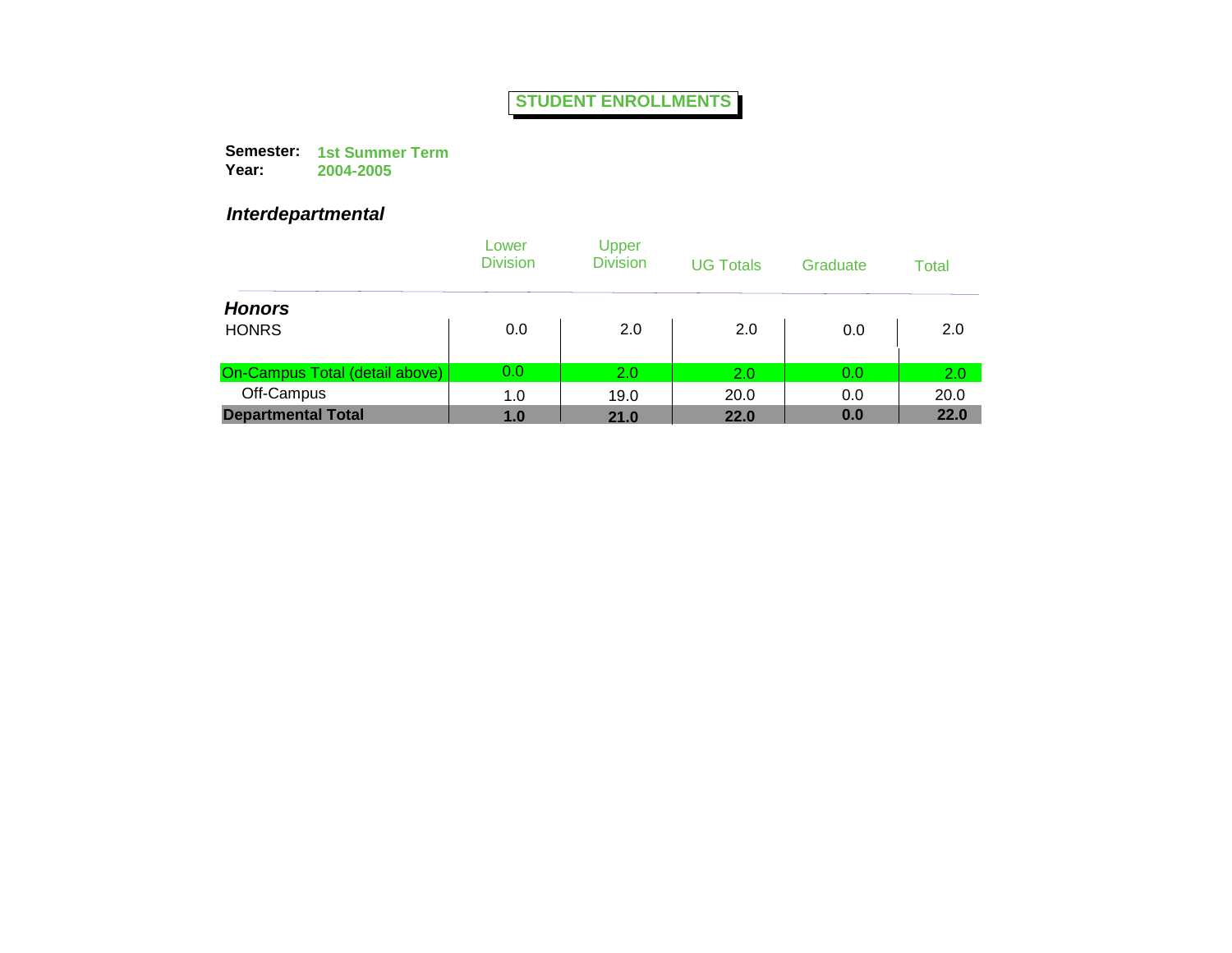**Semester: 1st Summer Term Year: 2004-2005**

### *Interdepartmental*

|                                | Lower<br><b>Division</b> | Upper<br><b>Division</b> | <b>UG Totals</b> | Graduate | <b>Total</b> |
|--------------------------------|--------------------------|--------------------------|------------------|----------|--------------|
| <b>Interdepartmental</b>       |                          |                          |                  |          |              |
| <b>DOC</b>                     | 0.0                      | 0.0                      | 0.0              | 0.0      | 0.0          |
| ID                             | 0.0                      | 0.0                      | 0.0              | 0.0      | 0.0          |
| <b>MASTR</b>                   | 0.0                      | 0.0                      | 0.0              | 8.0      | 8.0          |
| <b>NSE</b>                     | 0.0                      | 0.0                      | 0.0              | 0.0      | 0.0          |
|                                |                          |                          |                  |          |              |
| On-Campus Total (detail above) | 0.0                      | 0.0                      | 0.0              | 8.0      | 8.0          |
| Off-Campus                     | 0.0                      | 0.0                      | 0.0              | 0.0      | 0.0          |
| <b>Departmental Total</b>      | 0.0                      | 0.0                      | 0.0              | 8.0      | 8.0          |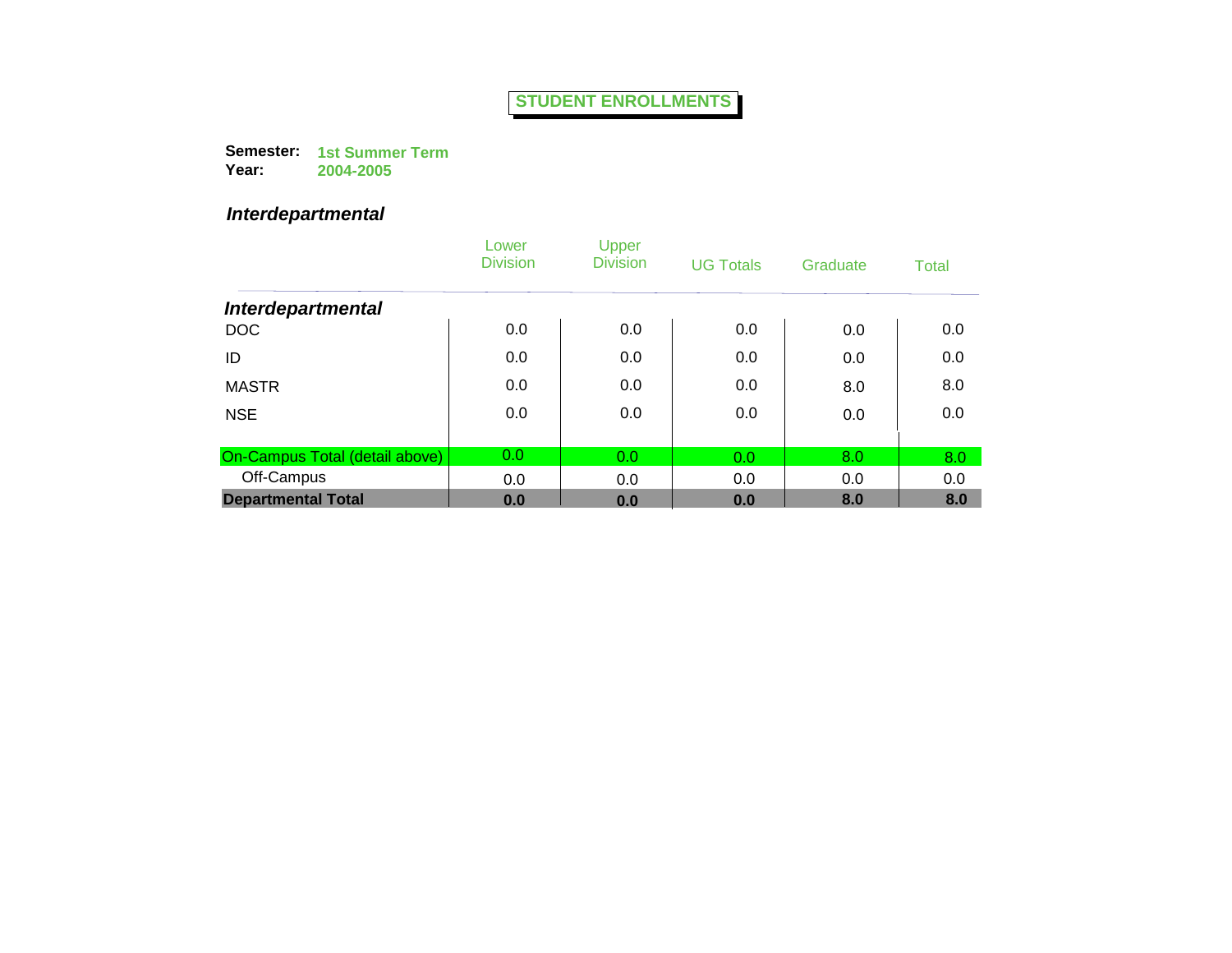**Semester: 1st Summer Term Year: 2004-2005**

### *Interdepartmental*

|                                | Lower<br><b>Division</b> | Upper<br><b>Division</b> | <b>UG Totals</b> | Graduate | Total |
|--------------------------------|--------------------------|--------------------------|------------------|----------|-------|
| UC                             |                          |                          |                  |          |       |
| ID                             | 0.0                      | 0.0                      | 0.0              | 0.0      | 0.0   |
| <b>INTST</b>                   | 0.0                      | 0.0                      | 0.0              | 0.0      | 0.0   |
| On-Campus Total (detail above) | 0.0                      | 0.0                      | 0.0              | 0.0      | 0.0   |
| Off-Campus                     | 0.0                      | 0.0                      | 0.0              | 0.0      | 0.0   |
| <b>Departmental Total</b>      | 0.0                      | 0.0                      | 0.0              | 0.0      | 0.0   |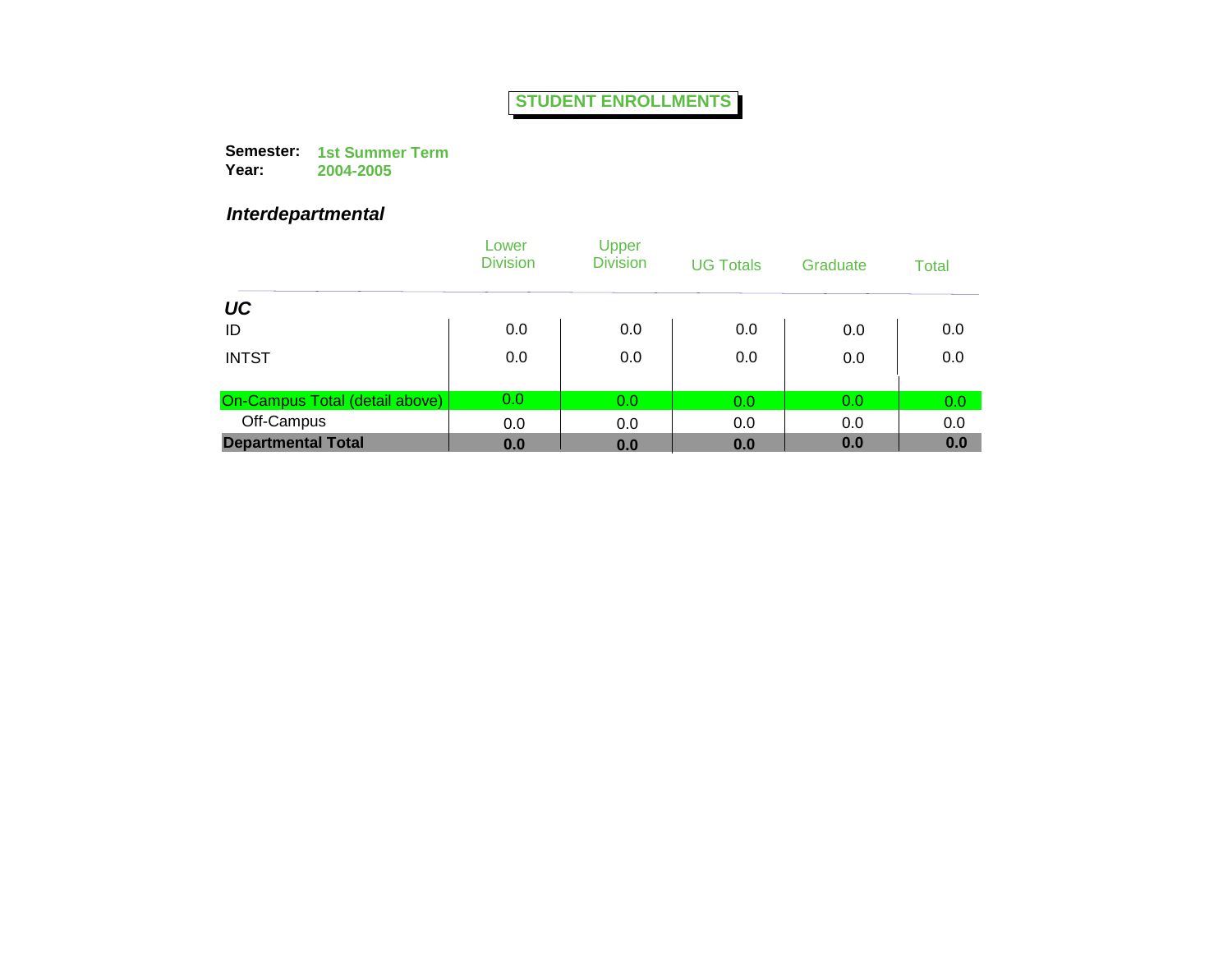**Semester: 1st Summer Term Year: 2004-2005**

|                                | Lower<br><b>Division</b> | Upper<br><b>Division</b> | <b>UG Totals</b> | Graduate | Total |
|--------------------------------|--------------------------|--------------------------|------------------|----------|-------|
| <b>Counseling Psychology</b>   |                          |                          |                  |          |       |
| <b>CPSY</b>                    | 0.0                      | 12.0                     | 12.0             | 99.0     | 111.0 |
| <b>DISS</b>                    | 0.0                      | 0.0                      | 0.0              | 0.0      | 0.0   |
| <b>DOC</b>                     | 0.0                      | 0.0                      | 0.0              | 0.0      | 0.0   |
| <b>SOPSY</b>                   | 0.0                      | 0.0                      | 0.0              | 29.0     | 29.0  |
| <b>THES</b>                    | 0.0                      | 0.0                      | 0.0              | 0.0      | 0.0   |
|                                |                          |                          |                  |          |       |
| On-Campus Total (detail above) | 0.0                      | 12.0                     | 12.0             | 128.0    | 140.0 |
| Off-Campus                     | 0.0                      | 0.0                      | 0.0              | 20.0     | 20.0  |
| <b>Departmental Total</b>      | 0.0                      | 12.0                     | 12.0             | 148.0    | 160.0 |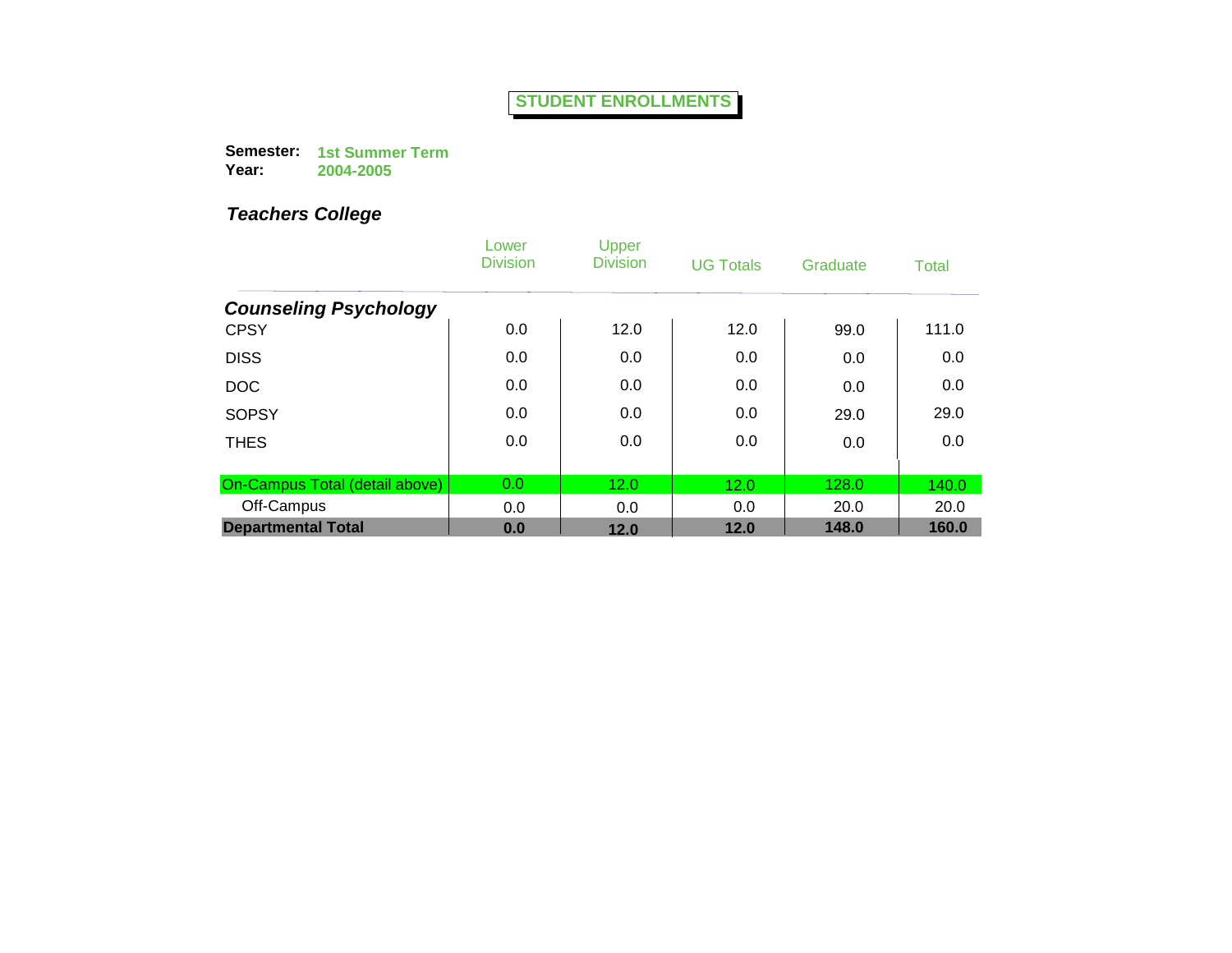**Semester: 1st Summer Term Year: 2004-2005**

|                                | Lower<br><b>Division</b> | Upper<br><b>Division</b> | <b>UG Totals</b> | Graduate | <b>Total</b> |
|--------------------------------|--------------------------|--------------------------|------------------|----------|--------------|
| <b>Elementary Education</b>    |                          |                          |                  |          |              |
| <b>DISS</b>                    | 0.0                      | 0.0                      | 0.0              | 0.0      | 0.0          |
| <b>DOC</b>                     | 0.0                      | 0.0                      | 0.0              | 0.0      | 0.0          |
| <b>EDEL</b>                    | 22.0                     | 114.0                    | 136.0            | 3.0      | 139.0        |
| <b>EDRDG</b>                   | 0.0                      | 29.0                     | 29.0             | 17.0     | 46.0         |
| ID                             | 0.0                      | 0.0                      | 0.0              | 0.0      | 0.0          |
|                                |                          |                          |                  |          |              |
| On-Campus Total (detail above) | 22.0                     | 143.0                    | 165.0            | 20.0     | 185.0        |
| Off-Campus                     | 0.0                      | 0.0                      | 0.0              | 0.0      | 0.0          |
| <b>Departmental Total</b>      | 22.0                     | 143.0                    | 165.0            | 20.0     | 185.0        |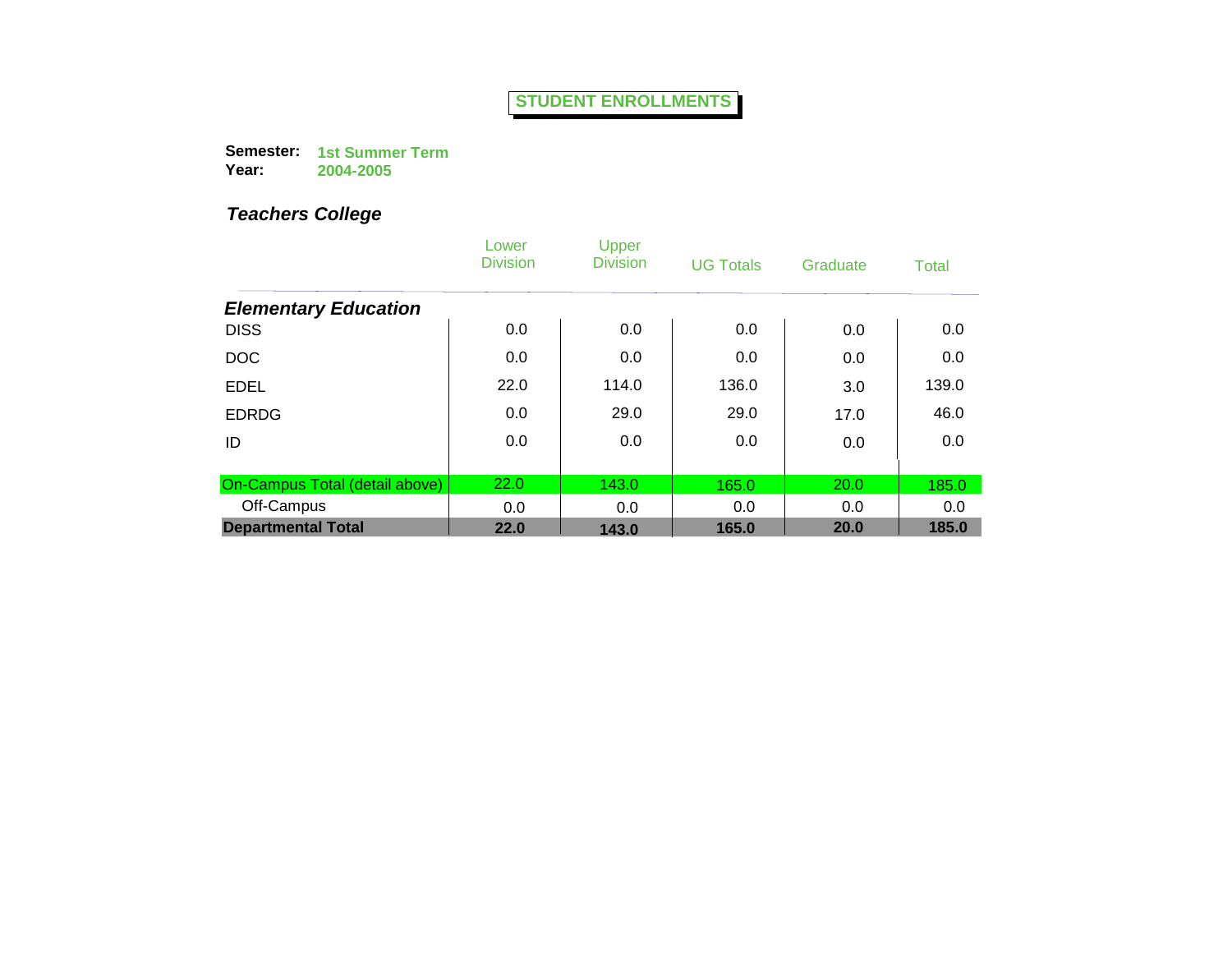**Semester: 1st Summer Term Year: 2004-2005**

|                                | Lower<br><b>Division</b> | Upper<br><b>Division</b> | <b>UG Totals</b> | Graduate | Total |
|--------------------------------|--------------------------|--------------------------|------------------|----------|-------|
| <b>Educational Psychology</b>  |                          |                          |                  |          |       |
| <b>DISS</b>                    | 0.0                      | 0.0                      | 0.0              | 0.0      | 0.0   |
| <b>EDPSY</b>                   | 9.0                      | 96.0                     | 105.0            | 95.0     | 200.0 |
| ID                             | 0.0                      | 0.0                      | 0.0              | 1.0      | 1.0   |
|                                |                          |                          |                  |          |       |
| On-Campus Total (detail above) | 9.0                      | 96.0                     | 105.0            | 96.0     | 201.0 |
| Off-Campus                     | 0.0                      | 0.0                      | 0.0              | 141.0    | 141.0 |
| <b>Departmental Total</b>      | 9.0                      | 96.0                     | 105.0            | 237.0    | 342.0 |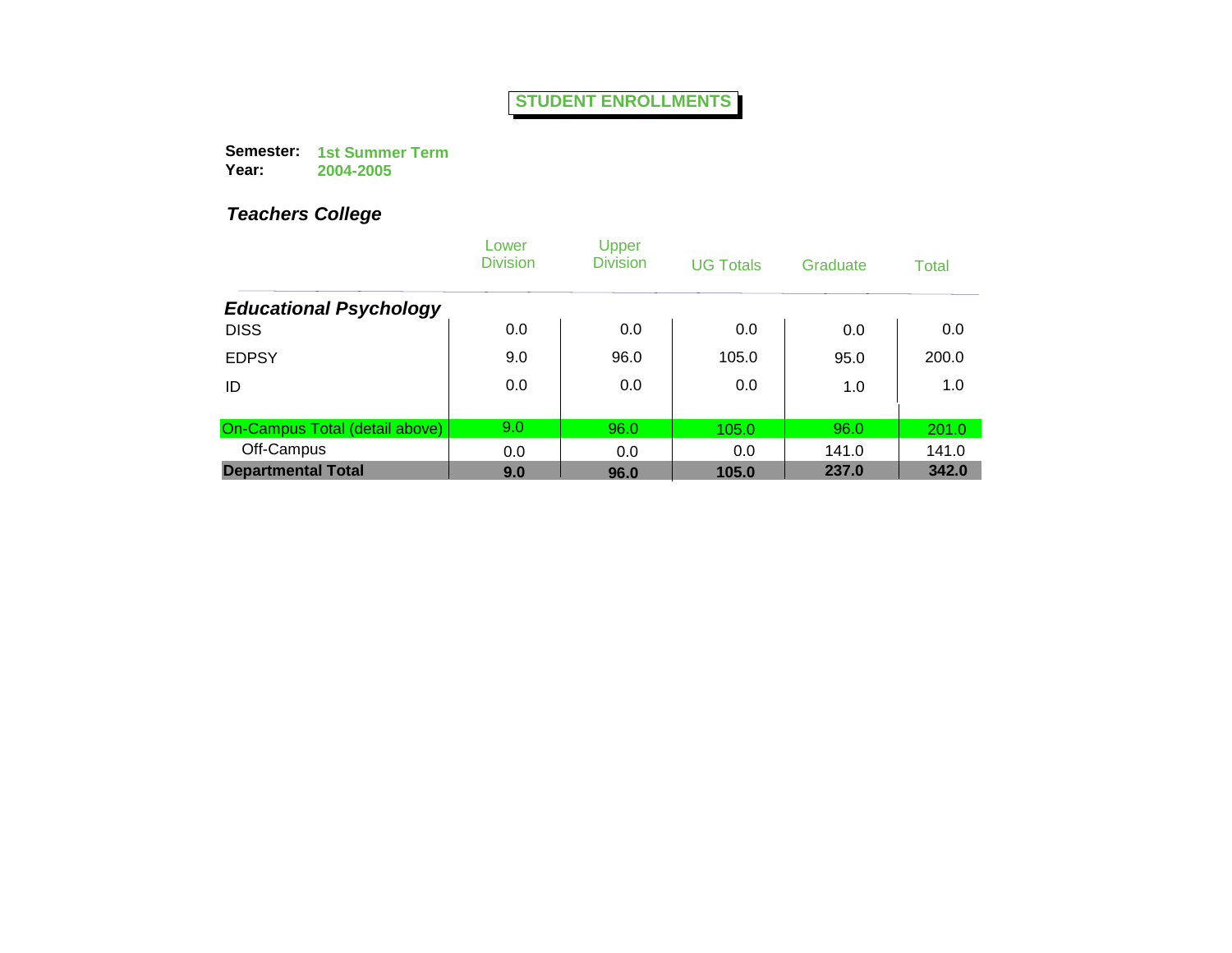**Semester: 1st Summer Term Year: 2004-2005**

|                                | Lower<br><b>Division</b> | <b>Upper</b><br><b>Division</b> | <b>UG Totals</b> | Graduate | <b>Total</b> |
|--------------------------------|--------------------------|---------------------------------|------------------|----------|--------------|
| <b>Educational Studies</b>     |                          |                                 |                  |          |              |
| <b>DISS</b>                    | 0.0                      | 0.0                             | 0.0              | 2.0      | 2.0          |
| <b>DOC</b>                     | 0.0                      | 0.0                             | 0.0              | 1.0      | 1.0          |
| <b>EDAC</b>                    | 0.0                      | 0.0                             | 0.0              | 35.0     | 35.0         |
| <b>EDCUR</b>                   | 0.0                      | 0.0                             | 0.0              | 25.0     | 25.0         |
| <b>EDFON</b>                   | 0.0                      | 68.0                            | 68.0             | 17.0     | 85.0         |
| <b>EDGEN</b>                   | 0.0                      | 0.0                             | 0.0              | 0.0      | 0.0          |
| <b>EDHI</b>                    | 0.0                      | 0.0                             | 0.0              | 38.0     | 38.0         |
| <b>EDLIB</b>                   | 0.0                      | 10.0                            | 10.0             | 0.0      | 10.0         |
| <b>EDMUL</b>                   | 15.0                     | 0.0                             | 15.0             | 14.0     | 29.0         |
| <b>EDSEC</b>                   | 8.0                      | 0.0                             | 8.0              | 1.0      | 9.0          |
| <b>EDTEC</b>                   | 0.0                      | 6.0                             | 6.0              | 15.0     | 21.0         |
| <b>EDTEC</b>                   | 0.0                      | 0.0                             | 0.0              | 0.0      | 0.0          |
| <b>MASTR</b>                   | 0.0                      | 0.0                             | 0.0              | 1.0      | 1.0          |
| <b>RES</b>                     | 0.0                      | 0.0                             | 0.0              | 11.0     | 11.0         |
| <b>THES</b>                    | 0.0                      | 0.0                             | 0.0              | 0.0      | 0.0          |
|                                |                          |                                 |                  |          |              |
| On-Campus Total (detail above) | 23.0                     | 84.0                            | 107.0            | 160.0    | 267.0        |
| Off-Campus                     | 0.0                      | 0.0                             | 0.0              | 13.0     | 13.0         |
| <b>Departmental Total</b>      | 23.0                     | 84.0                            | 107.0            | 173.0    | 280.0        |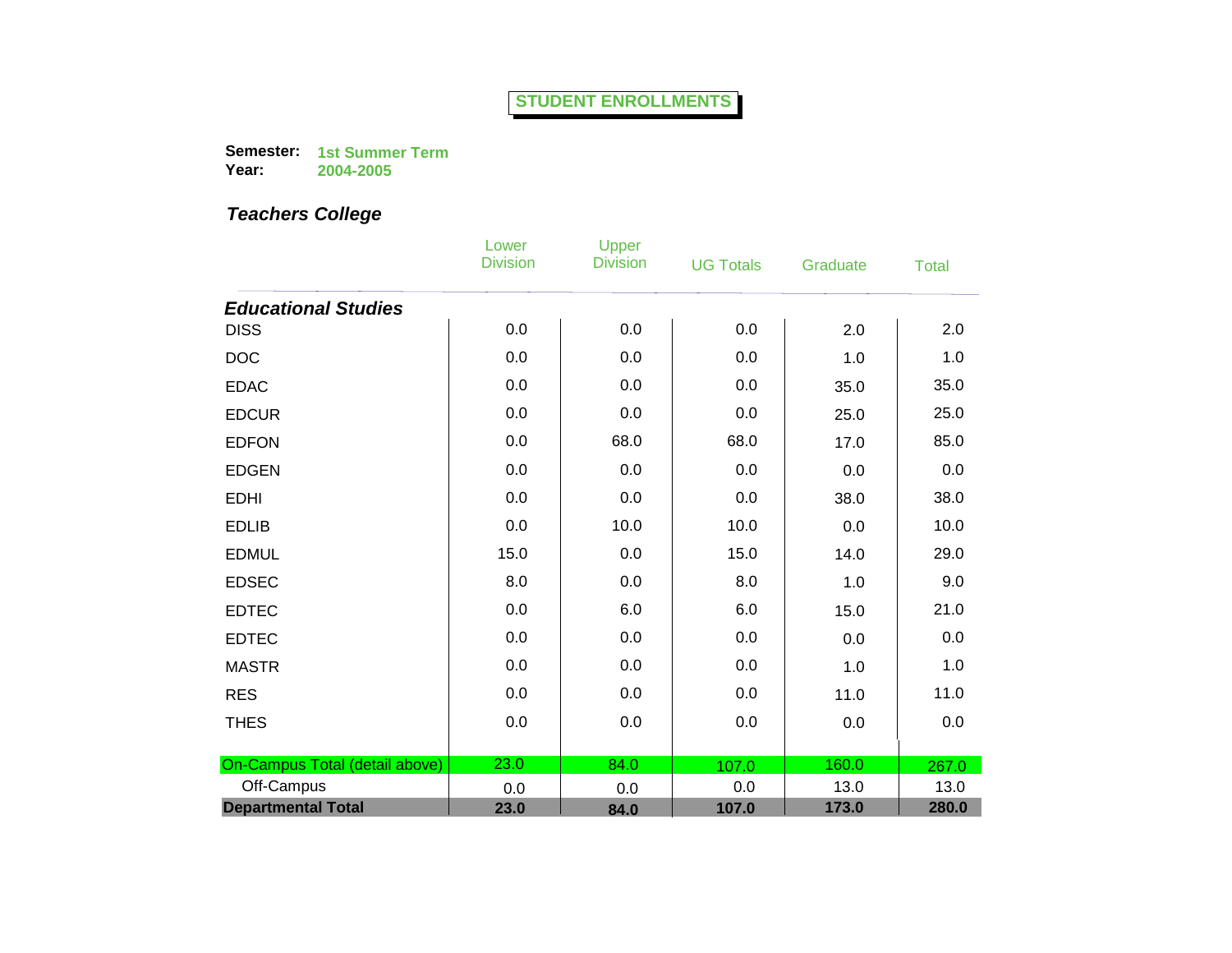**Semester: 1st Summer Term Year: 2004-2005**

|                                | Lower<br><b>Division</b> | Upper<br><b>Division</b> | <b>UG Totals</b> | Graduate | Total |
|--------------------------------|--------------------------|--------------------------|------------------|----------|-------|
| <b>Educational Leadership</b>  |                          |                          |                  |          |       |
| <b>EDAD</b>                    | 0.0                      | 0.0                      | 0.0              | 18.0     | 18.0  |
| On-Campus Total (detail above) | 0.0                      | 0.0                      | 0.0              | 18.0     | 18.0  |
| Off-Campus                     | 0.0                      | 0.0                      | 0.0              | 129.0    | 129.0 |
| <b>Departmental Total</b>      | 0.0                      | 0.0                      | 0.0              | 147.0    | 147.0 |